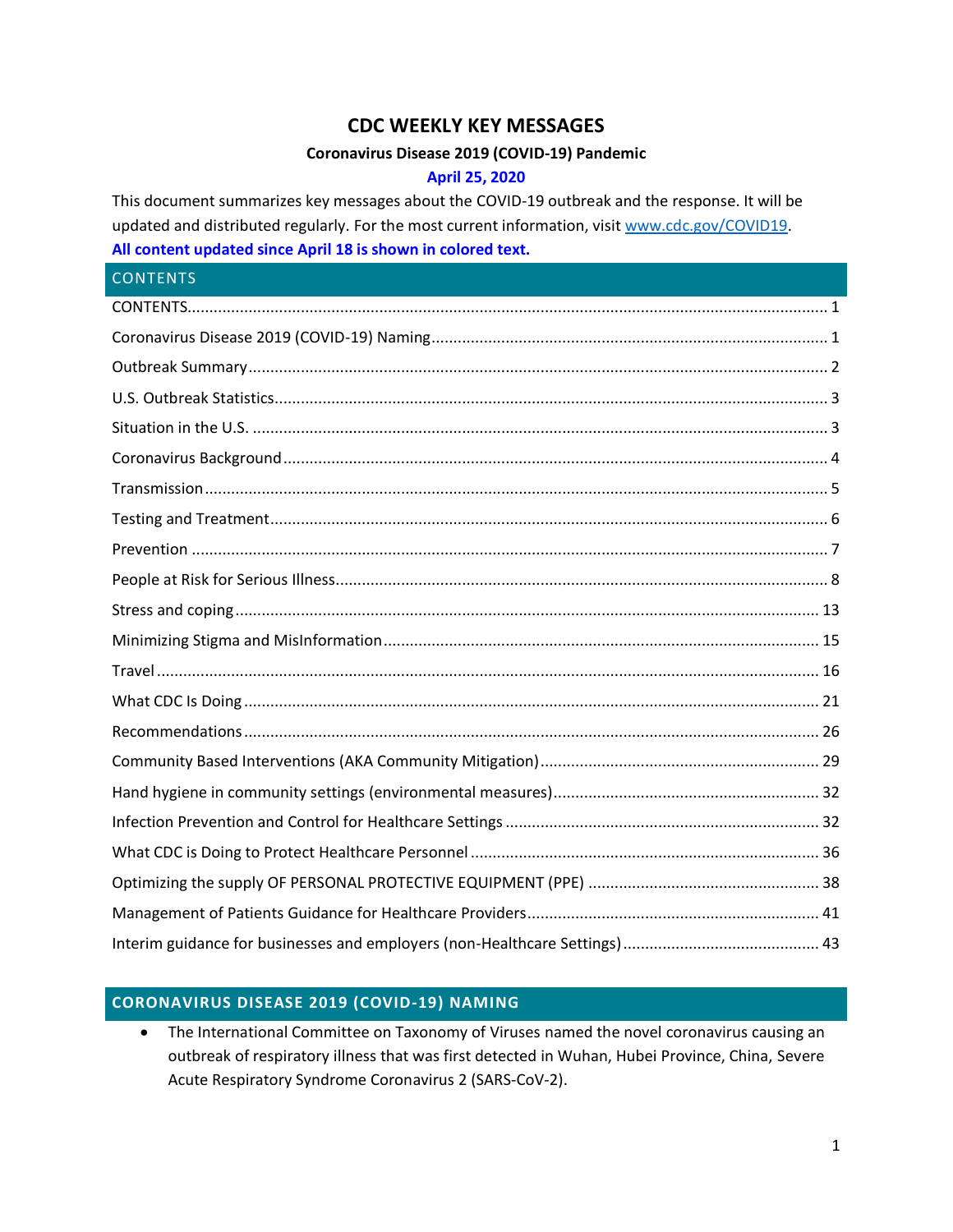- Due to potential for confusion with SARS-CoV, where possible, public communications will use "the virus that causes COVID-19."
- On February 11, 2020, the World Health Organization (WHO) named the disease caused by this virus Coronavirus Disease 2019 (COVID-19).
	- **Disease name:** COVID-19

# <span id="page-1-0"></span>**OUTBREAK SUMMARY**

- There is an expanding outbreak of COVID-19 caused by a novel (new) coronavirus.
	- The outbreak began in China but is spreading worldwide and is now considered a pandemic.
- Initially, many of the patients reportedly had some link to a large seafood and animal market, suggesting animal-to-person spread. Since then, sustained (ongoing) person-to-person spread in the community is occurring in some [international locations.](https://www.cdc.gov/coronavirus/2019-ncov/travelers/index.html)
- The virus that causes COVID-19 is thought to spread mainly from person to person, mainly through respiratory droplets produced when an infected person coughs or sneezes. These droplets can land in the mouths or noses of people who are nearby or possibly be inhaled into the lungs. Spread is more likely when people are in close contact with one another (within about 6 feet).
- The virus can cause illness varying from mild to severe, including potentially resulting in death.
- Outbreaks like this when a new virus has emerged to infect people and spread between people — are especially concerning.

# **International**

- Global case numbers are reported by WHO in their [COVID-19 situation reports.](https://www.who.int/emergencies/diseases/novel-coronavirus-2019/situation-reports/)
	- As of **April 24,** a total of **2,626,321** cases have been confirmed worldwide.
- On January 30, WHO declared this outbreak a Public Health Emergency of International Concern (PHEIC). A PHEIC is declared if an event poses a public health threat to other nations through the spread of disease and potentially requires a coordinated international response.
- On March 11, 2020, WHO announced that the outbreak of COVID-19 can be characterized as a pandemic.

# **Domestic**

- On January 31, Health and Human Services Secretary Alex M. Azar II declared a public health emergency for the United States to aid the nation's healthcare community in responding to COVID-19.
- This is a very serious public health threat and the federal government is working closely with state, local, tribal, and territorial partners, as well as public health partners, to respond to this public health threat.
- The goal of the ongoing U.S. public health response is to reduce community spread of this new coronavirus in the US.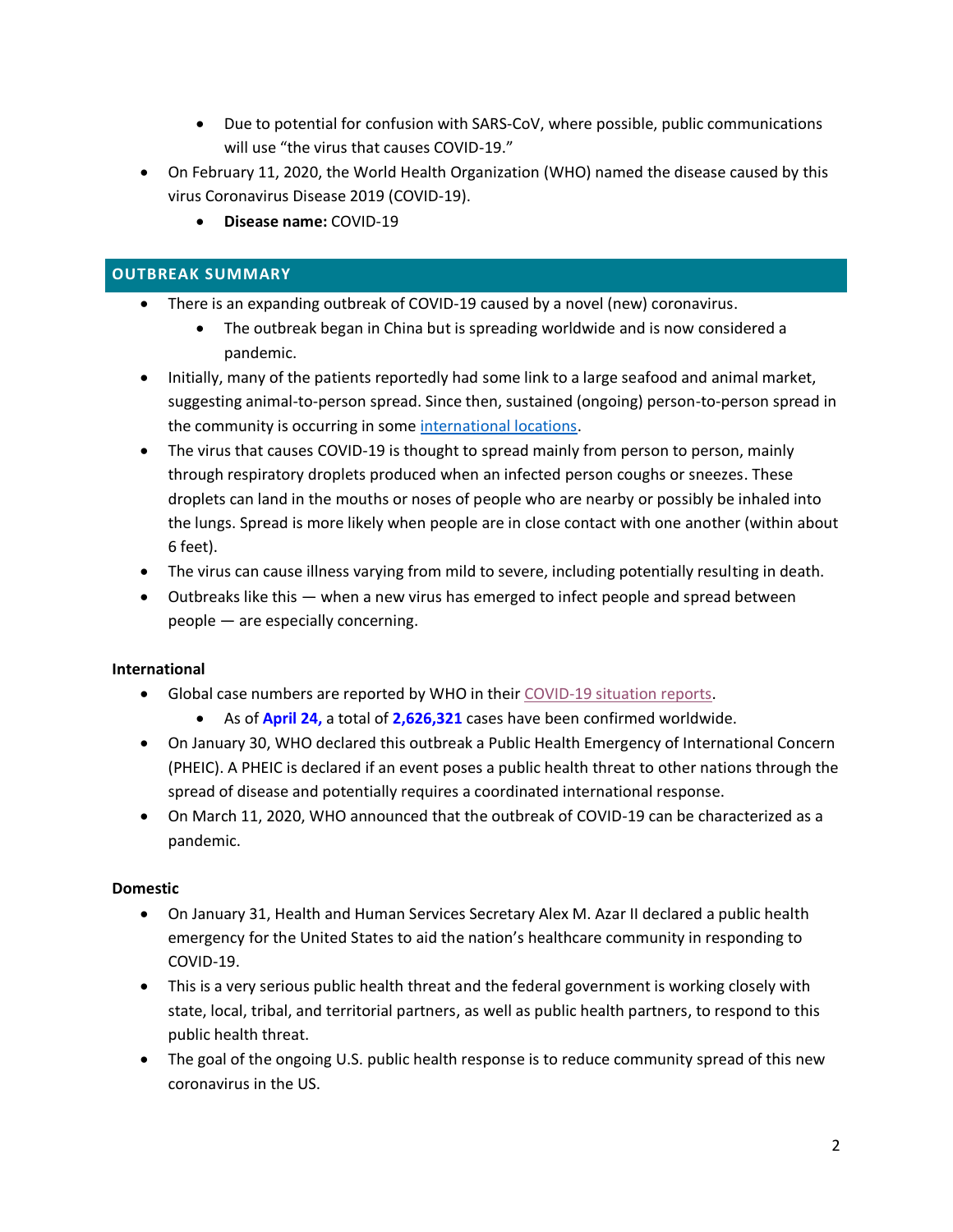- As the virus continues to spread internationally and in the United States, it becomes harder and harder contain its spread.
- What is currently known about the community spread has raised the level of concern about the immediate threat for COVID-19 for many communities.
- The coming days and weeks are likely to bring more confirmed cases of COVID-19 in the United States and globally, but strong public health measures now may blunt the impact of the virus in the United States.
- Pandemics of respiratory disease follow a certain progression outlined in th[e Pandemic Intervals](https://www.cdc.gov/flu/pandemic-resources/national-strategy/intervals-framework.html) [Framework,](https://www.cdc.gov/flu/pandemic-resources/national-strategy/intervals-framework.html) part of the [National Pandemic Strategy.](https://www.cdc.gov/flu/pandemic-resources/national-strategy/index.html)
	- Pandemics begin with an investigation phase, followed by recognition, initiation, and acceleration phases.
	- The peak of illnesses occurs at the end of the acceleration phase, which is followed by a deceleration phase, during which there is a decrease in illnesses.
	- Different countries can be in different phases of the pandemic at any point in time and different parts of the same country can also be in different phases of a pandemic.
	- The United States nationally is currently in the **acceleration** phase of the epidemic. The duration and severity of each phase can vary depending on the characteristics of the virus and the public health response.
	- The duration and severity of each phase can vary depending on the characteristics of the virus and the public health response.
- Public health partners are encouraged to review their pandemic preparedness plans at this time. Selected [pandemic preparedness materials are available online.](http://www.cdc.gov/coronavirus/2019-ncov/php/pandemic-preparedness-resources.html)
- On March 13, the President of the United States declared the COVID-19 outbreak a [national](https://www.whitehouse.gov/presidential-actions/proclamation-declaring-national-emergency-concerning-novel-coronavirus-disease-covid-19-outbreak/) [emergency.](https://www.whitehouse.gov/presidential-actions/proclamation-declaring-national-emergency-concerning-novel-coronavirus-disease-covid-19-outbreak/)
- On March 16, the White House announced a program called [15 Days to Slow the Spread.](https://www.whitehouse.gov/wp-content/uploads/2020/03/03.16.20_coronavirus-guidance_8.5x11_315PM.pdf) This is a nationwide effort to slow the spread of COVID-19 through the implementation of social distancing at all levels of society.
	- $\circ$  On March 29, President Trump extended the nation's Slow the Spread campaign until April 30.
- On April 17, The White House released guidelines for [Opening Up America Again.](https://www.whitehouse.gov/openingamerica/)

# <span id="page-2-0"></span>**U.S. OUTBREAK STATISTICS**

Cases in the United States as of **April 23, 2020**

- **Total confirmed and probable cases: 865,585**
- **Total confirmed and probable deaths: 48,816**
- **Jurisdictions reporting cases: All 50 states, the District of Columbia, Guam, Puerto Rico, the Northern Mariana Islands, and the U.S. Virgin Islands have reported cases of COVID-19**

For global cases, please see the WHO [daily situation reports.](https://www.who.int/emergencies/diseases/novel-coronavirus-2019/situation-reports/)

#### <span id="page-2-1"></span>**SITUATION IN THE U.S.**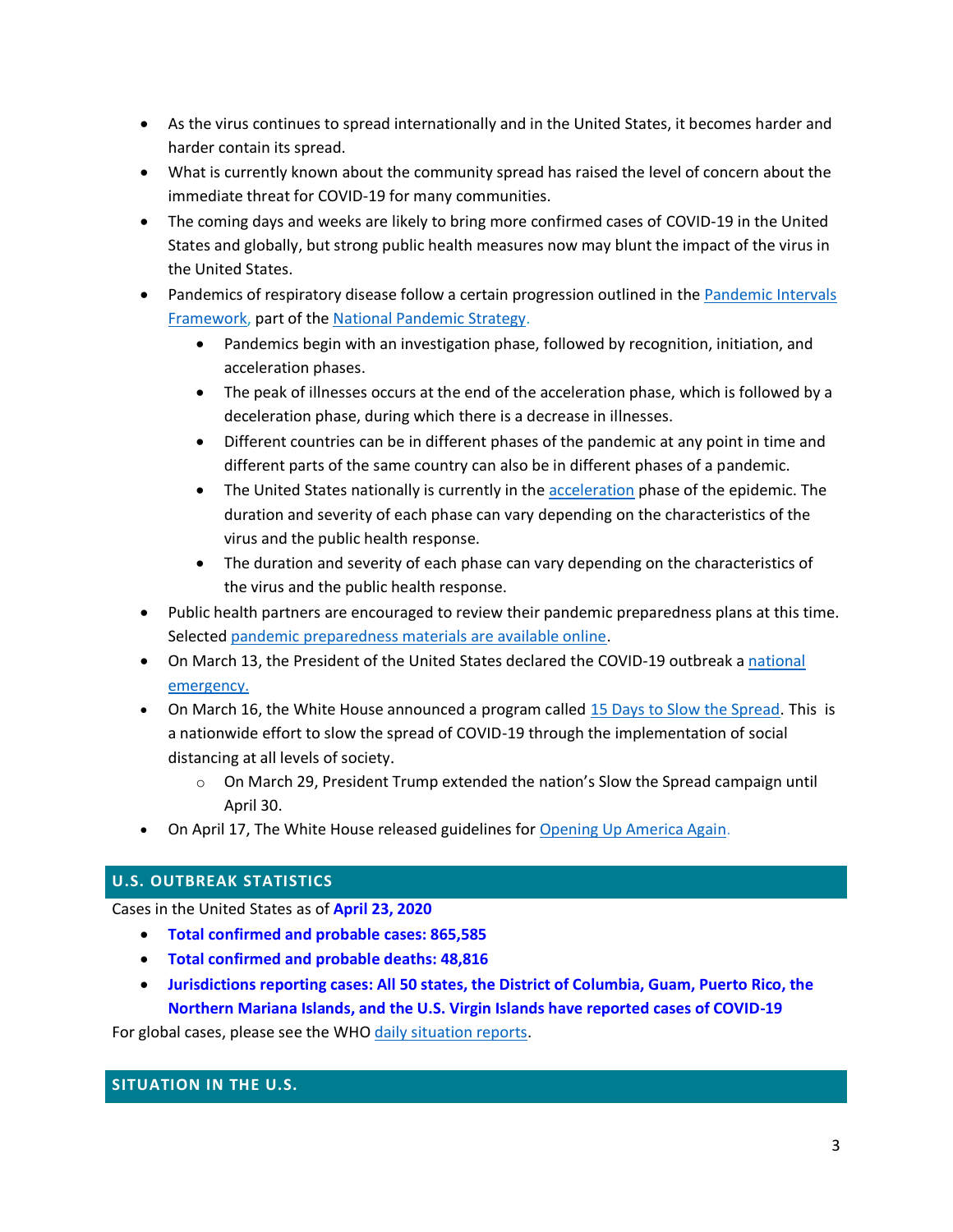- The number of cases of COVID-19 being reported in the United States is rising quickly.
	- This increase is expected given an increase in testing and ongoing rapid spread of disease across communities in the United States.
	- While these numbers are concerning, the increase is not unexpected.
	- More robust data will allow us to better understand and track the size and scope of the outbreak and strengthen prevention and response efforts.
- The United States nationally is currently in the [acceleration](https://www.cdc.gov/flu/pandemic-resources/national-strategy/intervals-framework.html) phase of the epidemic. The duration and severity of each phase can vary depending on the characteristics of the virus and the public health response.
- [CDC and state and local public health laboratories](https://www.cdc.gov/coronavirus/2019-ncov/testing-in-us.html) are testing for the virus that causes COVID-19.
- All 50 states, the District of Columbia, Guam, Puerto Rico, the Northern Mariana Islands, and the U.S. Virgin Islands [have reported cases of COVID-19](https://www.cdc.gov/coronavirus/2019-ncov/cases-updates/cases-in-us.html) to CDC.
- U.S. COVID-19 cases include:
	- Imported cases in travelers
	- Cases among close contacts of a known case
	- Community-acquired cases where the source of the infection is unknown.
- As of **April 24, 50** areas **(49 states and Guam)** report some community spread of COVID-19. Of those, **37 areas (36 states and Guam)** report COVID-19 is "widespread." See [CDC's map](https://www.cdc.gov/coronavirus/2019-ncov/cases-updates/cases-in-us.html) to stay up to date on what is happening in your state.
	- State and territorial health departments are reporting whether they have community spread of COVID-19 and characterizing the level of community transmission in their jurisdiction. CDC classifies these reports into one of four categories:
		- 1. "Yes, widespread" (widespread community transmission across several geographical areas);
		- 2. "Yes, defined area(s)" (distinct clusters of cases in a, or a few, defined geographical area(s);
		- 3. "Undetermined" (1 or more cases, but not reported as "Yes" to community transmission); or
		- 4. "N/A" (no cases).
- Visit CDC's [COVIDView](https://www.cdc.gov/coronavirus/2019-ncov/covid-data/covidview/index.html) for a weekly summary and interpretation of key indicators that have been adapted to track the COVID-19 pandemic in the United States.
	- On April 15, CDC began posting [demographic characteristics of COVID-19 cases in the](https://www.cdc.gov/coronavirus/2019-ncov/cases-updates/cases-in-us.html) [United States.](https://www.cdc.gov/coronavirus/2019-ncov/cases-updates/cases-in-us.html)

# <span id="page-3-0"></span>**CORONAVIRUS BACKGROUND**

- Coronaviruses are a group of viruses that have a halo or crown-like (corona) appearance when viewed under a microscope. They are common in many different species of animals, including camels, cattle, cats, and bats.
- It is rare for animal coronaviruses to become capable of infecting humans and then spreading between people.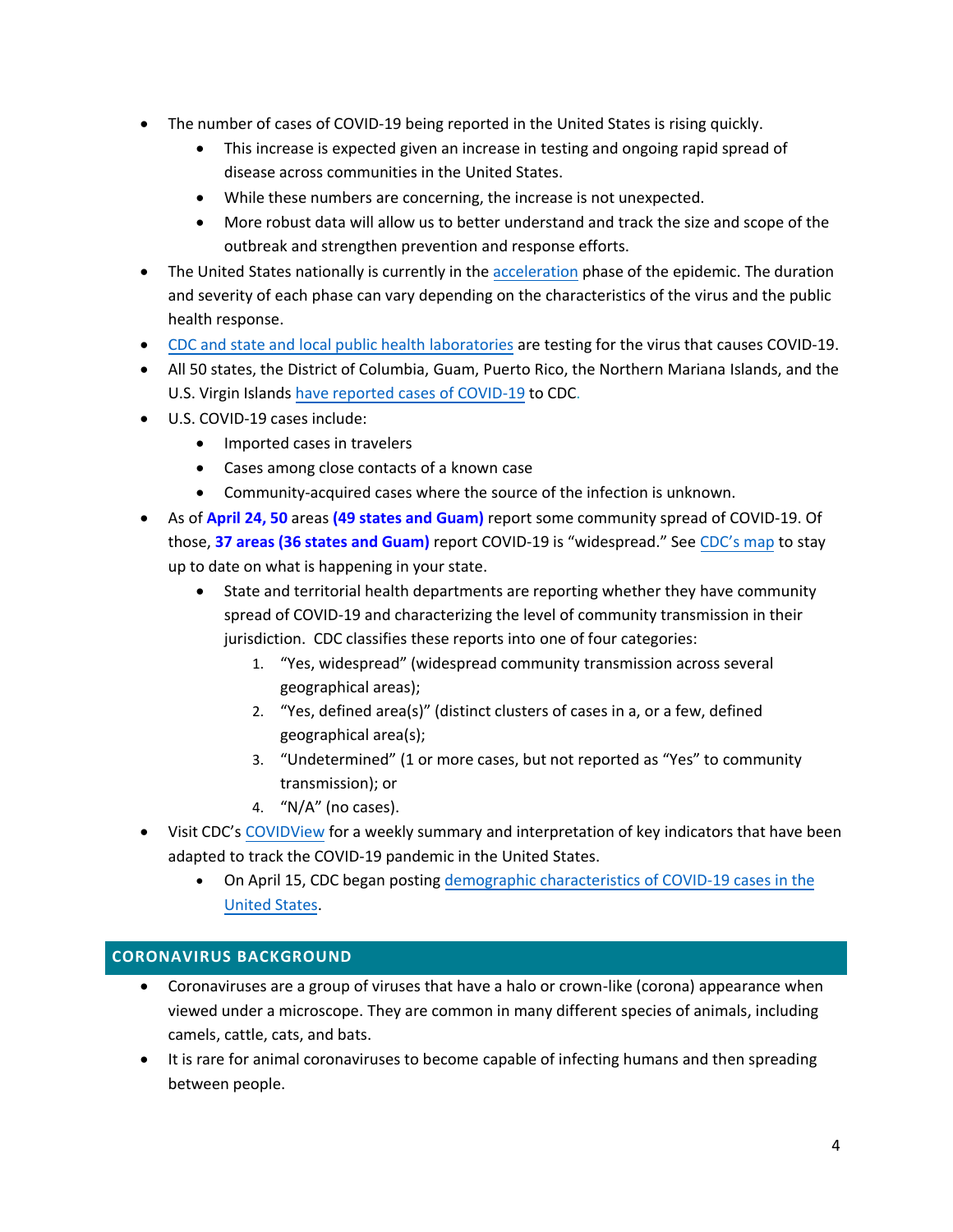- Severe acute respiratory syndrome (SARS-CoV) and Middle East respiratory syndrome (MERS-CoV) are examples of coronaviruses that originated in animals and spread to people.
- That is what is suspected happened with the virus that causes the current outbreak of COVID-19.
- Human coronaviruses are a common cause of mild to moderate upper-respiratory illness. But three coronaviruses have emerged to cause more severe illness: Severe Acute Respiratory Syndrome (SARS-CoV), Middle East Respiratory Syndrome (MERS-CoV), and now the virus that causes COVID-19.

# <span id="page-4-0"></span>**TRANSMISSION**

- Much is unknown about how the new coronavirus that causes COVID-19 spreads. Current knowledge is largely based on what is known about similar coronaviruses.
- Most often, person-to-person spread is thought to happen among people in close contact (about 6 feet) with each other.
- Person-to-person spread is thought to occur mainly through respiratory droplets produced when an infected person coughs or sneezes, similar to how influenza and other respiratory pathogens spread. These droplets can land in the mouths or noses of people who are nearby or possibly be inhaled into the lungs.
- How easily a virus spreads person-to-person can vary. Some viruses are highly contagious (like measles), while other viruses are less so.
- It may be possible that a person can get COVID-19 by touching a surface or object that has the virus on it and then touching their own mouth, nose, or possibly their eyes, but this is not thought to be the main way the virus spreads.
- Typically, with most respiratory viruses, people are thought to be most contagious when they are most symptomatic (sickest).
- A [recent MMWR](https://www.cdc.gov/mmwr/volumes/69/wr/mm6913e1.htm?s_cid=mm6913e1_w) raises concerns about the level of virus spread that might occur before someone experiences symptoms.
	- This is why CDC recommends people stay at least six feet away from other people ("social distancing"), so they do not spread COVID-19 if they are sick or have become exposed through close contact with someone who is sick.
	- This research underscores the importance of social distancing to help break the chain of COVID-19 transmission.
	- The study findings are in line with recent COVID-19 studies and with previous studies of older adults with flu that show they may have few or atypical symptoms.
- Mother-to-child transmission during pregnancy is unlikely, but after birth a newborn is susceptible to person-to-person spread.
- At this time, there is no evidence that companion animals, including pets, can spread COVID-19 to people or that they might be a source of infection in the United States.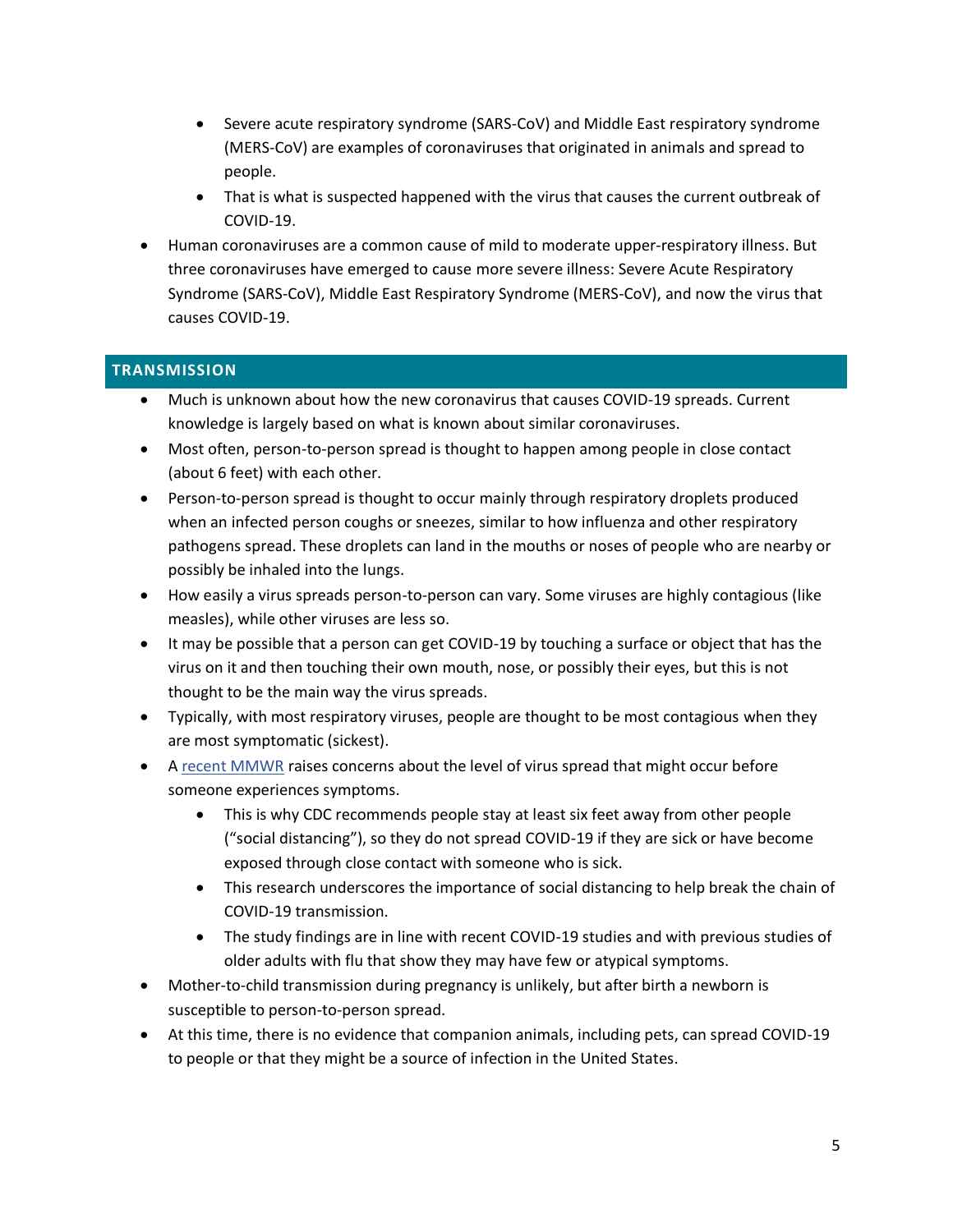- CDC is aware of a very small number of pets outside the United States reported to be infected with the virus that causes COVID-19 after close contact with people with COVID-19.
- There are reports of at least three animals in Hong Kong (two dogs and one cat) with confirmed infection and one cat in Belgium in whom infection is suspected but not confirmed.
- On April 5, USDA reported the first confirmed case of COVID-19 infection in an animal in the United States, a tiger in a zoo in New York.
	- This case is the first confirmed infection in a tiger in the world.
	- This is also the first animal reported to be sick with a confirmed COVID-19 infection in the world.
- It's important to remember that dogs and cats have their coronaviruses, which cannot spread to people.
- Further studies are needed to understand if and how different animals could be affected by COVID-19 and we are continuing to learn more every day.
- CDC continues to recommend that people sick with COVID-19 isolate themselves from other people **and** animals, including pets, during their illness until we know more about how this virus affects animals.
- At this time, CDC has no data to suggest that this new coronavirus or other similar coronaviruses are spread by mosquitoes or ticks.
	- Mosquitoes and ticks cannot spread all types of viruses. For a virus to pass to a person through a mosquito or tick bite, the virus must be able to replicate inside the mosquito or tick.
- There is much more to learn about the spread of this new coronavirus, severity of the disease, and other features associated with this outbreak and investigations are ongoing. This information will further inform the [risk assessment.](https://www.cdc.gov/coronavirus/2019-nCoV/summary.html#risk-assessment)

# <span id="page-5-0"></span>**TESTING AND TREATMENT**

# **Diagnostic Testing**

- CDC developed a real time Reverse Transcription-Polymerase Chain Reaction (rRT-PCR) test to detect SARS-CoV-2 (the virus that causes COVID-19) in respiratory samples from clinical specimens.
- As of April **23**, 97 public health labs are **testing for SARS-CoV2**, representing all 50 states, as well as the District of Columbia, Guam, Puerto Rico, and the U.S. Virgin Islands.
- CDC is conducting laboratory testing in two of its laboratories at its headquarters in Atlanta. CDC can test approximately 600 specimens per day.
- Commercial manufacturers are now producing their own tests.
- Ten commercial laboratories including large reference facilities at ARUP, Mayo Clinic Laboratory, Quest Diagnostics, Lab Corp, BioReference, and Sonic Healthcare are providing more than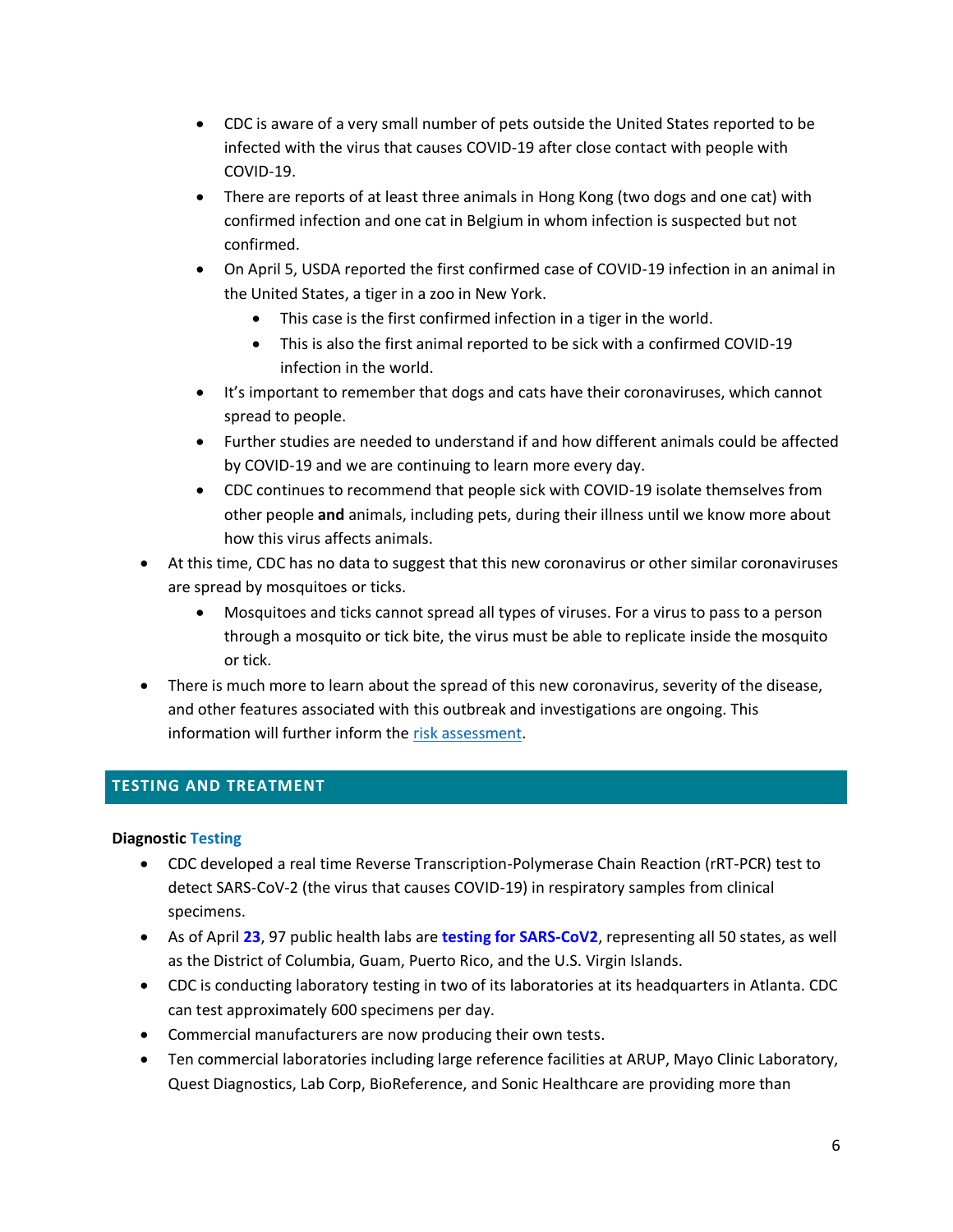120,000 tests per day. Additional commercial laboratories are also standing up tests, increasing the nation's testing capacity.

- In addition, the U.S. Food and Drug Administration has issued several Emergency Use Authorizations for commercial manufacturers to distribute COVID-19 diagnostic tests, including a point-of-care test could deliver results in as short as 30 minutes. Acceptable respiratory specimens vary considerably between authorized diagnostics, with several limited to specific upper respiratory specimens only.
- As of **April 24**, CDC has tested **5,158** samples.
- Public health labs have tested **434,353** samples as of **April 24**.

# **Serology (Antibody) Testing**

- **Serology testing checks a sample of a person's blood to look for antibodies to SARS-CoV-2. These antibodies are produced when someone has been infected, so a positive result from this test indicates that person was previously infected with the virus.**
- **CDC is working with other federal agencies to evaluate the performance of commercially manufactured serology tests that are becoming increasingly available from healthcare providers. This evaluation is expected to be completed in late April.**
- **We do not know yet if the antibodies that result from infection with SARS-CoV-2 can protect someone from a repeat infection with this virus or how long antibodies to the virus will protect someone. Scientists are conducting studies to answer those questions.**
- **Serology tests may not be able to tell you if you are currently infected because it typically takes 1 to 3 weeks to develop antibodies to SARS-CoV-2 after infection. To tell if you are currently infected, you would need a test that identifies the virus in samples from your upper respiratory system, such as a nasopharyngeal swab.**
- o **Serology tests check for previous infection with the virus. They should not be used as the sole basis for diagnosing current illness.**

# **Treatment**

- There is no specific antiviral treatment for COVID-19. People with COVID-19 should receive supportive care to help relieve symptoms.
- Most people have mild illness and are able to recover at home.
- For severe cases, treatment should include care to support vital organ functions.
- See more in [Management of Patients Guidance for Healthcare Providers](#page-40-0) section.

# <span id="page-6-0"></span>**PREVENTION**

- There is currently no vaccine to prevent COVID-19. The best way to prevent infection is to avoid being exposed to the virus.
- CDC always recommends everyday preventive actions to help prevent the spread of respiratory viruses, including:
	- Avoid touching your eyes, nose, and mouth with unwashed hands.
	- Avoid close contact with people who are sick.
	- Stay home when you are sick.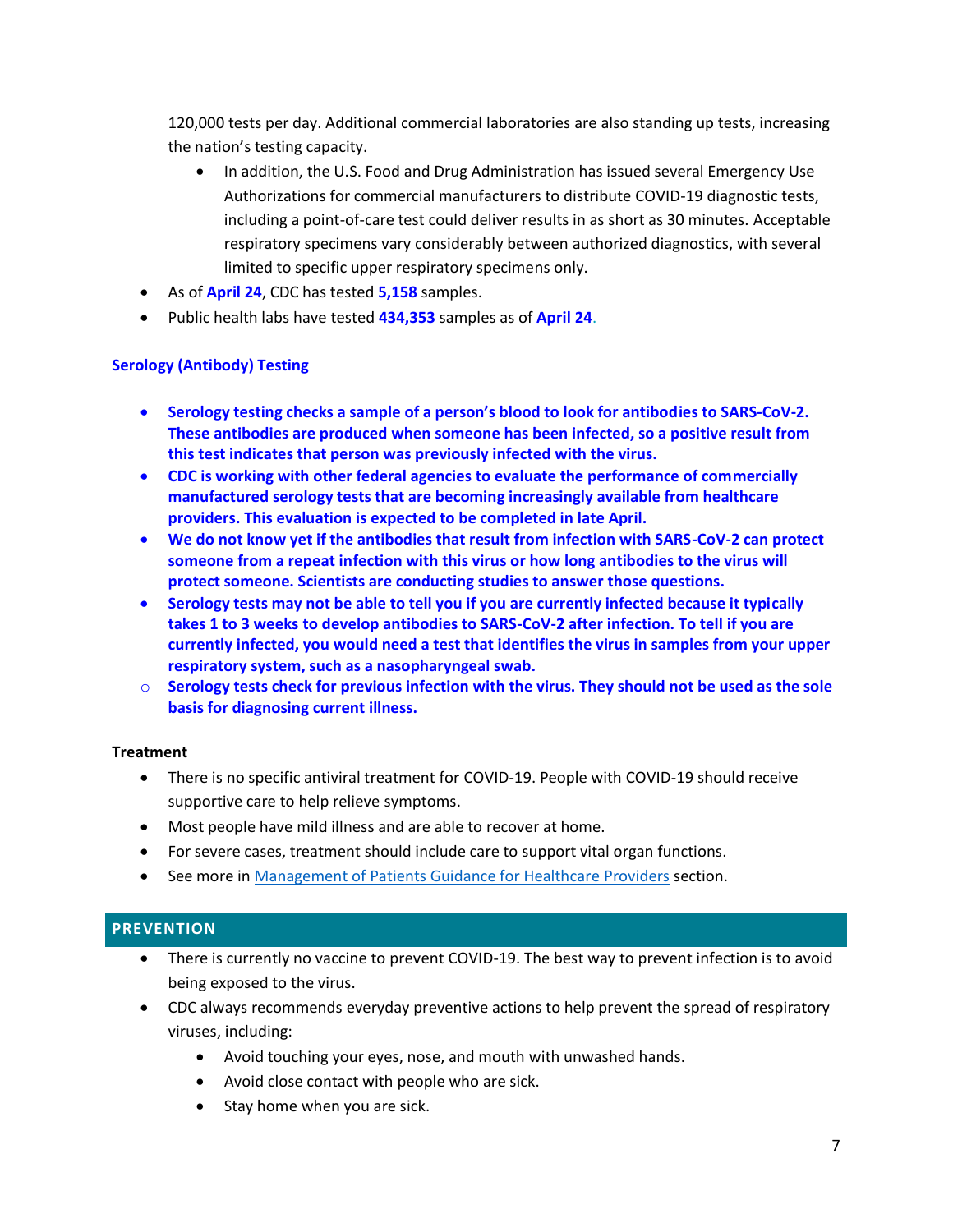- Cover your cough or sneeze with a tissue, then throw the tissue in the trash.
- Clean and disinfect frequently touched objects and surfaces using a regular household cleaning spray or wipe.
- Wash your hands often with soap and water for at least 20 seconds, especially after blowing your nose, coughing or sneezing; going to the bathroom; and before eating or preparing food.
- If soap and water are not readily available, use an alcohol-based hand sanitizer with at least 60% alcohol. Always wash hands with soap and water if hands are visibly dirty.

# <span id="page-7-0"></span>**PEOPLE AT RISK FOR SERIOUS ILLNESS**

- Based on what we know now, those at [higher-risk for severe illness](https://www.cdc.gov/coronavirus/2019-ncov/need-extra-precautions/people-at-higher-risk.html) from COVID-19 are:
	- People 65 years and older
	- People who live in a nursing home or long-term care facility
	- People of all ages with underlying medical conditions, particularly if not well controlled, including:
		- People with chronic lung disease or moderate to severe asthma
		- People who have serious heart conditions
		- People who are immunocompromised
			- Many conditions can cause a person to be immunocompromised, including cancer treatment, smoking, bone marrow or organ transplantation, immune deficiencies, poorly controlled HIV or AIDS, and prolonged use of corticosteroids and other immune weakening medications
		- People with severe obesity (body mass index [BMI] of 40 or higher)
		- People with diabetes
		- People with chronic kidney disease undergoing dialysis
		- People with liver disease
- It is unknown if people who are pregnant are at higher risk for having severe illness from COVID-19. Based on current available information, pregnant people seem to have the same risk as adults who are not pregnant. However, pregnant people are known to be at higher risk for developing severe illness from other viral respiratory illnesses such as the flu.
- Severe illness leading to hospitalization, including ICU admission and death, can occur in people of any age with COVID-19. However, older adults and people who have serious underlying medical conditions are at higher risk for severe COVID-19 illness.
- The risk for serious disease and death from COVID-19 in the United States increases with age.
- Eight out of 10 deaths reported in the United States have been in adults aged 65 years or older.
- Among adults 85 years and older with confirmed COVID-19 reported in the U.S.:
	- o An estimated 31-70% required **hospitalization**,
	- o An estimated 6-29% required **admission to an intensive care unit**, and
	- o An estimated 10-27% **died**.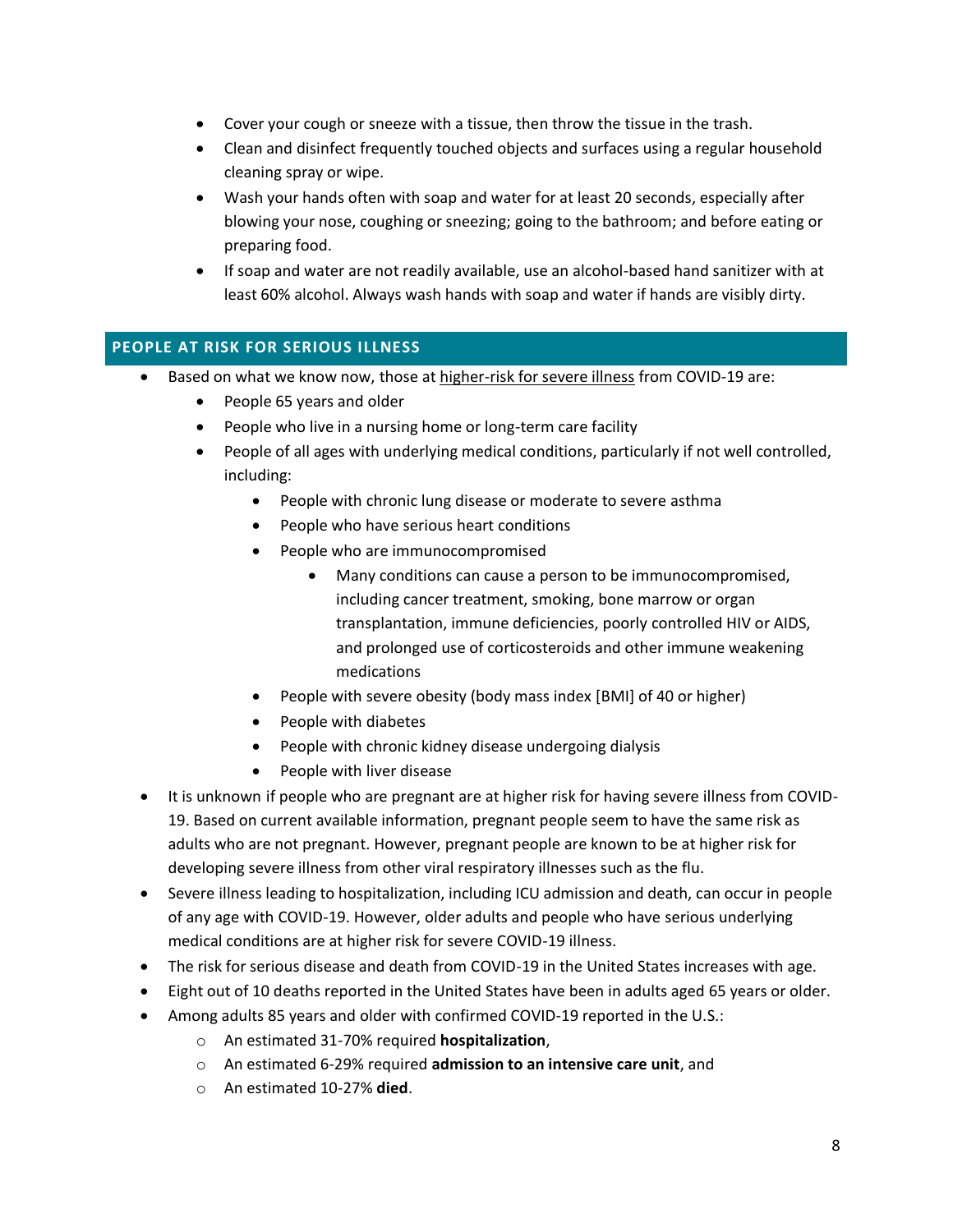- Among adults 65-84 years old with confirmed COVID-19 reported in the U.S.:
	- o An estimated 31-59% required **hospitalization**,
	- o An estimated 11-31% required **admission to an intensive care unit**, and
	- o An estimated 4-11% **died**.
- Based on [preliminary reported outcomes](https://www.cdc.gov/mmwr/volumes/69/wr/mm6913e2.htm?s_cid=mm6913e2_w) among COVID-19 patients:
	- Of COVID-19 patients with complete information about all health conditions 78% of ICU admissions and 71% of non-ICU hospitalizations were among persons with one or more underlying health conditions. In contrast, 27% of those not hospitalized were reported to have one or more underlying health condition.
	- Among those with one or more underlying health conditions who had COVID-19, 52% were not hospitalized, 27% were hospitalized (not-ICU), and 13% were admitted to the ICU (for 7%, hospitalization status was unknown)
- If you are at higher risk for severe illness from COVID-19 due to age or because you have a serious underlying medical condition, it is especially important for you to take actions to reduce your risk of exposure.
- If you are a person with a serious underlying medical condition that can put you at higher risk, [stay home and away from other people.](https://www.whitehouse.gov/wp-content/uploads/2020/03/03.16.20_coronavirus-guidance_8.5x11_315PM.pdf)
	- Stock up on supplies.
	- Make a plan with family members, friends, caregivers, and/or healthcare providers and consider including the following in your plan:
		- Identify alternate caregivers in case your caregiver is sick or paid service is limited or unavailable
		- A 30-day supply of medications and a checklist to monitor usage
		- Have enough nonperishable food items to last at least 14 days
	- If you feel sick, use these guidelines to reduce the risk of spread:
		- Stay home.
		- Call your healthcare provider and let them know about your symptoms. Tell them that you have or may have COVID-19. This will help them take care of you and keep other people from getting infected or exposed.
		- If you need emergency help, call 911.
		- If you are not sick enough to be hospitalized, you can recover at home. Follow CDC instructions for [how to take care of yourself at home.](https://www.cdc.gov/coronavirus/2019-ncov/about/steps-when-sick.html)

# **What People at Higher Risk Can Do**

- Stay home if possible.
- Wash your hands often.
- Take everyday precautions to keep space between yourself and others (stay 6 feet away, which is about two arm lengths).
- Keep away from people who are sick.
- Stock up on supplies.
- Clean and disinfect frequently-touched surfaces.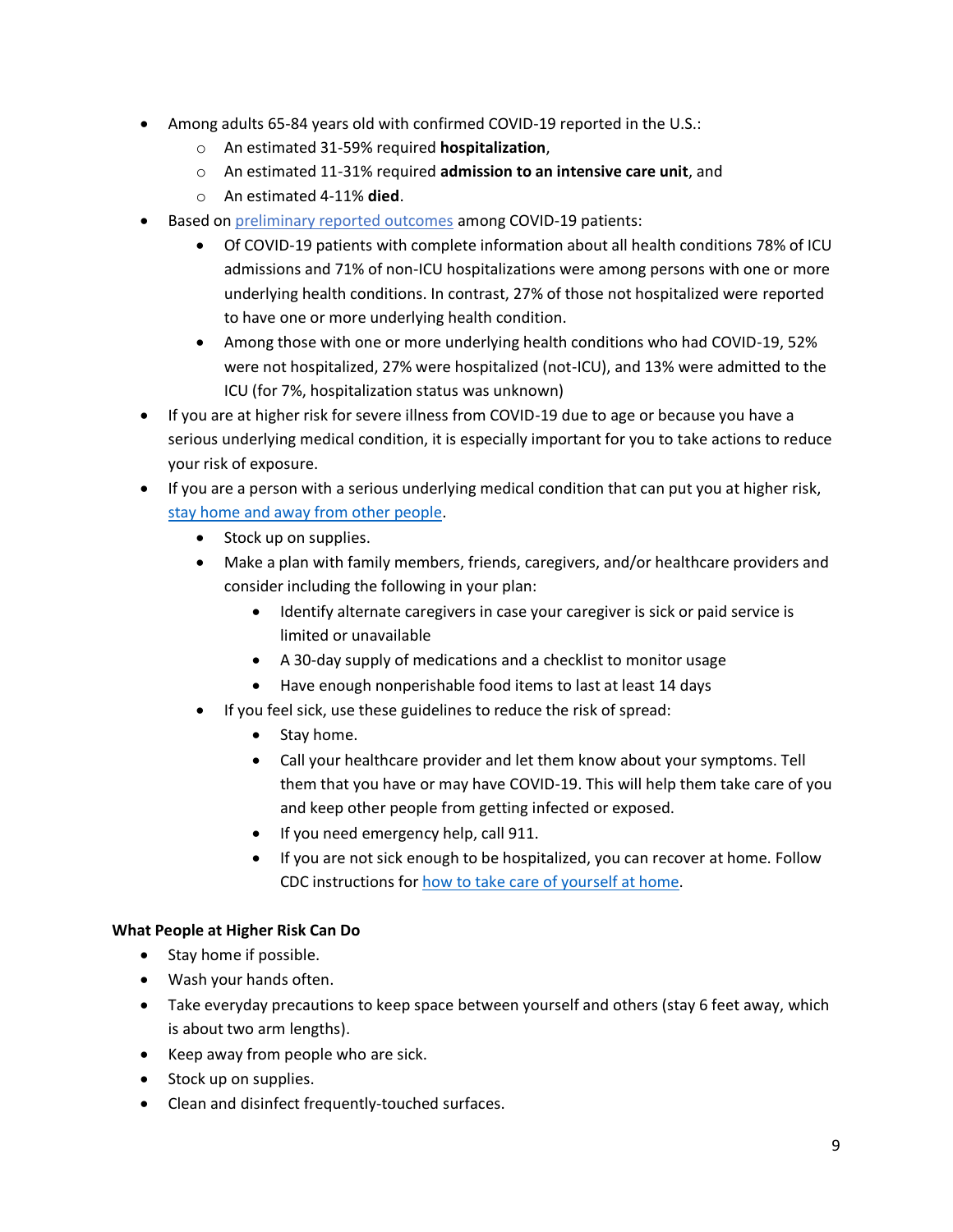- Avoid all cruise travel and non-essential air travel.
- Call your healthcare professional if you have concerns about COVID-19 and your underlying condition or if you are sick.
- Obtain essential supplies.
	- Contact your healthcare professional to ask about obtaining extra necessary medications to have on hand in case there is an outbreak of COVID-19 in your community and you need to stay home.
	- If you cannot get extra medications, consider using mail-order for medications.
	- Be sure you have over-the-counter medicines and medical supplies (tissues, etc.) to treat fever and other symptoms. Most people will be able to recover from COVID-19 at home.
	- Have enough household items and groceries on hand so that you will be prepared to stay at home.
- Take everyday precautions.
	- Keep away from people who are sick.
	- Take everyday preventive actions.
		- Wash your hands often with soap and water for at least 20 seconds, especially after blowing your nose, coughing, or sneezing, or having been in a public place.
		- If soap and water are not available, use a hand sanitizer that contains at least 60% alcohol.
		- To the extent possible, avoid touching high-touch surfaces in public places elevator buttons, door handles, handrails, handshaking with people, etc. Use a tissue or your sleeve to cover your hand or finger if you must touch something.
		- Wash your hands after touching surfaces in public places.
		- Avoid touching your face, nose, eyes, etc.
		- Clean and disinfect your home to remove germs. Practice routine cleaning of frequently touched surfaces (for example: tables, doorknobs, light switches, handles, desks, toilets, faucets, sinks and cell phones).
		- Avoid crowds, especially in poorly ventilated spaces. Your risk of exposure to respiratory viruses like COVID-19 may increase in crowded, closed-in settings with little air circulation if there are people in the crowd who are sick.
- If COVID-19 is spreading in your community, take extra measures to put distance between yourself and other people.
	- Stay home as much as possible.
		- Consider ways of getting food brought to your house through family, social, or commercial networks.
- [Have a plan for if you get sick.](https://www.cdc.gov/coronavirus/2019-ncov/community/home/get-your-household-ready-for-COVID-19.html)
	- **Consult with your healthcare provider for more information about** [monitoring your](https://www.cdc.gov/coronavirus/2019-ncov/hcp/guidance-prevent-spread.html#precautions)  [health for symptoms suggestive of COVID-19](https://www.cdc.gov/coronavirus/2019-ncov/hcp/guidance-prevent-spread.html#precautions)**.**
	- Develop a [care plan](https://www.cdc.gov/aging/caregiving/pdf/Complete-Care-Plan-Form-508.pdf) which summarizes your health conditions and current treatment.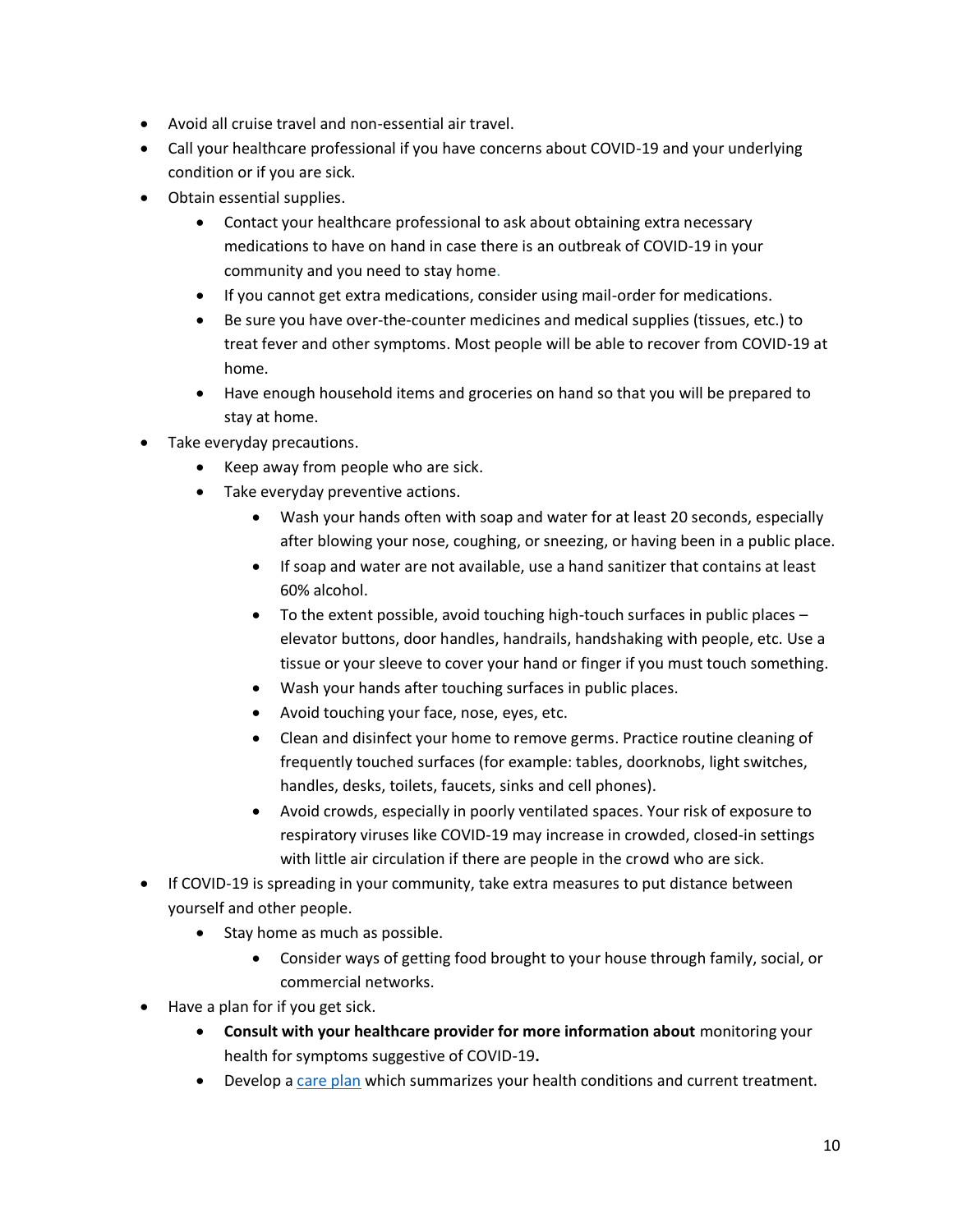- Stay in touch with others by phone or email. You may need to ask for help from friends, family, neighbors, community health workers, etc. if you become sick.
- Determine who can provide you with care if your caregiver gets sick.
- Consider ways of getting food brought to your house through family, social, or commercial networks.
- Plan for how you will get more supplies if you need them before you recover.
- Watch for symptoms and emergency warning signs.
	- Check symptoms on CDC's [Coronavirus Self-Checker](https://www.cdc.gov/coronavirus/2019-ncov/symptoms-testing/index.html) to help make decisions about seeking appropriate medical care.

# **What to do if you are at Higher Risk for Severe Illness and get Sick**

- Pay attention for potential COVID-19 symptoms including fever, cough, and shortness of breath.
- Stay home and call your doctor.
- Call your healthcare provider and let them know about your symptoms. Tell them that you have or may have COVID-19. This will help them take care of you and keep other people from getting infected or exposed.
- If you are not sick enough to be hospitalized, you can recover at home. Follow CDC instructions for [how to take care of yourself at home.](https://www.cdc.gov/coronavirus/2019-ncov/if-you-are-sick/caring-for-yourself-at-home.html)
- [Know when](https://www.cdc.gov/coronavirus/2019-ncov/if-you-are-sick/index.html) to get emergency help.
- Get medical attention immediately if you have any of the emergency warning signs for COVID-19. In adults, emergency warning signs include\*:
	- Difficulty breathing or shortness of breath
	- Persistent pain or pressure in the chest
	- New confusion or inability to arouse
	- Bluish lips or face

\*This list is not all inclusive. Please consult your medical provider for any other symptom that is severe or concerning.

# **Community Support for Older Adults**

- Community preparedness planning for COVID-19 should include older adults, people with disabilities, their caretakers, and the organizations that support them in their communities, to ensure their needs are taken into consideration.
	- Many of these people live in the community, and many depend on services and supports provided in their homes or in the community to maintain their health and independence.
- Long-term care facilities should be vigilant to prevent the introduction and spread of COVID-19. [Information for long-term care facilities can be found here.](https://www.cdc.gov/coronavirus/2019-ncov/healthcare-facilities/prevent-spread-in-long-term-care-facilities.html)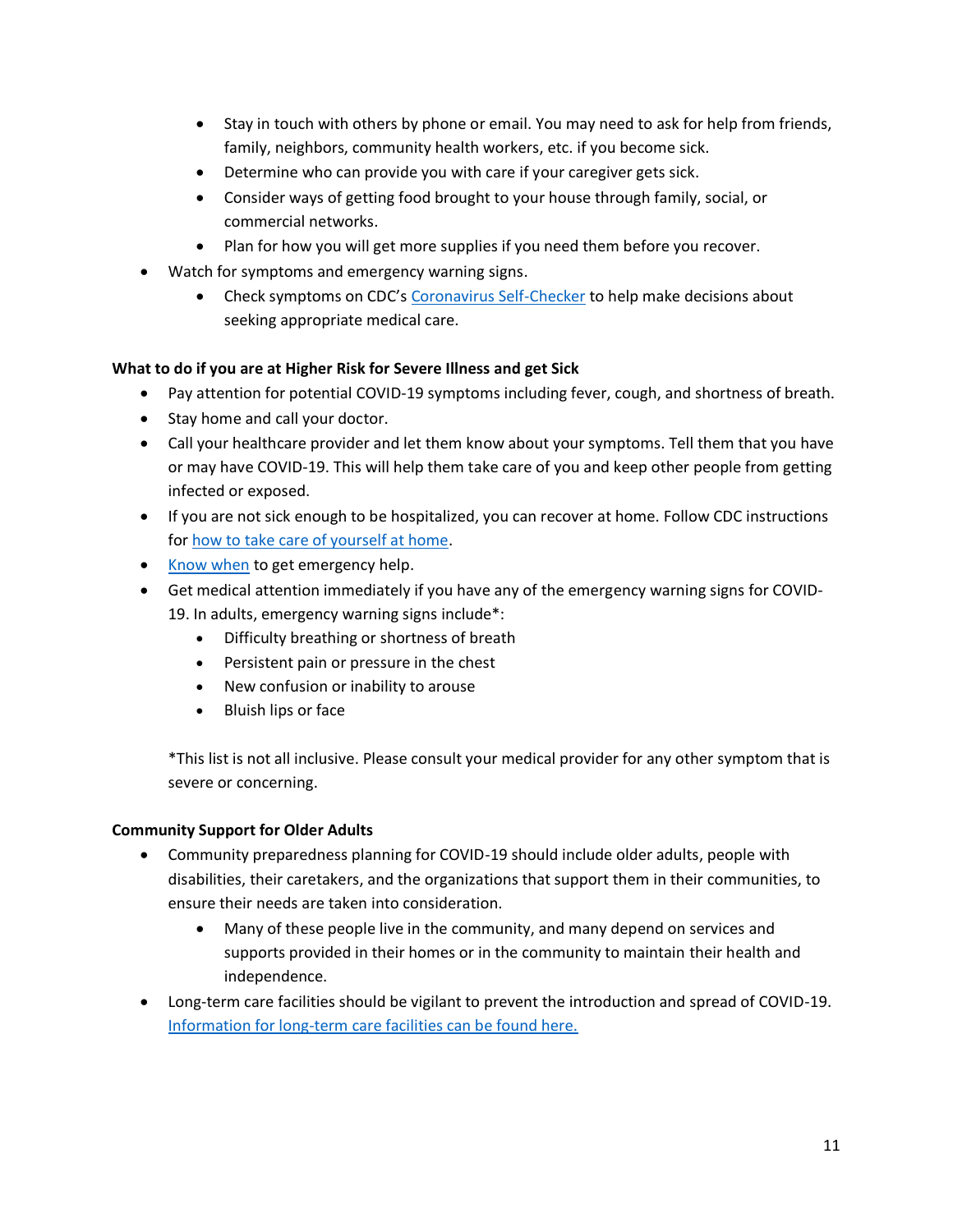# **Family and Caregiver Support**

- Know what medications your loved one is taking and see if you can help them have extra on hand.
- Monitor food and other medical supplies (hearing aid batteries, oxygen, incontinence, dialysis, wound care) needed and create a back-up plan.
- Stock up on non-perishable food items to have on hand in your home to minimize trips to stores.
- If you care for a loved one living in a care facility, monitor the situation, ask about the health of the other residents frequently and know the protocol if there is an outbreak.

#### **Rural Communities**

- Rural communities face some COVID-19 challenges that are different from urban and suburban communities. These differences warrant additional guidance.
- Many rural communities have experienced multiple closings of hospitals and healthcare facilities. This can leave an already vulnerable population without immediate access to healthcare, should an outbreak occur in the community.
- People living in rural communities can take steps to prepare.
	- Identify the two closest healthcare facilities to contact in case of an outbreak
	- Create an information card with the numbers and addresses of healthcare facilities and the family and friends who are physically nearest to you.
	- Locate state, local, or tribal health centers in advance to identify available resources
	- Create a phone tree system (activating a group of people by telephone to get a message out quickly) with family, friends, and neighbors

# **People with Asthma**

- People with moderate to severe asthma may be at higher risk of getting very sick from COVID-19. COVID-19 can affect your respiratory tract (nose, throat, lungs), cause an asthma attack, and possibly lead to pneumonia and acute respiratory disease.
- If you have asthma, you should [prepare for COVID-19](https://www.cdc.gov/coronavirus/2019-ncov/specific-groups/high-risk-complications.html) and follow your Asthma Action Plan.
	- Take your asthma medication exactly as prescribed.
		- Talk to your healthcare provider, insurer, and pharmacist about creating an emergency supply of prescription medications, such as asthma inhalers.
		- Make sure that you have 30 days of non-prescription medications and supplies on hand too, in case you need to stay home for a long time.
	- Know how to use your inhaler.
	- Avoid your asthma triggers.
	- Clean and disinfect frequently touched surfaces like tables, doorknobs, light switches, countertops, handles, desks, phones, keyboards, toilets, faucets, and sinks daily to protect yourself against COVID-19.
		- Avoid disinfectants that can cause an asthma attack.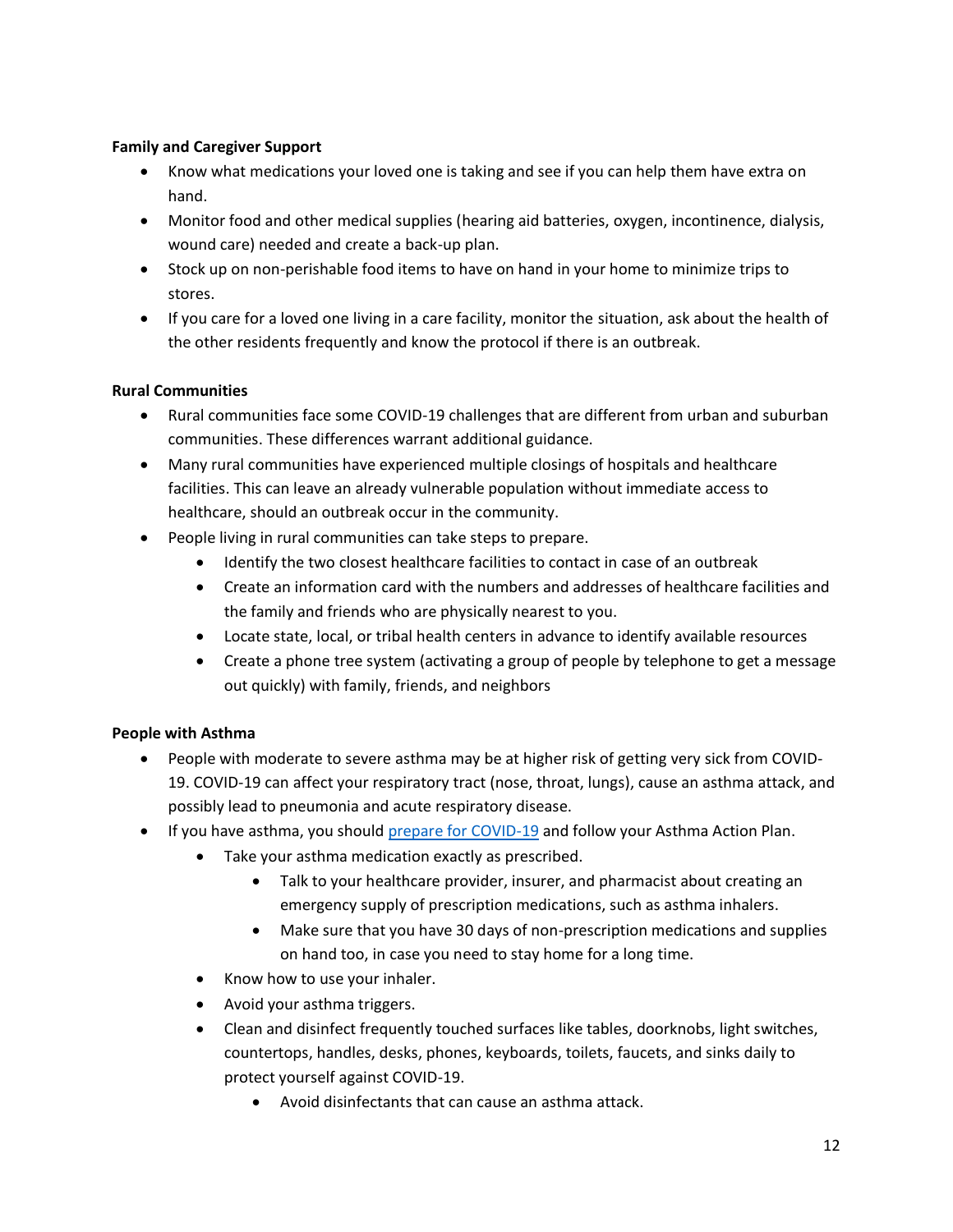- As more cases of COVID-19 are discovered and our communities take action to combat the spread of disease, it is natural for some people to feel concerned or stressed. Strong emotions can trigger an asthma attack. Take steps to help yourself cope with stress and anxiety.
- If you have symptoms
	- Contact your health care provider to ask about your symptoms.

# **Pregnant People**

- CDC does not currently know if pregnant people have a greater chance of getting sick from COVID-19 than the general public nor whether they are more likely to have serious illness as a result. Based on current available information, pregnant people seem to have the same risk as adults who are not pregnant.
- However, we do know that pregnant people have changes in their bodies that may increase their risk of some infections.
	- $\circ$  With viruses from the same family as COVID-19—and other viral respiratory infections, such as influenza—pregnant people have had a higher risk of developing severe illness.
- It is always important for pregnant people to [protect themselves from illnesses.](https://www.cdc.gov/coronavirus/2019-ncov/prevent-getting-sick/prevention.html)

#### **People with Disabilities**

- Disability alone may not be related to higher risk for getting COVID-19 or having severe illness. Most people with disabilities are not inherently at higher risk for becoming infected with or having severe illness from COVID-19.
- However, some people with disabilities might be at a higher risk of infection or severe illness because of their underlying medical conditions. All people seem to be at higher risk of severe illness from COVID-19 if they have serious underlying chronic medical conditions like chronic lung disease, a serious heart condition, or a weakened immune system.
	- Adults with disabilities are three times more likely than adults without disabilities to have heart disease, stroke, diabetes, or cancer than adults without disabilities.
- People with certain disability types might be at increased risk of becoming infected or having unrecognized illness, including:
	- People who have limited mobility or who cannot avoid coming into close contact with others who may be infected, such as direct support providers and family members
	- People who have trouble understanding information or practicing preventive measures, such as hand washing and social distancing
	- People who may not be able to communicate symptoms of illness
- People with disabilities may experience potential challenges to routine medical care and access.

# <span id="page-12-0"></span>**STRESS AND COPING**

- The COVID-19 pandemic may be [stressful](http://www.cdc.gov/coronavirus/2019-ncov/prepare/managing-stress-anxiety.html?CDC_AA_refVal=https:/www.cdc.gov/coronavirus/2019-ncov/about/coping.html) for people. Fear and anxiety about a disease can be overwhelming and cause strong emotions in adults and children.
- People who may respond more strongly to the stress of a crisis include: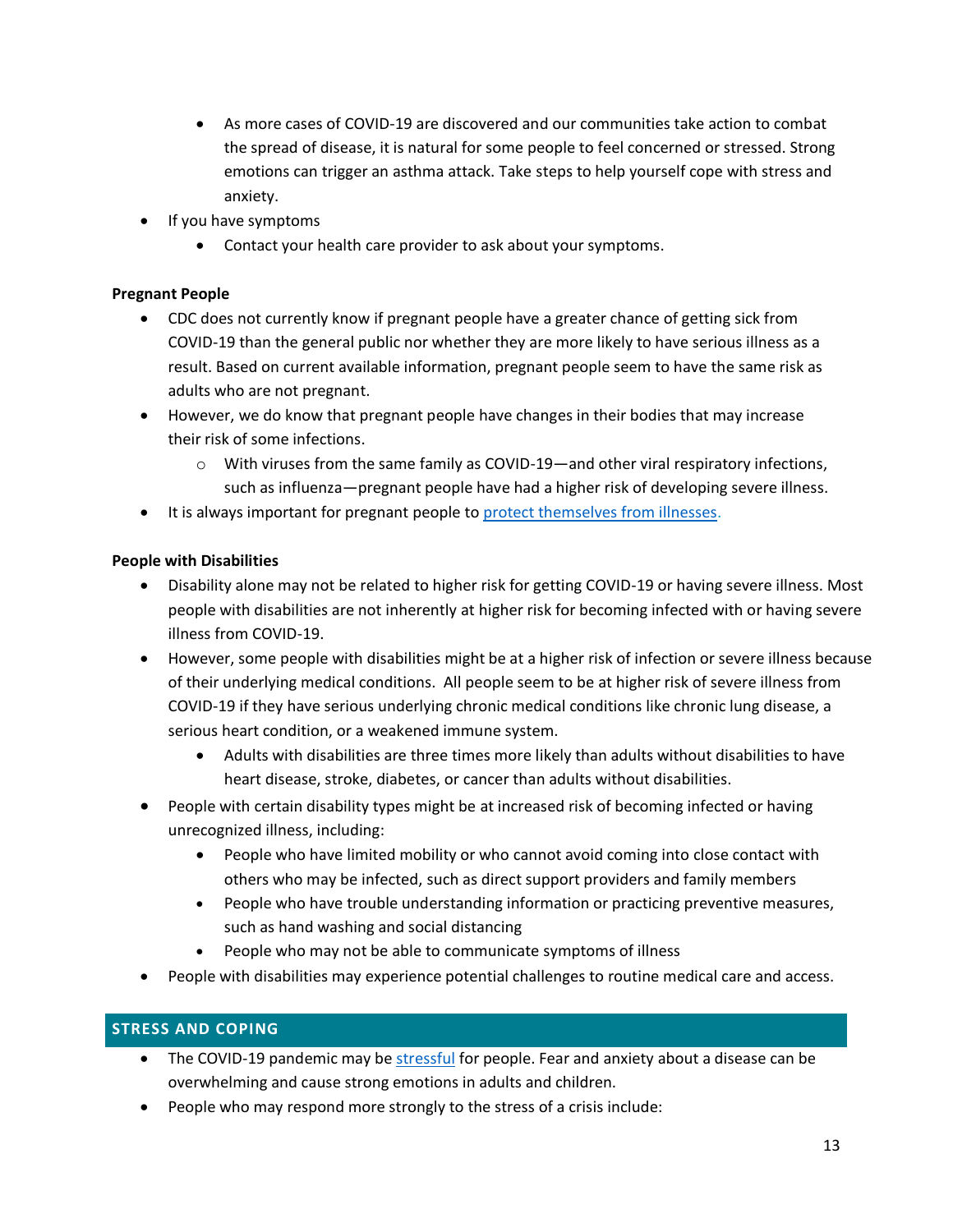- People who are at higher risk for severe illness including older adults and people of any age who have serious underlying medical conditions
- Children and teens
- People who are helping with the response to COVID-19, like doctors and other health care providers, or first responders
- People who have mental health conditions including problems with substance use
- Stress during an infectious disease outbreak may appear as
	- Fear and worry about your own health and the health of your loved ones
	- Changes in sleep or eating patterns
	- Difficulty sleeping or concentrating
	- Worsening of chronic health problems
	- Increased use of alcohol, tobacco, or other drugs
- People with preexisting mental health conditions should continue with their treatment and be aware of new or worsening symptoms.
	- Additional information can be found at the Substance Abuse and Mental Health Services Administration [\(SAMHSA\)](https://www.samhsa.gov/coronavirus) website.
- Things you can do to support yourself and the people you care for:
	- Take breaks from watching, reading, or listening to news stories, including social media. Hearing about the pandemic repeatedly can be upsetting.
	- Take care of your body. Take deep breaths, stretch, or meditate. Try to eat healthy, [well-balanced meals,](https://www.cdc.gov/nccdphp/dnpao/features/national-nutrition-month/index.html) [exercise regularly,](https://www.cdc.gov/physicalactivity/basics/index.htm) [get plenty of sleep,](https://www.cdc.gov/sleep/about_sleep/sleep_hygiene.html) and [avoid alcohol](https://www.cdc.gov/alcohol/fact-sheets/alcohol-use.htm) and drugs.
	- Make time to unwind. Try to do activities you enjoy.
	- Connect with others through calls (audio or video), instant messaging, email, letters, or other forms of communication, even if you cannot be together in person.
	- Talk with people you trust about your concerns and how you are feeling.
- If you, or someone you care about, is feeling overwhelmed with emotions like sadness, depression, or anxiety, or if you are concerned about harming yourself or others, call 911 or the SAMHSA Disaster Distress Helpline: 1-800-985-5990 or text TalkWithUs to 66746 (TTY 1-800- 846-8517).
- If you, or someone you care about, is experiencing domestic violence or is affected by abuse and needs support, call 911 or the National Domestic Violence Hotline: 1-800-799-7233 (TTY 1-800- 787-3224).

# **Responders**

- Responding to COVID-19 can take an emotional toll on you. There are things you can do to reduce secondary traumatic stress (STS) reactions:
	- Acknowledge that STS can impact anyone helping families after a traumatic event.
	- Learn the symptoms, including physical symptoms (fatigue, illness) and mental symptoms (fear, withdrawal, guilt).
	- Allow time for you and your family to recover from responding to the pandemic.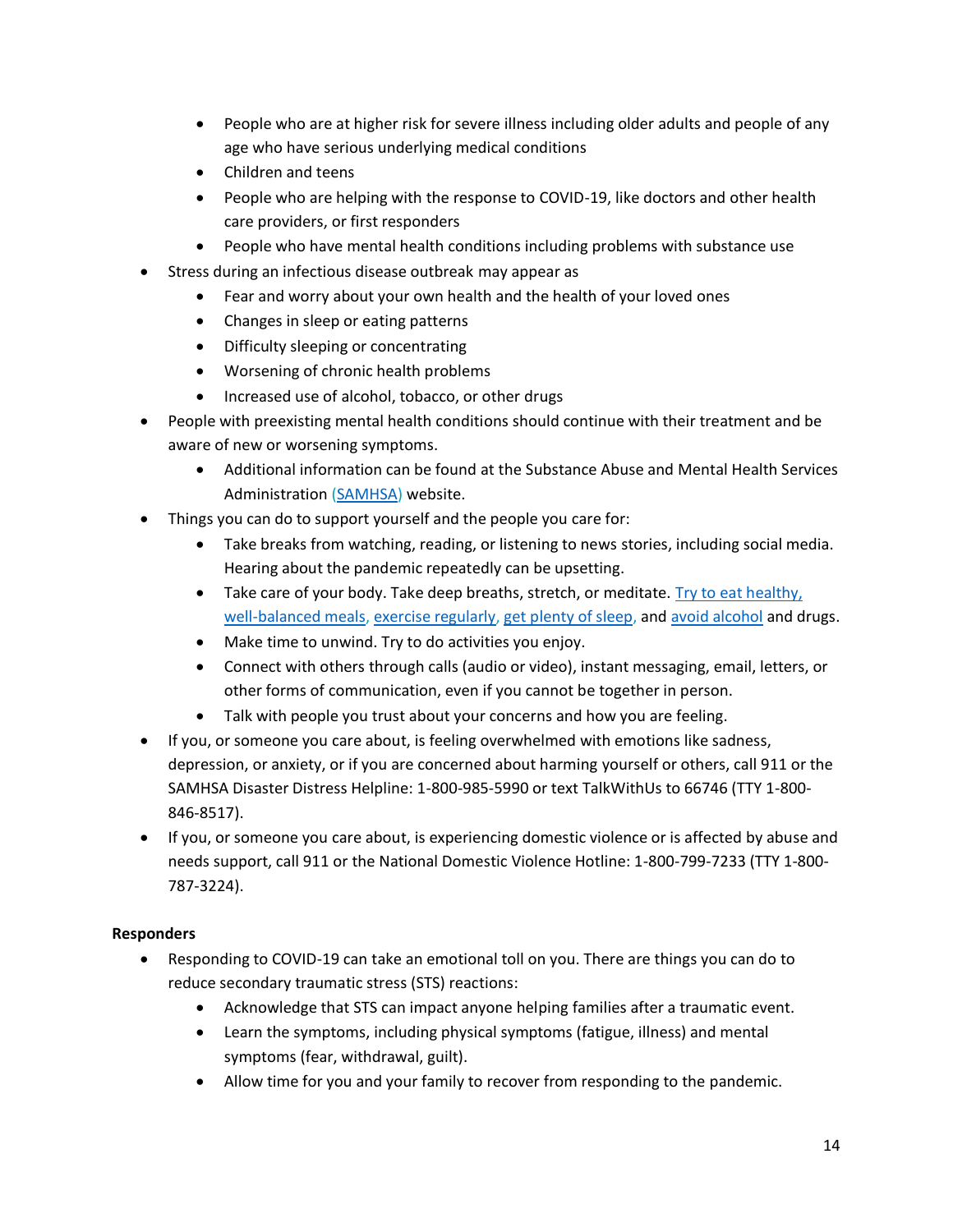- Create a menu of personal self-care activities that you enjoy, such as spending time with friends and family, exercising, or reading a book.
- Take a break from media coverage of COVID-19.
- Ask for help if you feel overwhelmed or concerned that COVID-19 is affecting your ability to care for your family and patients as you did before the outbreak.
- Learn more tips for [taking care of yourself](https://emergency.cdc.gov/coping/responders.asp) during emergency response.

### **People Who Have Been Released from Quarantine**

- Being separated from others if a healthcare provider thinks you may have been exposed to COVID-19 can be stressful, even if you do not get sick.
- Everyone feels differently after coming out of quarantine. Some feelings include:
	- Mixed emotions, including relief after quarantine;
	- Fear and worry about your own health and the health of your loved ones;
	- Stress from the experience of monitoring yourself or being monitored by others for signs and symptoms of COVID-19;
	- Sadness, anger, or frustration because friends or loved ones have unfounded fears of contracting the disease from contact with you, even though you have been determined not to be contagious;
	- Guilt about not being able to perform normal work or parenting duties during quarantine; and
	- Other emotional or mental health changes.
- Children may also feel upset or have other strong emotions if they, or someone they know, has been released from quarantine. [You can help your child cope.](https://www.cdc.gov/coronavirus/2019-ncov/daily-life-coping/managing-stress-anxiety.html#parents)

# <span id="page-14-0"></span>**MINIMIZING STIGMA AND MISINFORMATION**

- [Minimizing stigma and misinformation](https://www.cdc.gov/coronavirus/2019-ncov/about/related-stigma.html) is important, especially during contagious disease outbreaks.
- **Everyone:** Know the facts about COVID-19 and help prevent the spread of rumors:
	- Fight stigma by supporting people who are coming back to school or work after completing their quarantine or isolation period for COVID-19 exposure or illness.
	- Someone who has completed their quarantine or met the requirements to discontinue infection control measures does not pose a risk of spreading COVID-19.
	- People of Asian descent, including Chinese Americans, are not more likely to get coronavirus than anyone else. Let people know that being of Asian descent does not increase the chance of getting or spreading COVID-19.
	- Viruses cannot target people from specific populations, ethnicities, or racial backgrounds.
		- People who have not been in contact with a person who is a confirmed or suspected case are not at greater risk of acquiring and spreading this new virus than others.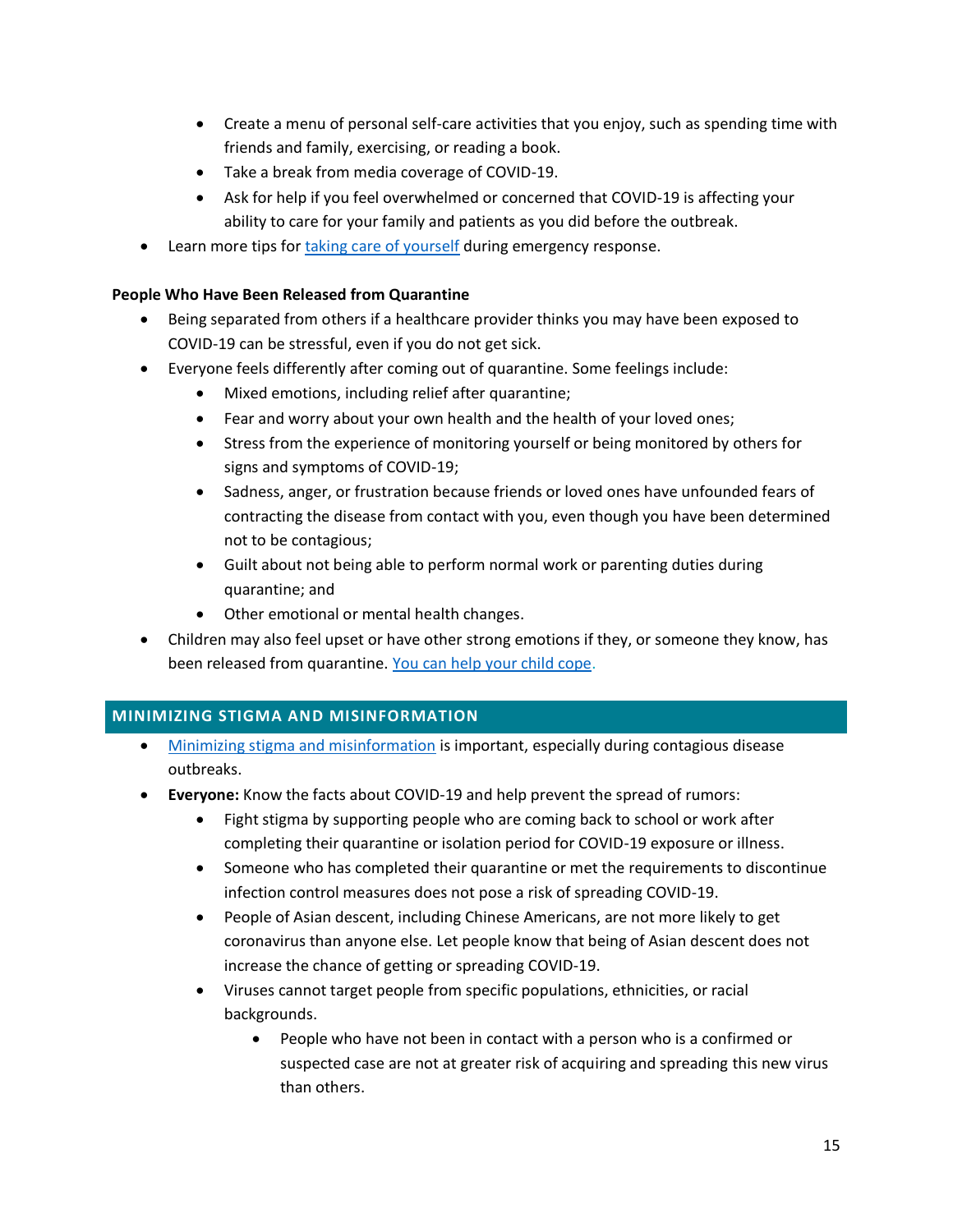- People who returned more than 14 days ago from a[n area with widespread or ongoing](https://www.cdc.gov/coronavirus/2019-ncov/about/transmission.html#geographic)  [community spread](https://www.cdc.gov/coronavirus/2019-ncov/about/transmission.html#geographic) and do not have symptoms of coronavirus do not put others at risk.
- T[o help counter stigma,](https://www.cdc.gov/coronavirus/2019-ncov/stigma-faq.html) public health professionals can:
	- Maintain privacy and confidentiality of those seeking health care and those who may be part of any contact investigation.
	- Communicate the risk or lack of risk from associations with products, people, and places in a timely manner.
	- Raise awareness of COVID-19 while showing empathy for people's concerns and fears.
	- Counter myths and rumors by sharing accurate information about how the virus spreads.
	- Speak out against negative behaviors, including negative statements on social media about groups of people, or exclusion of people who pose no risk from regular activities.
		- Be cautious about the images that are shared. Make sure they do not reinforce stereotypes.
		- Engage with stigmatized groups in person and through media channels including news media and social media.
- Share with others the need for social support for people who have experienced stigma, who have returned from an area with ongoing spread, or who are worried about friends or relatives in the affected areas.

# <span id="page-15-0"></span>**TRAVEL**

**Presidential Proclamations announcing travel restrictions for travelers from China, Iran, United Kingdom, Republic of Ireland, and most of Europe**

- On January 31, President Trump issued the first [Presidential Proclamation](https://www.whitehouse.gov/presidential-actions/proclamation-suspension-entry-immigrants-nonimmigrants-persons-pose-risk-transmitting-2019-novel-coronavirus/) implementing temporary measures to increase our abilities to detect and contain the novel coronavirus proactively and aggressively.
	- $\circ$  The proclamation suspends entry to the United States of foreign nationals who have been in China (excluding Hong Kong and Macau) in the past 14 days.
- On March 2, a [Presidential Proclamation](https://www.whitehouse.gov/presidential-actions/proclamation-suspension-entry-immigrants-nonimmigrants-certain-additional-persons-pose-risk-transmitting-coronavirus/) suspended entry to the United States of foreign nationals who have been in Iran in the past 14 days.
	- For more information, consult the [notice published in the Federal Register.](file:///C:/Users/Dvp2/AppData/Local/Microsoft/Windows/INetCache/Content.Outlook/I8MGFAIL/o%09https:/www.federalregister.gov/documents/2020/03/04/2020-04542/notification-of-arrival-restrictions-applicable-to-flights-carrying-persons-who-have-recently)
- On March 11, a [Presidential Proclamation](https://www.whitehouse.gov/presidential-actions/proclamation-suspension-entry-immigrants-nonimmigrants-certain-additional-persons-pose-risk-transmitting-coronavirus/) suspended entry to the United States of foreign nationals who have been in 26 countries in Europe (known as the Schengen Area) in the past 14 days.
	- The order suspends the entry of foreign nationals for 30 days from these European states: Austria, Belgium, Czech Republic, Denmark, Estonia, Finland, France, Germany, Greece, Hungary, Iceland, Italy, Latvia, Liechtenstein, Lithuania, Luxembourg, Malta, Netherlands, Norway, Poland, Portugal, Slovakia, Slovenia, Spain, Sweden, and Switzerland.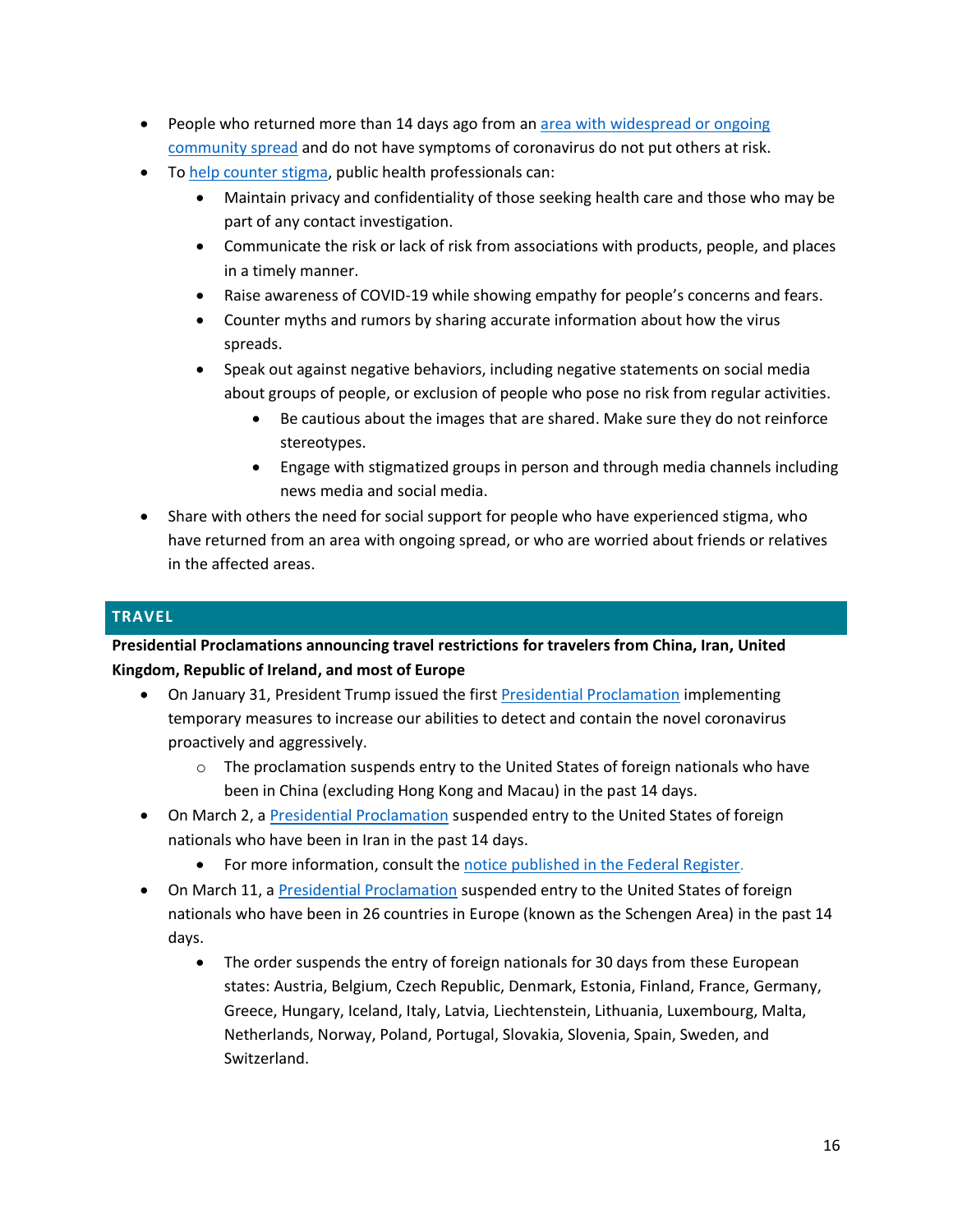- On March 14, a [Presidential proclamation](https://www.whitehouse.gov/presidential-actions/proclamation-suspension-entry-immigrants-nonimmigrants-certain-additional-persons-pose-risk-transmitting-coronavirus-2/) suspended entry to the United States of foreign nationals who have been in the United Kingdom (excluding overseas territories outside of Europe) or the Republic of Ireland in the past 14 days.
- Exemptions to these travel restrictions include American citizens, legal permanent residents, and immediate family members of US citizens and legal permanent residents. (Hereafter referred to as "American citizens and exempted persons.")
- **Under the Presidential Proclamations:** All American citizens and exempted persons coming from
	- **China, Iran, Europe, the United Kingdom, and the Republic of Ireland** will be directed to ("funneled to") one of 13 US airports (including the last 2 airports in the list below).
- American citizens and exempted persons who have been in **China or Iran** in the previous 14 days will have an additional health assessment (screened for fever, cough, or difficulty breathing).
	- If symptomatic, American citizens and exempted persons will be **referred for a public health assessment by CDC Quarantine Station staff. If the person meets certain criteria, a CDC medical officer may refer the person to a health care center for further** medical evaluation. (They will not be able to complete their itinerary at that time.)
	- If asymptomatic, American citizens and exempted persons will be allowed to reach their final destination and, after arrival, will be asked to stay home and self-monitor for 14 days.
- American citizens and exempted persons who have been to the **Schengen area of Europe, UK, and Ireland** in the previous 14 days will screened by Department of Homeland Security.
	- If symptomatic, American citizens and exempted persons will be **referred for a public health assessment by CDC Quarantine Station staff. If the person meets certain criteria, a CDC medical officer may refer the person to a health care center for further** medical evaluation. (They will not be able to complete their itinerary at that time.)
	- If asymptomatic, American citizens and exempted persons will be allowed to reach their final destination and, after arrival, will be asked to stay home and self-monitor for 14 days.
- **All international arrivals into the United States receive a Travel Health Alert Notice.**
- The 13 airports where travelers are being funneled are:
	- John F. Kennedy International Airport (JFK), New York
	- Chicago O'Hare International Airport (ORD), Illinois
	- San Francisco International Airport (SFO), California
	- Seattle-Tacoma International Airport (SEA), Washington
	- Daniel K. Inouye International Airport (HNL), Hawaii
	- Los Angeles International Airport (LAX), California
	- Hartsfield-Jackson Atlanta International Airport (ATL), Georgia
	- Washington-Dulles International Airport (IAD), Virginia
	- Newark Liberty International Airport (EWR), New Jersey
	- Dallas/Fort Worth International Airport (DFW), Texas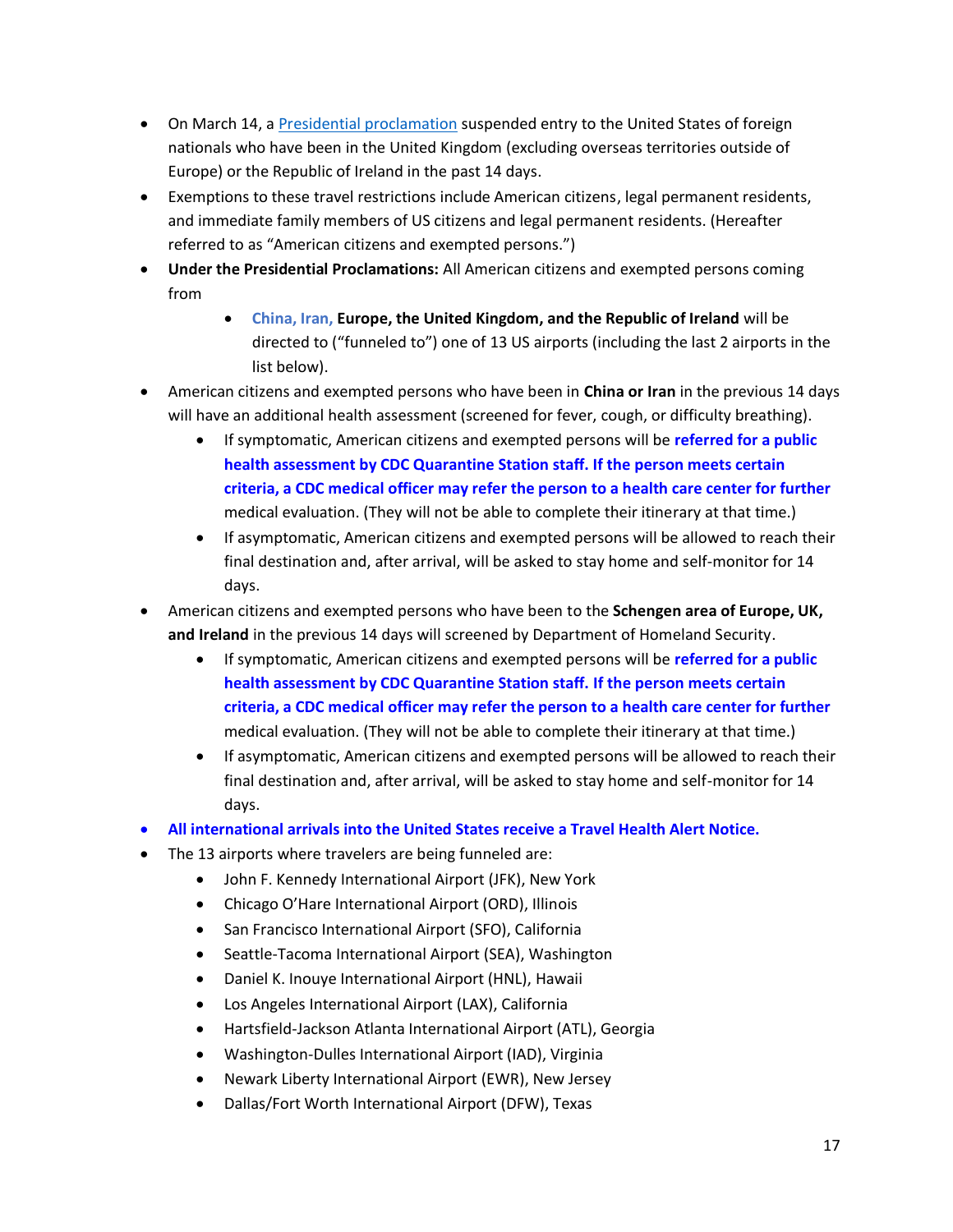- Detroit Metropolitan Airport (DTW), Michigan
- Boston Logan International Airport (BOS), Massachusetts
- Miami International Airport (MIA), Florida

# **CDC Travel Health Notices and Other Travel Guidance**

- On March 27, CDC issued [a Level 3 Global Travel Health Notice,](https://wwwnc.cdc.gov/travel/notices/warning/coronavirus-global) advising travelers to avoid all nonessential international travel.
	- This is consistent with the U.S. State Department's [Level 4 Global Health Advisory,](https://travel.state.gov/content/travel/en/traveladvisories/ea/travel-advisory-alert-global-level-4-health-advisory-issue.html) posted on March 19, warning travelers Do Not Travel.
	- [Travelers returning from international destinations](https://www.cdc.gov/coronavirus/2019-ncov/travelers/after-travel-precautions.html) should stay home for a period of 14 days after returning to the United States, monitor their health, and practice social distancing.
- CDC has issued a [Level 3 Travel Health Notice](https://wwwnc.cdc.gov/travel/notices/warning/coronavirus-cruise-ship) for cruise ship travel. CDC recommends that all people [defer travel on cruise ships,](https://www.cdc.gov/coronavirus/2019-ncov/travelers/returning-cruise-voyages.html) including river cruises, worldwide.
- CDC has posted a webpage about [COVID-19 and considerations for travel in the United States.](https://www.cdc.gov/coronavirus/2019-ncov/travelers/travel-in-the-us.html)
- On March 28, due to extensive community transmission of COVID-19 in the area, CDC urged [residents of New York, New Jersey, and Connecticut](https://www.cdc.gov/media/releases/2020/s038-travel-advisory.html) to refrain from non-essential domestic travel for 14 days effective immediately. This expired on April 11, 2020.
- **On April 22, 2020, CDC posted a road travel toolkit for transportation partners.**

# **Repatriation flights and quarantine orders**

- CDC has supported the Department of State in the safe and expedient ordered departure of US citizens and residents affected by outbreaks of COVID-19.
- Chartered flights returned passengers from Wuhan City, China and passengers from a cruise ship docked in Japan. (See section: Diamond Princess).
- The Department of Health and Human Services (DHHS) Secretary, under statutory authority, issued federal quarantine orders to all such passengers entering the United States.
	- The quarantine period was for 14 days.
	- The quarantine was a precautionary and preventive step to maximize the containment of the virus in the interest of the health of the American public.
	- This quarantine order also served to protect the health of the repatriated persons, their families, and their communities.
- Based on what is known about this virus and other coronaviruses, CDC believes the risk to the communities temporarily housing these people was low.
- At the end of the 14-day period, people who had not developed symptoms had their quarantine order lifted and were free to return home.
- As of March 18th, everyone from the Wuhan and Diamond Princess repatriation flights who were quarantined or isolated under federal orders had been released and returned home.
	- A small number of people were isolated or quarantined under state orders after they returned home.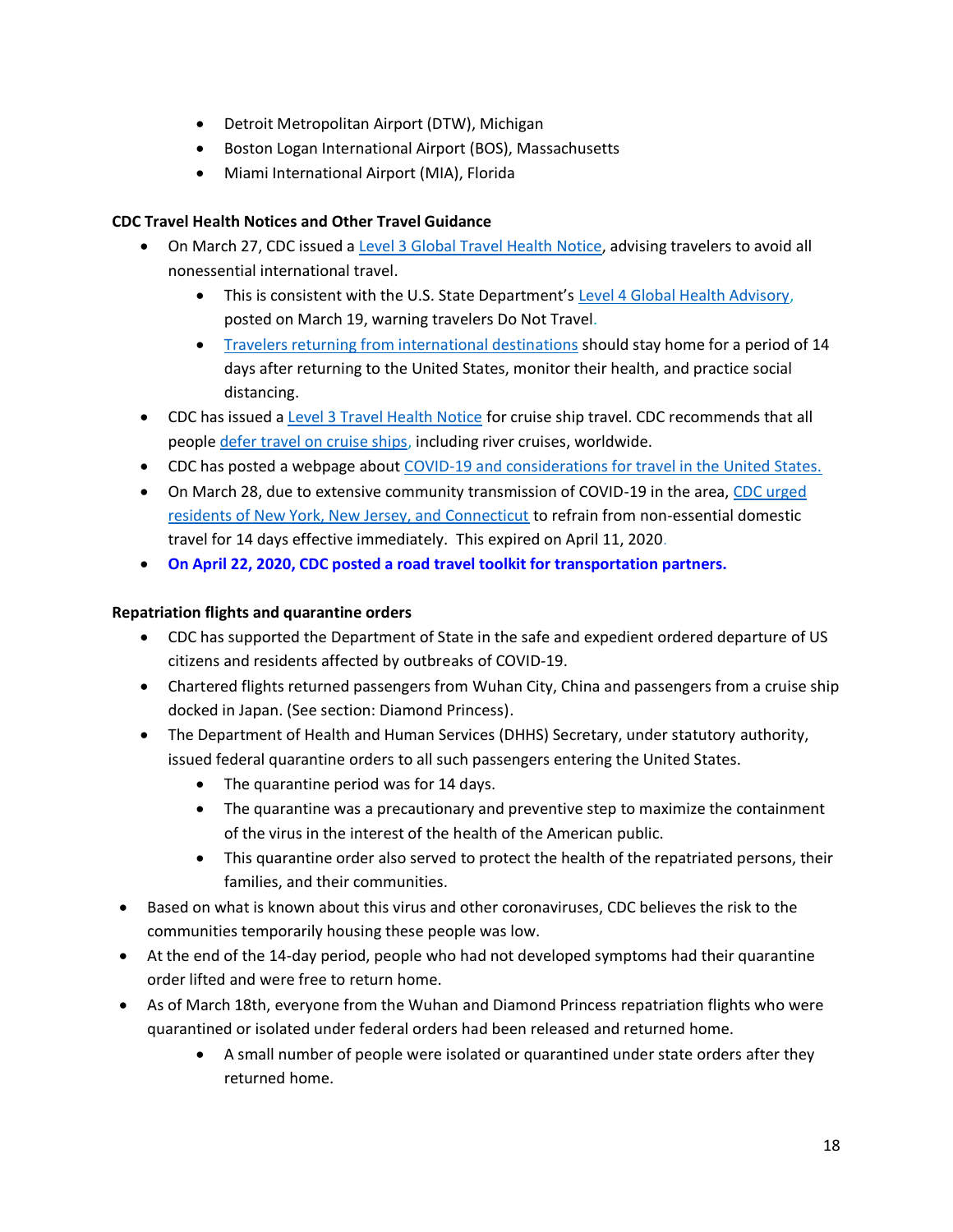• CDC continues to support the Department of State in its efforts to repatriate US citizens and residents affected by international travel restrictions associated with the pandemic.

# **Cruise Ships and River Cruises\***

- CDC recommends all persons defer any travel on cruise ships, including river cruises, worldwide because of the increased risk of COVID-19 on board ships.
- Cruise line companies must get travelers directly to their homes via chartered or private transportation. Commercial flights and public transportation may not be used.
	- Once home, cruise line passengers and crew members are advised to stay home for 14 days, and monitor their health.
	- Cruise lines will give disembarking travelers detailed health information about how to monitor themselves at home and practice social distancing.
		- These recommendations are consistent with CDC recommendations for travelers returning from countries with widespread ongoing transmission.
	- Travelers with mild symptoms may return home alone or with other symptomatic travelers by charter flight, air ambulance, ground ambulance, or other private vehicle that can be properly sanitized.
	- Any passengers who get sick with fever, new or worsening cough, or shortness of breath during their cruise should isolate themselves in their cabin and notify the onboard medical center immediately.
	- Crew members who get sick should follow any instructions from the cruise line.
	- Cruise lines are responsible for treating all ill or infected patients, including those who need hospitalization and emergency medical attention. Cruise lines must have a plan in place with U.S. Coast Guard, shoreside public health, and hospitals in anticipation of medical evacuations.
- CDC has posted [Interim Guidance for Ships on Managing Suspected Coronavirus Disease 2019.](https://www.cdc.gov/quarantine/maritime/recommendations-for-ships.html)
- If an ill passenger or crew member (as defined i[n federal regulations\)](https://www.cdc.gov/quarantine/maritime/federal-regulations-reporting-illness-death-ships-destined-united-states.html) is identified on board the ship, the cruise line will report this to the CDC Quarantine Station responsible for the port. CDC staff and U.S. Coast Guard will determine if further action is needed.
- CDC is continuously tracking cruise ships that are coming into domestic ports that may have confirmed, suspected, or no cases of COVID-19.
	- Cruise ships, both domestic and international, carrying American citizens are being assessed and documented.
	- The situation in the United States is evolving, both with increasing community transmission and an increasing number of cruise ships coming into port. CDC is continuing to reevaluate its approach to returning cruise ships.
	- As CDC reevaluates the approach to returning cruise ships, CDC's priority is to protect passengers' and crews' health while helping them get home as quickly and safely as possible.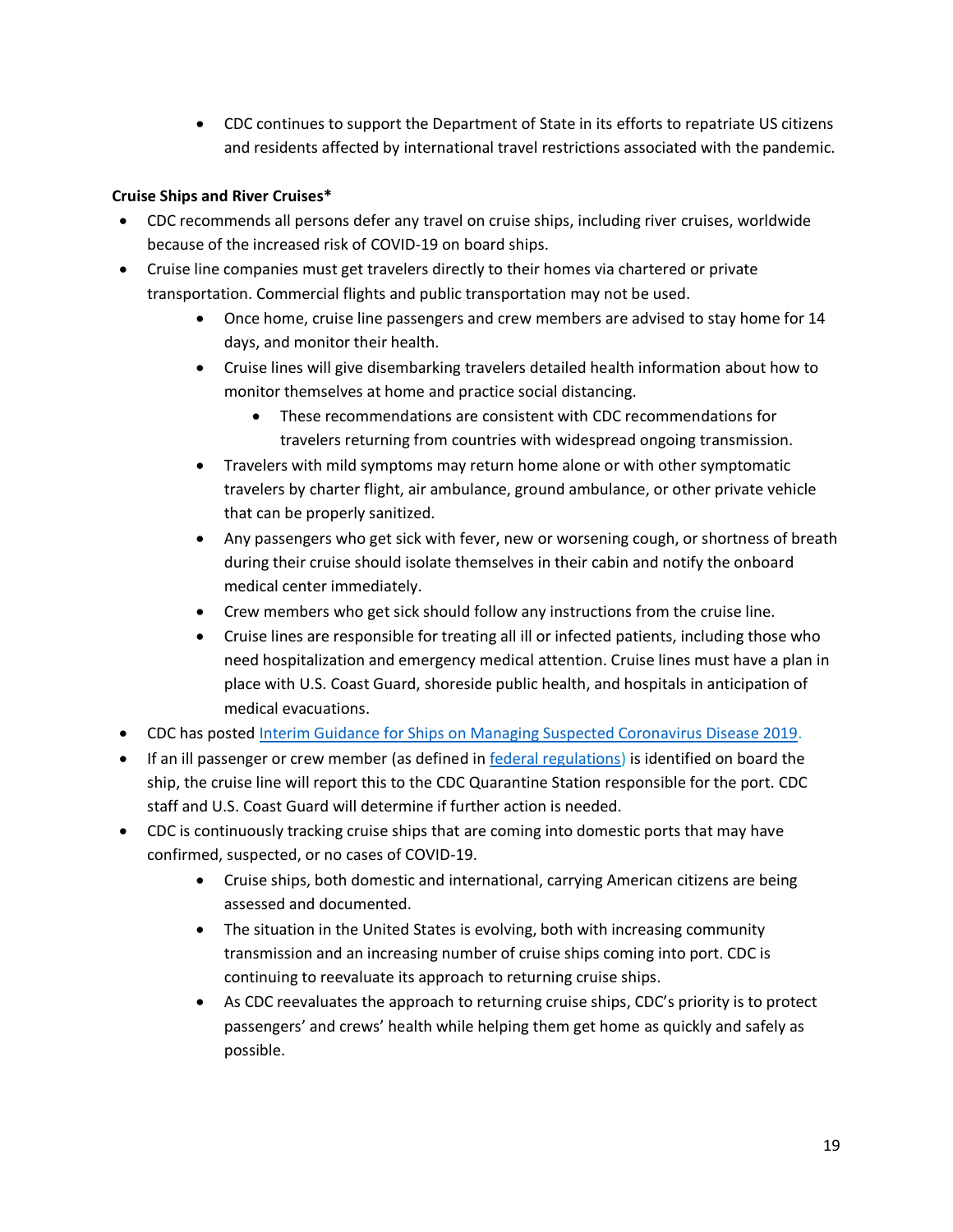- **On April 20, 2020, the last remaining ship due into a domestic port with passengers still on board (***Pacific Princess)* **docked in the Port of Los Angeles and disembarked passengers. The cruise line worked to get them home quickly and safely via private transportation.**
- On March 13, the Cruise Lines International Association voluntarily suspended cruise travel out of U.S. ports.
	- The majority of cruise ships have ended their passenger voyages new cruise voyages will be postponed. Cruise lines are now working to repatriate large numbers of crew members to their home countries.
	- On April 9, 2020, CDC extended its [No Sail Order](https://www.cdc.gov/quarantine/cruise/index.html) (published in the Federal Register and effective April 15) until the earliest of (1) the expiration of the Secretary of Health and Human Services' declaration that COVID-19 constitutes a public health emergency; (2) the CDC Director rescinds or modifies the order based on specific public health or other considerations; or (3) 100 days from the date of publication in the Federal Register.
- **CDC has released interim guidance for mitigation of COVID-19 among cruise ship crew during the period of the No Sail Order**. On March 15, CDC released a Health Alert Network (HAN) Update providing information and guidance about global travel on cruise ships, including river cruises, due to COVID-19.
	- The HAN provides broad information and recommendations for clinicians seeing patients who have recently traveled by cruise ship or river cruise.
	- State and local health departments should check th[e Epidemic Information Exchange](https://emergency.cdc.gov/epix/) [\(Epi-X\)](https://emergency.cdc.gov/epix/) notification system for information on COVID-19 cases on cruise ships and river cruises. If a ship has one or more confirmed COVID-19 cases on board the current voyage, CDC will send an Epi-X alert to state health departments alerting them to the contacts who are disembarking.
- On March 17, CDC posted a [Level 3 Travel Health Notice](https://wwwnc.cdc.gov/travel/notices/warning/coronavirus-cruise-ship) for Cruise Ship Travel recommending travelers defer all cruise ship travel worldwide.
	- Cruise travelers should stay home for 14 days after returning from travel, monitor their health, and practice social distancing.

# *Diamond Princess*

- CDC supported the Department of State-led mission to repatriate US citizens returning to the United States from Japan who were aboard the *Diamond Princess* cruise ship.
- On February 16, 329 American citizens returned by flights chartered by the State Department.
- Americans returned by flights chartered by the State Department are subject to a 14-day federal quarantine and were housed at two existing federal quarantine sites for repatriated travelers:
	- Travis Air Force Base in California
	- Joint Base San Antonio-Lackland in Texas
- The passengers were screened before leaving the ship and were monitored and evaluated by medical and public health personnel during the trip and after arrival. They were monitored by medical and public health personnel throughout the 14-day quarantine period. All of these individuals completed their quarantine.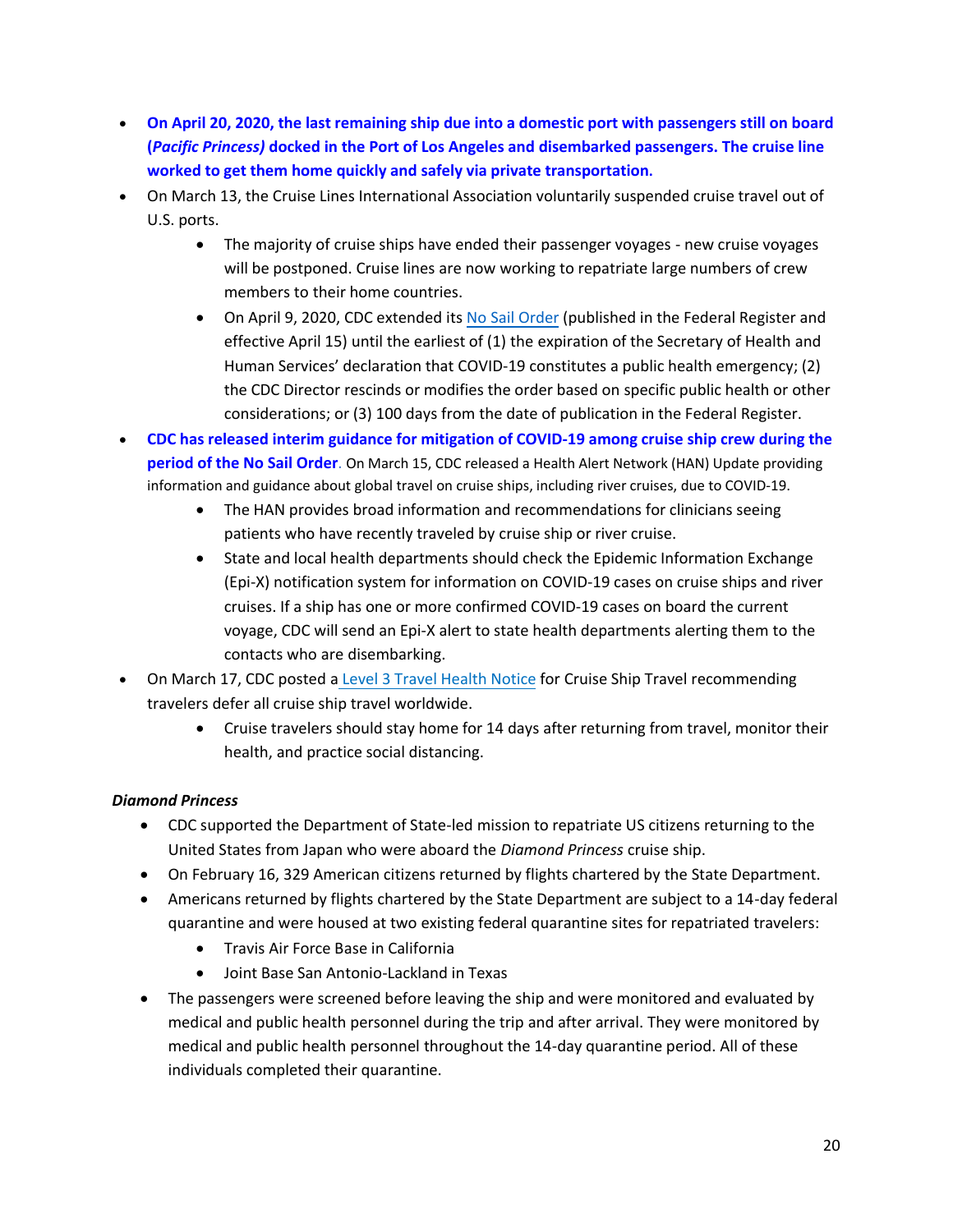• As of April 15, **no American citizens who were on board the** *Diamond Princess* **are on the Do Not Board list for COVID-19 infection.**

### *Grand Princess\**

- CDC worked with the California Department of Public Health, other federal, state, and local partners and the Princess Cruise Line to investigate a cluster of COVID-19 cases connected with a Grand Princess voyage from February 11-21.
- On March 9, *the Grand Princess* docked in the Port of Oakland. The Department of Health and Human Services (HHS) evacuated almost 2,000 passengers to four Department of Defense (DoD) military facilities: Travis Air Force Base and Marine Corps Air Station Miramar in California; Joint Base San Antonio-Lackland, Texas; and Dobbins Air Reserve Base, Georgia.
	- Passengers underwent medical screening, COVID-19 testing, and a 14-day quarantine.
- The mission to receive and care for these passengers is in the final stages.
	- As of April 14, almost all the over 2,000 passengers aboard the *Grand Princess* returned to their home states—45 states in total. Only one individual remained in a hospital under federal isolation orders; CDC is in the final stages of rescinding this order.

#### <span id="page-20-0"></span>**WHAT CDC IS DOING**

#### **CDC Response in the US:**

- The federal government is working closely with state, local, tribal, and territorial partners, as well as public health partners, to respond to this public health threat.
- The goal of the ongoing US public health response is to detect new cases quickly and prevent further spread of COVID-19 in this country.
- CDC established a COVID-19 Incident Management Structure on January 7. On January 21, CDC activated its Emergency Operations Center to better provide ongoing support to the COVID-19 response.
- The US government has taken unprecedented steps with respect to travel in response to the growing public health threat posed by this new coronavirus.
	- Effective February 2, at 5pm, the US government suspended entry of foreign nationals [who have been in China within the past 14 days.](https://www.whitehouse.gov/presidential-actions/proclamation-suspension-entry-immigrants-nonimmigrants-persons-pose-risk-transmitting-2019-novel-coronavirus/)
		- US citizens, residents, and their immediate family members who have been in mainland China are allowed to enter the United States, but they are subject to health monitoring for up to 14 days.
	- On February 29, the U.S. government announced it was suspending entry of foreign nationals who have been in Iran within the past 14 days.
	- As of March 13, all American citizens and exempted persons coming from most of Europe (knows as the Schengen Area) will be funneled through 13 airports (listed in the above Travel section). As of March 16, all American citizens and exempted persons coming from the United Kingdom (excluding overseas territories outside of Europe) or the Republic of Ireland will also be funneled through those 13 airports.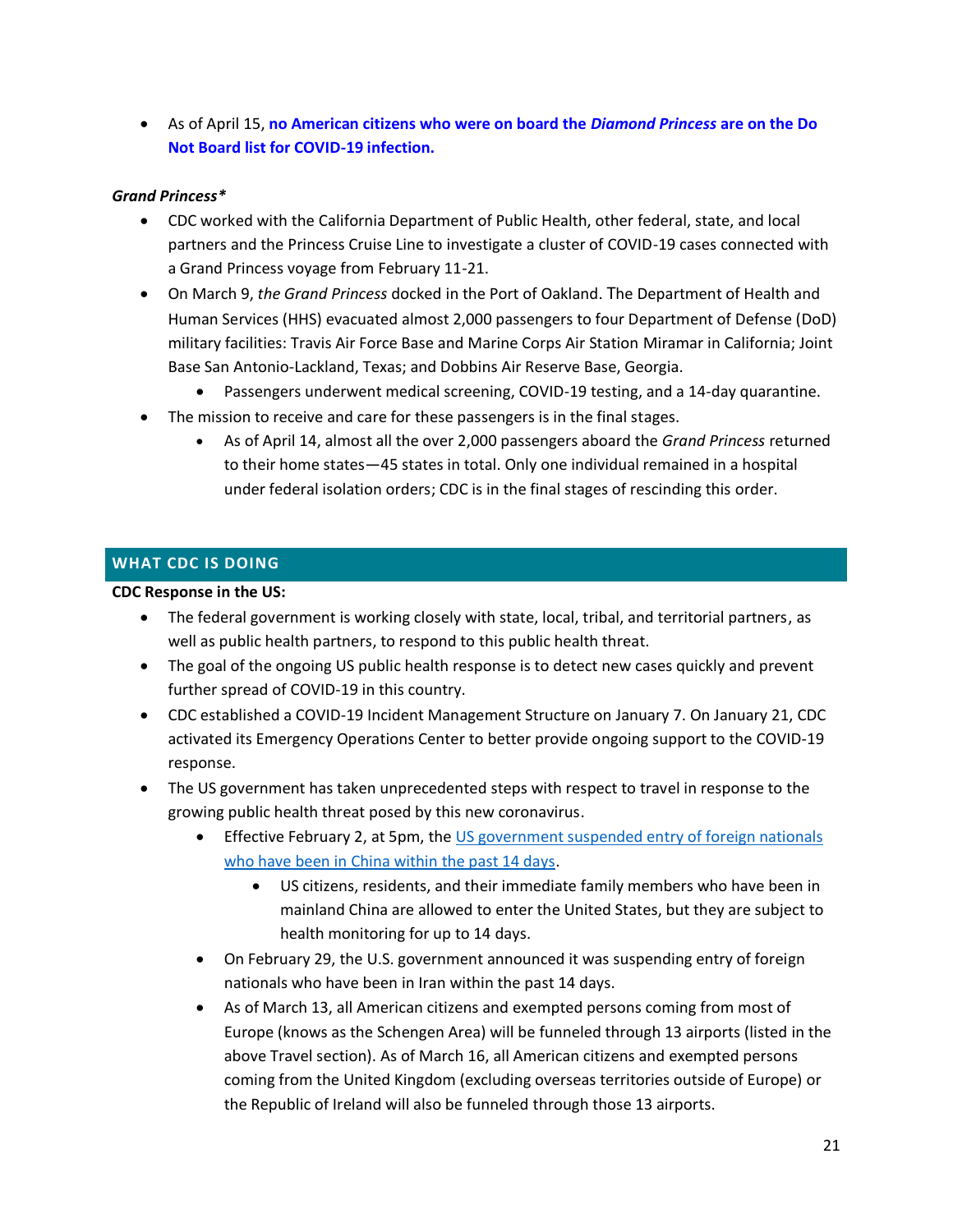- CDC and partners will conduct enhanced illness response at these points of entry.
- On March 27, CDC issued [a Level 3 Global Travel Health Notice,](https://wwwnc.cdc.gov/travel/notices/warning/coronavirus-global) advising travelers to avoid all nonessential international travel.
	- Prior to March 27, CDC had issued more than 50 Level 3 Travel Health Notices for countries across the globe with widespread ongoing transmission.
	- On March 27, CDC issued a Level 3 Global Travel Health Notice: <https://wwwnc.cdc.gov/travel/notices/warning/coronavirus-global> [https://www.cdc.gov/coronavirus/2019-ncov/travelers/map-and-travel](https://www.cdc.gov/coronavirus/2019-ncov/travelers/map-and-travel-notices.html)[notices.html](https://www.cdc.gov/coronavirus/2019-ncov/travelers/map-and-travel-notices.html)
- CDC has posted a webpage about [COVID-19 and considerations for travel in the United States.](https://www.cdc.gov/coronavirus/2019-ncov/travelers/travel-in-the-us.html)
- On March 28, due to extensive community transmission of COVID-19 in the area, CDC urged [residents of New York, New Jersey, and Connecticut](https://www.cdc.gov/media/releases/2020/s038-travel-advisory.html) to refrain from non-essential domestic travel for 14 days effective immediately. This expired on April 11, 2020.
- CDC is issuing [clinical guidance,](https://www.cdc.gov/coronavirus/2019-ncov/hcp/index.html) including [clinical care guidance](https://www.cdc.gov/coronavirus/2019-ncov/hcp/clinical-guidance-management-patients.html) an[d healthcare infection control](https://www.cdc.gov/coronavirus/2019-nCoV/hcp/infection-control.html)  [guidance.](https://www.cdc.gov/coronavirus/2019-nCoV/hcp/infection-control.html)
- On March 2, FDA announced that commercial companies may sell test kits under CDC's EUA.
- CDC has deployed multidisciplinary teams to support state, local, tribal, and territorial health departments with clinical management, contact tracing, community mitigation, infection prevention and control, surveillance, data management, and communications.
- CDC has helped mobilize state health departments to receive returned repatriated travelers.
- State, local, territorial and tribal health departments continue to work to detect and investigate cases, and to help implement community mitigation measures, as needed in their communities.
- CDC is working closely with these health departments to strengthen the public health response to this disease outbreak.
	- **CDC is working with jurisdictions to identify needs for surge support staff to conduct contact tracing, provide infection prevention and control expert guidance, educate communities about COVID-19, support epidemiologic investigations and data analysis efforts, and more. Staff hired through various mechanisms will be placed directly in health departments to provide surge support.**
- Through the Public Health Emergency Preparedness (PHEP) cooperative agreement, 62 state PHEP programs across the country are part of the multi-agency infrastructure working on quarantine, isolation, case finding, protecting health care workers and assuring medical supply chains.
- On March 16, CDC awarded nearly \$570 million in funding to 65 state, local, territorial, and tribal jurisdictions to provide resources to prevent, prepare for, and respond to the COVID-19 outbreak.
	- 1. CDC made these awards 10 days after the President signed into law the Coronavirus Preparedness and Response Supplemental Appropriations Act, 2020 (P.L. 116-123)
	- 2. CDC has authorized recipients to begin spending their funds immediately.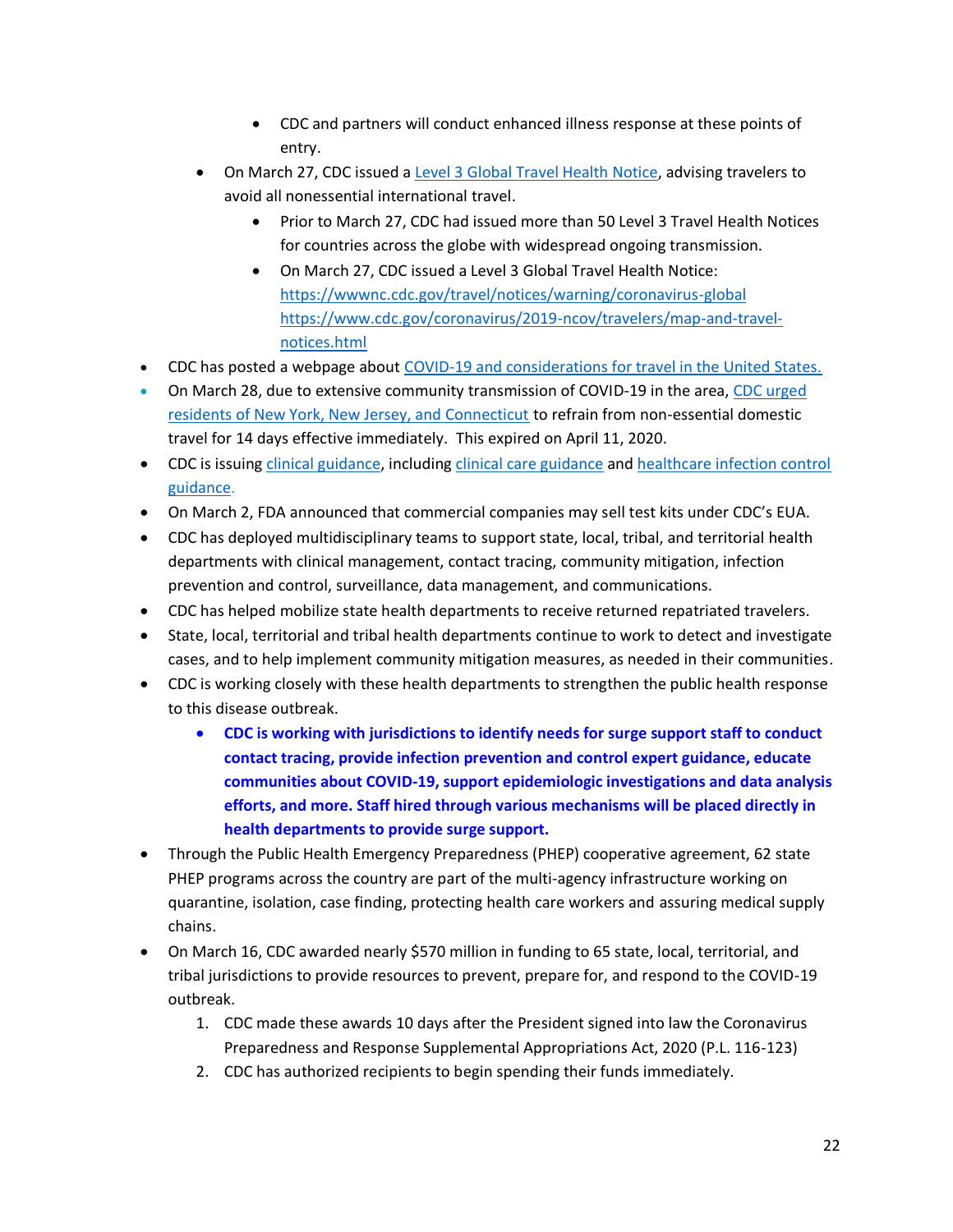- This funding gives state and local health departments the flexibility to implement response actions based on the disease characteristics and priorities in their communities.
- The funding supports two required activities:
	- 1. Accelerated laboratory testing, data collection, and real-time reporting to CDC for identification and tracking of COVID-19 cases in the community; and
	- 2. Implementation of COVID-19 community intervention plans.
- The supplemental funding is in addition to funding in the amount of \$35 million to 21 jurisdictions for immediate COVID-19 response activities.
	- CDC awarded that initial funding on March 6.
	- For the 21 jurisdictions that received the initial funding, CDC has combined their initial funding with the new supplemental funding to reduce the administrative burden of managing two awards.
- CDC has worked with the Department of State, supporting the safe return of Americans who have been stranded as a result of the ongoing outbreaks of COVID-19 and related travel restrictions. CDC has worked to assess the health of passengers as they return to the United States and provided continued daily monitoring of people who are quarantined.
- An important part of CDC's role during a public health emergency is to develop a test for the pathogen and equip state and local public health labs with testing capacity. CDC developed a molecular test to detect COVID-19 from human clinical specimens and distributed this test to state and local health laboratories.
- After distribution of a CDC rRT-PCR test to diagnose COVID-19 to state and local public health labs started, performance issues were identified related to a problem in the manufacturing of one of the reagents. Laboratories were not able to verify the test performance.
- CDC worked on two potential resolutions to this problem.
	- CDC developed a new protocol that uses two of the three components of the original CDC test kit to detect the virus that causes COVID-19 after establishing that the third component, which was the problem with the original test, could be excluded from testing without affecting accuracy.
		- CDC worked with FDA to amend the existing Emergency Use Authorization (EUA) for the test.
	- Further, newly manufactured kits were provided to the [International Reagent Resource](https://www.internationalreagentresource.org/) for distribution.
		- On February 27, CDC distributed new test kits to 7 laboratories to serve as evaluation sites to ensure health departments were able to verify the assay. On February 29, 6 of 7 pilot laboratories reported successful completion of the verification panel.
		- An additional 40 test kits were hand carried to IRR for repackaging and distribution to additional public health labs.
		- On February 28, IRR began to distribute new test kits to the additional 40 laboratories.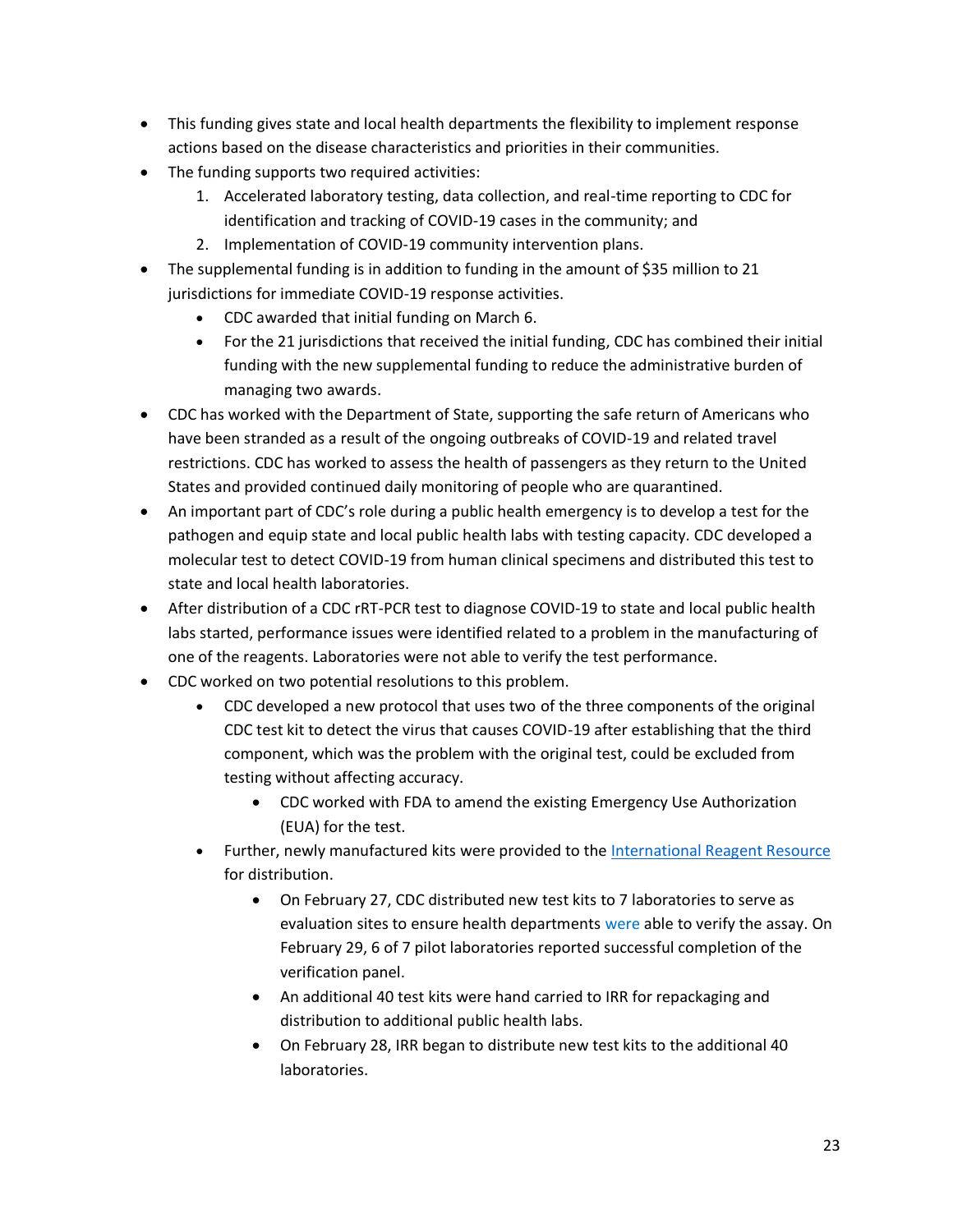- As of April 24, 97 public health labs are testing for SARS-CoV-2, representing all 50 states, as well as the District of Columbia, Guam, Puerto Rico, and the U.S. Virgin Islands.
- CDC is studying human blood samples to detect the presence of antibodies to SARS-CoV-2.
- The results of these serology studies will allow us to estimate how many people have been infected nationally. The results will also provide information about the percentage of U.S. residents who have not had COVID-19 and are still at risk for infection.
- **CDC's serologic test is designed and validated for broad-based surveillance and research that will give us information needed to guide the response to the pandemic and protect the public's health. It is not currently designed to test individuals who want to know if they've already had COVID-19.**
- **CDC is evaluating commercially manufactured serologic tests in collaboration with the Biomedical Research and Development Authority, the Food and Drug Administration, the National Institutes of Health, the Department of Defense, and the White House Office of Science and Technology Policy. This evaluation is expected to be completed in late April.**
- CDC has been uploading the entire genome of the viruses from reported cases in the United States to GenBank as sequencing was completed.
- CDC has grown the virus in cell culture, which is necessary for further studies, including for additional genetic characterization. The cell-grown virus was sent to NIH's BEI Resources Repository for use by the broad scientific community.
- CDC has deployed staff to assist in local areas experiencing clusters of COVID-19.
- CDC is analyzing data about COVID-19 disease to estimate the impact of the disease in the United States – including infections without symptoms, illnesses, medical visits, hospitalizations, and deaths – to enhance understanding of the full burden of COVID-19 in the country.
- CDC is leading studies examining results of blood tests from around the U.S. conducted at various time points in the pandemic to better estimate the proportion of the population infected with the virus that causes COVID-19.
- CDC is studying various characteristics of the virus that causes COVID-19 to better understand factors that may contribute to spread of the disease to help determine ways to slow spread.
- CDC is managing a series of research networks for COVID-19 that collects data from adults and children in outpatient and inpatient settings to better understand the spectrum of COVID-19 disease (from asymptomatic to severe), risk factors for severe disease, testing practices, and rate of new cases.
- CDC is managing and analyzing data from U.S. public health laboratories, influenza-like illness surveillance (ILI), and the hospitalization surveillance system COVID-Net. CDC compiles data from these systems weekly, along with data from the National Syndromic Surveillance Platform, other sources of virus surveillance data, and National Center for Health Statistics (NCHS) mortality data, and summarizes and publishes the data on CDC websites as COVIDView and the COVIDNet interactive module.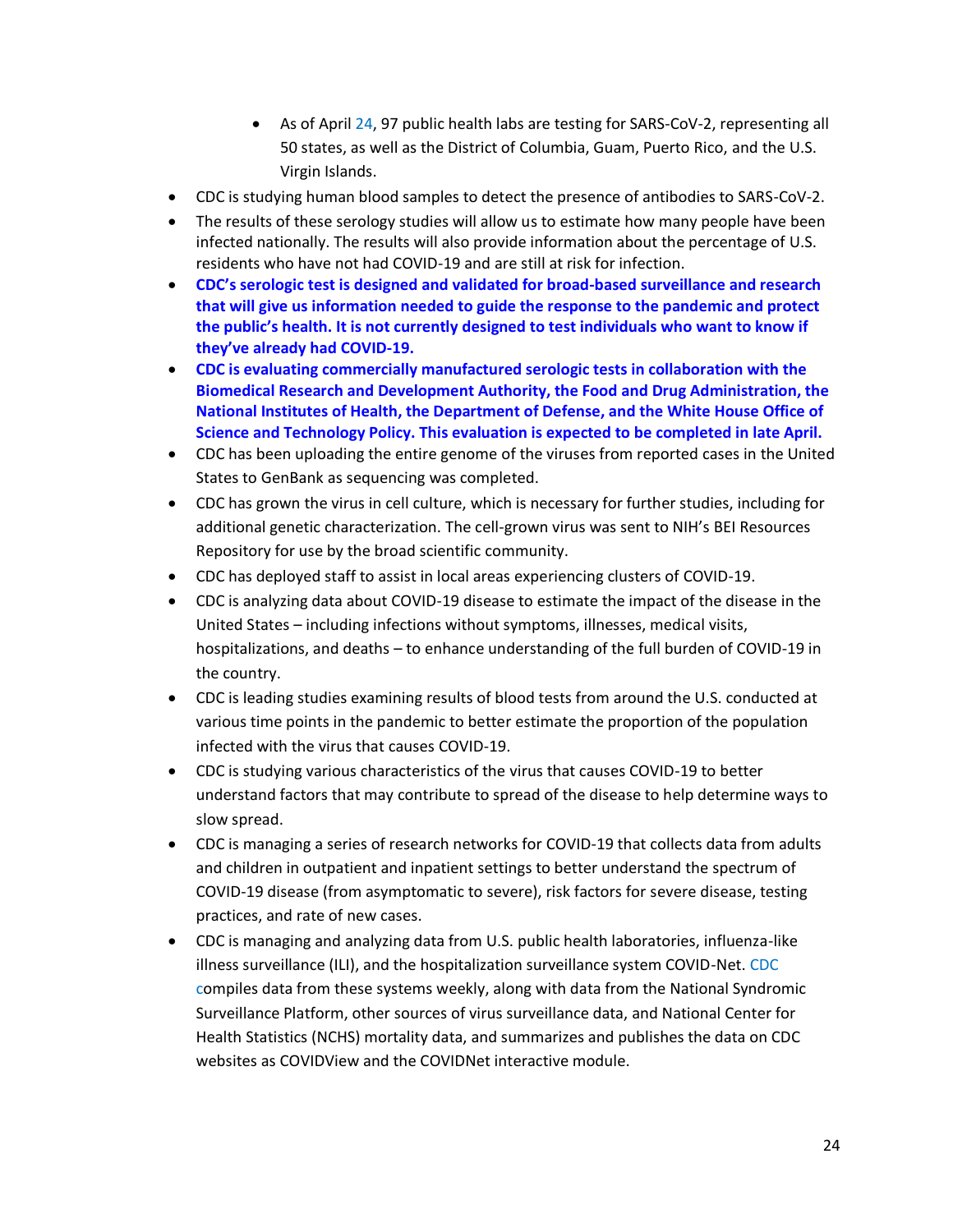• CDC is conducting surveillance research and studies among pregnant women and infants exposed to the virus that causes COVID-19 during pregnancy to better understand how it affects these populations.

# **CDC International Response**

- The COVID-19 pandemic is a serious global health threat and CDC is committed to stopping the global spread. One country cannot do it alone. CDC has a long history of improving public health capacity throughout the world to contain outbreaks at their source and minimize their impact.
- CDC has staff stationed in more than 50 countries. CDC has offices in a number of countries reporting cases of COVID-19, and in many countries that have not yet reported cases. CDC is providing assistance with planning and preparedness efforts.
- In addition to working with host country officials, CDC staff is coordinating with Department of State and other agencies within U.S. embassies.
- Due to global travel restrictions, CDC is mobilizing staff to support the global response from Atlanta headquarters. Many of these staffers have extensive experience responding to global outbreaks and pandemics.
- In many countries, CDC experts are working with WHO, international partners, and other U.S. government agencies to support Ministries of Health to prepare and respond to the pandemic.
- CDC supports countries in:
	- Carrying out WHO recommendations related to the diagnosis and care of COVID-19 patients and tracking the epidemic;
	- Conducting collaborative investigations that will help inform response efforts;
	- Providing technical assistance on emergency operations, laboratory operations, infection prevention and control, screening at ports of entry, risk communication and community engagement, and disease surveillance;
	- Conducting training on preparedness and response;
	- Serving as an important technical partner developing and strengthening Field [Epidemiology Training Programs \(FETP\),](https://www.cdc.gov/globalhealth/healthprotection/fetp/index.htm) which educate field epidemiologists—disease detectives—to identify and contain outbreaks; and
	- Developing well-functioning national public health institutes with strong linkages among the public health functions critical for more efficient outbreak preparedness and response efforts.
- Since 2015, CDC has been a key implementing partner of the USG Global Health Security Agenda (GHSA).
	- GHSA investments have helped countries build national capacities to prevent, detect, and respond to infectious disease threats.
	- These investments and partnerships have laid foundations to rapidly and effectively prepare for emerging threats, including the current COVID-19 pandemic.
	- Lessons learned from addressing HIV, influenza, Ebola, dengue, Zika, and many other viruses are being applied to the COVID-19 response.
- For country-specific information, please contact [CDCglobal@cdc.gov.](mailto:CDCglobal@cdc.gov)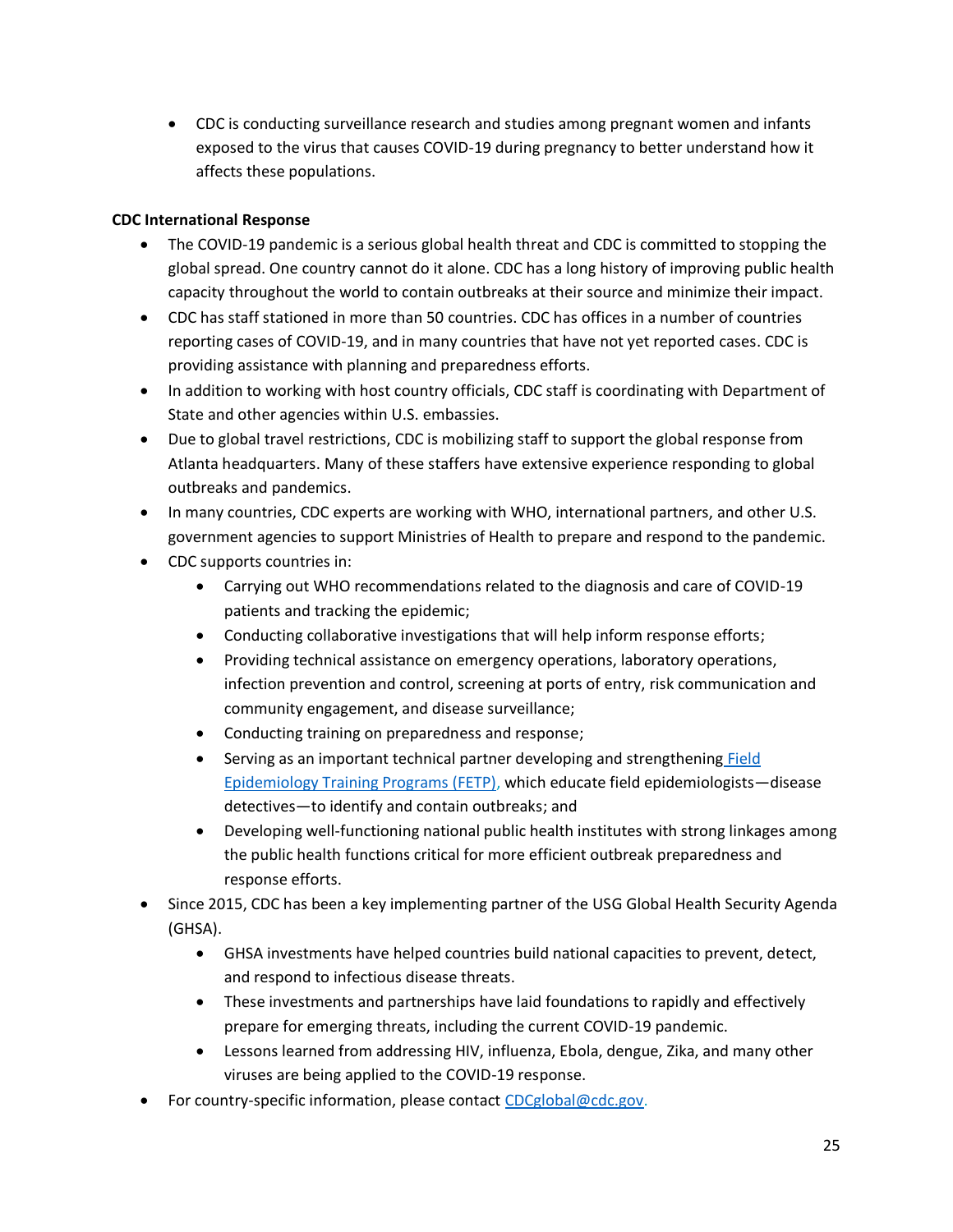# <span id="page-25-0"></span>**RECOMMENDATIONS**

- CDC routinely advises that people help protect themselves from respiratory illnesses by washing their hands often, avoiding touching their face with unwashed hands, avoiding close contact with people who appear sick, and cleaning frequently touched surfaces.
	- CDC defines close contact as—
		- Being within about 6 feet (2 meters) of someone with COVID-19 for a prolonged period of time, such as living with, visiting, caring for or sharing a room in a healthcare facility

- *or* –

- By having direct contact with infectious secretions from a patient, such as being coughed on.
- If you are a resident in a community where person-to-person spread of COVID-19 has been detected and you develop COVID-19 symptoms, call your healthcare provider and tell them about your symptoms.
- If you have symptoms of COVID-19 and want to get tested, try calling your state or local health department or a medical provider. While supplies of these tests are increasing, it may still be difficult to find a place to get tested.
- Most people have [mild illness](https://www.cdc.gov/coronavirus/2019-ncov/symptoms-testing/symptoms.html) and are able to [recover at home.](https://www.cdc.gov/coronavirus/2019-ncov/if-you-are-sick/steps-when-sick.html)
- For people who are ill with COVID-19, but are not sick enough to be hospitalized, please follow CDC guidance on how to reduce the risk of spreading your illness to others. People who are mildly ill with COVID-19 are able to isolate at home during their illness.

# **Recent International Travelers**

- If you hav[e traveled internationally](https://www.cdc.gov/coronavirus/2019-ncov/travelers/after-travel-precautions.html) in the past 14 days, stay home and monitor your health and practice social distancing.
- If you need to seek essential medical care for other reasons, such as dialysis, call ahead to your doctor and tell them about your recent travel.
- If you get sick with fever or cough in the 14 days after you return from travel:
	- o Stay home. Avoid contact with others.
	- o You might have COVID-19; most people are able to recover at home without medical care.
	- $\circ$  If you have trouble breathing or are worried about your symptoms, call or text a health care provider. Tell them about your recent travel and your symptoms.
	- o Call ahead before you go to a doctor's office or emergency room.

# **People Confirmed to Have, or Being Evaluated for, COVID-19**

- Your doctors and public health staff will evaluate whether you can be cared for at home.
- If it is determined that you can be isolated at home, you will be monitored by staff from your local or state health department.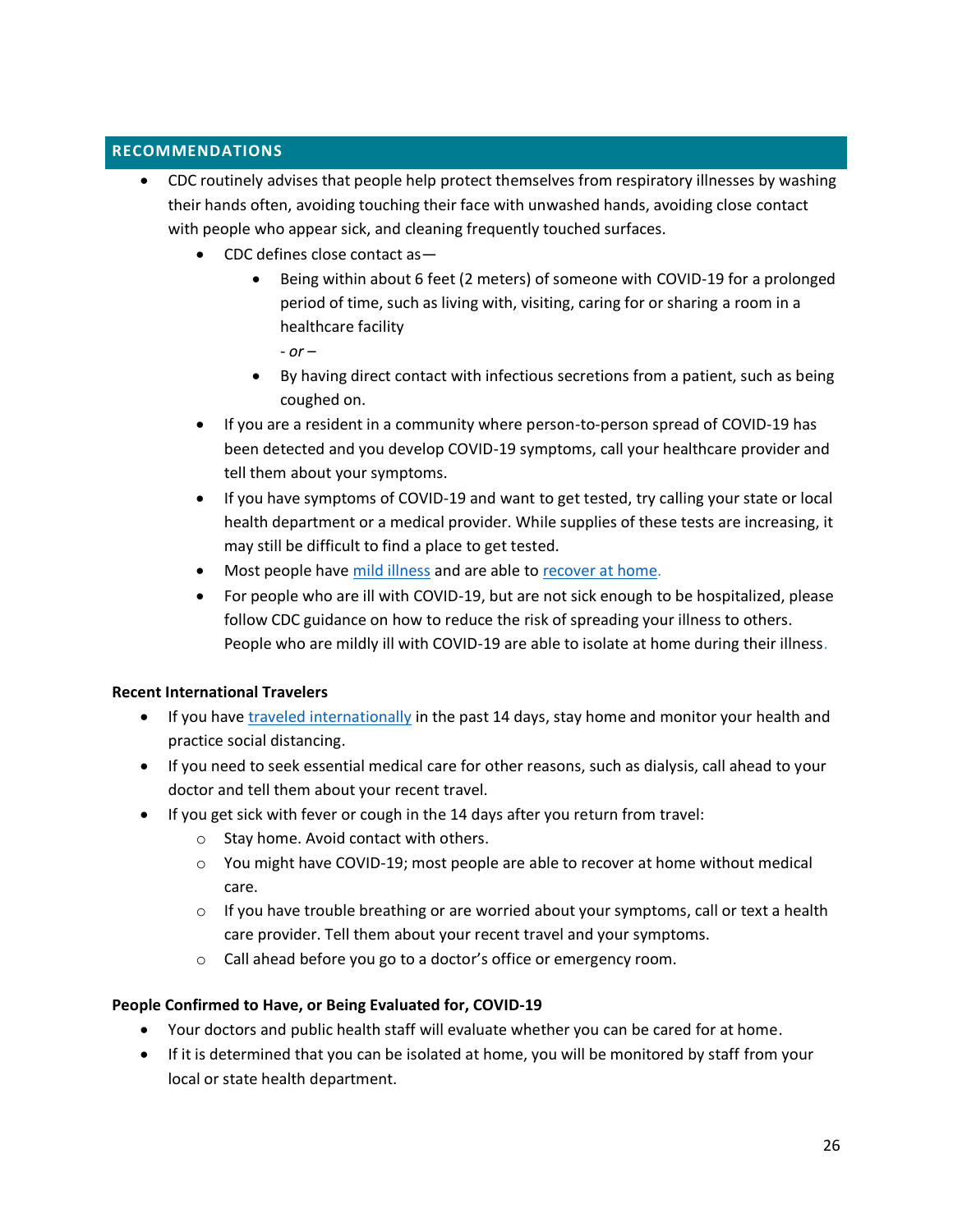- You should follow the prevention steps below until a healthcare professional or local or state health department says you can return to your normal activities.
	- Stay home except to get medical care.
	- Separate yourself from other people and pets in your home.
	- Call ahead before visiting your doctor.
	- If possible, wear a cloth face covering over your nose and mouth if you must be around other people even at home.
	- Cover your coughs and sneezes with a tissue, then throw the tissue away, or cough or sneeze into your sleeve.
	- Wash your hands often with soap and water for at least 20 seconds.
	- Avoid sharing household items like eating utensils, cups, or linens.
	- Monitor your symptoms and seek prompt medical attention if your symptoms worsen.
- Detailed information is available in CDC's [Interim Guidance for Preventing COVID-19](https://www.cdc.gov/coronavirus/2019-ncov/guidance-prevent-spread.html#steps-for-close-contacts) [from Spreading to Others in Homes and Communities.](https://www.cdc.gov/coronavirus/2019-ncov/guidance-prevent-spread.html#steps-for-close-contacts)
- On February 27, CDC updated interim guidance for state and local public health officials on how to assess and manage the risks posed by patients who may have been exposed to this new coronavirus.
	- This guidance establishes four risk categories: High, Medium, Low and No Identifiable Risk.
	- The categories are based on a person's travel history and possible contact with patients who have laboratory-confirmed infections.
	- The guidance **offers recommendations** for movement restrictions and public health evaluations for people in different risk categories.
	- **In most cases, state and local authorities will make these decisions.**
	- **Federal public health authority primarily extends to international arrivals at ports of entry and preventing interstate communicable disease threats.**
	- These guidelines are subject to change as the situation requires. They do not apply retroactively to people who have been in [an affected area](https://www.cdc.gov/coronavirus/2019-ncov/about/transmission.html#geographic) with sustained transmission during the previous 14 days and are already in the United States, or those being managed as part of a contact investigation.
	- CDC will provide separate guidance for healthcare settings.

# **Close Contacts of Patients Under Investigation**

People who have had close contact with someone who is confirmed to have, or being evaluated for, COVID-19, should:

- Monitor your health starting from the day you first had close contact with the person and continue for 14 days after you last had close contact with the person. Watch for these signs and symptoms:
	- Fever—take your temperature twice a day.
	- Coughing.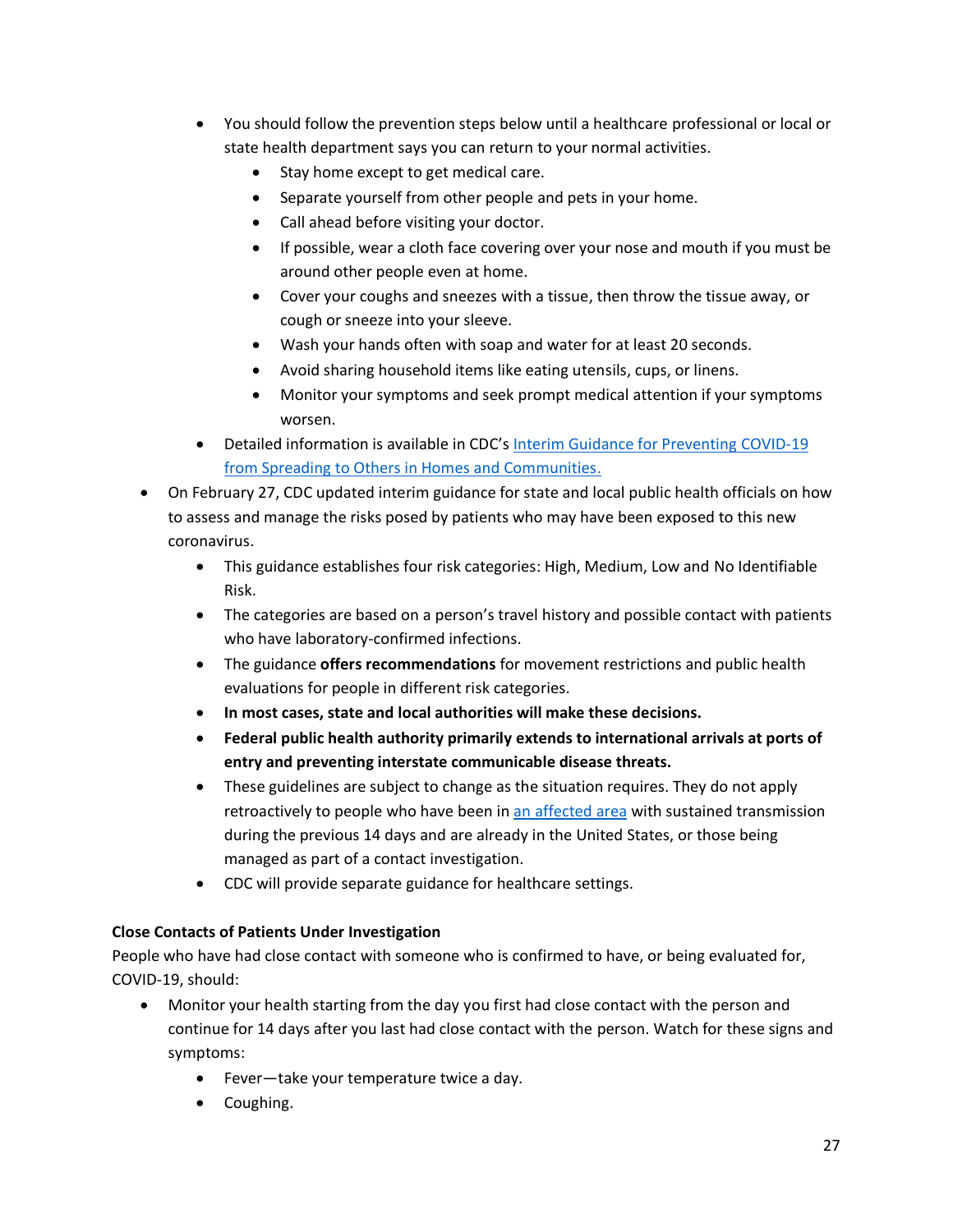- Shortness of breath or difficulty breathing.
- Other early symptoms to watch for are chills, body aches, sore throat, headache, diarrhea, nausea, vomiting, and runny nose.
- **If you develop fever or any of these symptoms, call your healthcare professional right away.**
	- **Before** going to your medical appointment, be sure to tell your healthcare professional about your close contact with someone who is confirmed to have, or being evaluated for, COVID-19.
	- This notification will help the healthcare professional's office take steps to keep other people from getting infected. Ask your healthcare professional to call the local or state health department.
- On March 16, the White House [recommended](https://www.whitehouse.gov/wp-content/uploads/2020/03/03.16.20_coronavirus-guidance_8.5x11_315PM.pdf) that if someone in your household has tested positive for COVID-19, the entire household should stay home and you should contact your medical provider.
- Detailed information for caregivers and household members can be found on the Interim Guidance for Preventing COVID-19 [from Spreading to Others in Homes and Communities](https://www.cdc.gov/coronavirus/2019-ncov/guidance-prevent-spread.html#steps-for-close-contacts) web page.

# **Healthcare Professionals**

- As availability of diagnostic testing for COVID-19 increases, clinicians will be able to access laboratory tests for diagnosing COVID-19 through clinical laboratories performing tests authorized by FDA under an Emergency Use Authorization (EUA).
	- Clinicians will also be able to access laboratory testing through public health laboratories in their jurisdictions.
- This expands testing to a wider group of symptomatic patients. Clinicians should use their judgment to determine if a patient has signs and symptoms compatible with COVID-19 and whether the patient should be tested.
	- Decisions on which patients receive testing should be based on the local epidemiology of COVID-19, as well as the clinical course of illness.
	- Most patients with confirmed COVID-19 have developed fever and/or symptoms of acute respiratory illness (e.g., cough, difficulty breathing).
	- Clinicians are strongly encouraged to test for other causes of respiratory illness, including infections such as influenza.
- Epidemiologic factors that may help guide decisions on whether to test include: any persons, including healthcare workers, who have had close contact with a laboratory-confirmed COVID-19 patient within 14 days of symptom onset, or a history of travel from affected geographic areas within 14 days of symptom onset.

# **Recommendations for Reporting, Testing, and Specimen Collection**

• Clinicians should immediately implement recommended [infection prevention and control](https://www.cdc.gov/coronavirus/2019-ncov/infection-control/control-recommendations.html)  [practices](https://www.cdc.gov/coronavirus/2019-ncov/infection-control/control-recommendations.html) if a patient is suspected of having COVID-19. They should also notify infection control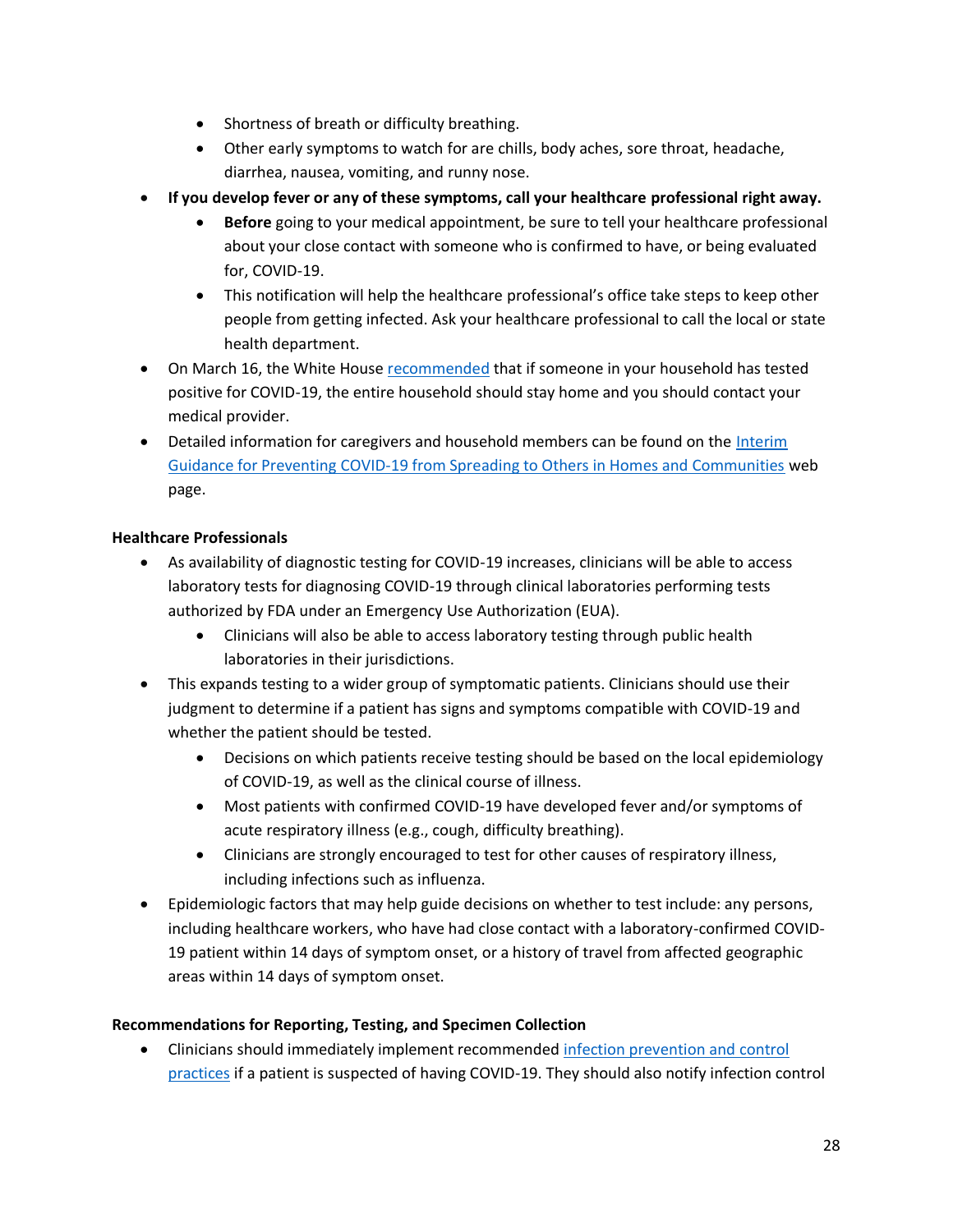personnel at their healthcare facility and their state or local health department if a patient is classified as a PUI for COVID-19.

- State health departments that have identified a PUI or a laboratory-confirmed case should complete a [PUI and Case Report form](https://www.cdc.gov/coronavirus/2019-ncov/php/reporting-pui.html) through the processes identified on CDC's Coronavirus Disease 2019 website.
- State and local health departments can contact CDC's Emergency Operations Center (EOC) at 770-488-7100 for assistance with obtaining, storing, and shipping appropriate specimens to CDC for testing, including after hours or on weekends or holidays.
- Currently, diagnostic testing for COVID-19 is being performed at state public health laboratories and CDC. Testing for other respiratory pathogens should not delay specimen testing for COVID-19.
- On March 13, CDC updated its [guidance for specimen collection](https://www.cdc.gov/coronavirus/2019-nCoV/lab/guidelines-clinical-specimens.html) for testing for COVID-19to to collect a single upper respiratory nasopharyngeal swab (NP) instead of an NP and oropharyngeal swab (OP).
- On April 8, CDC updated its [guidance for specimen collection for testing for COVID-19](https://www.cdc.gov/coronavirus/2019-nCoV/lab/guidelines-clinical-specimens.html) to allow for other swab types with new data and to align with FDA guidance. When collection of a nasopharyngeal swab is not possible, the following are acceptable alternatives:
	- o An oropharyngeal (OP) specimen
	- o A nasal mid-turbinate (NMT) swab
	- o An anterior nares (nasal swab; NS)
- For patients who develop a productive cough, sputum should be collected and tested for SARS-CoV-2. The induction of sputum is not recommended.
- For patients for whom it is clinically indicated (e.g., those receiving invasive mechanical ventilation), a lower respiratory tract aspirate or bronchoalveolar lavage sample should be collected and tested as a lower respiratory tract specimen.
- Specimens should be collected as soon as possible once a PUI is identified, regardless of the time of symptom onset. See Interim Guidelines for Collecting, Handling, and Testing Clinical [Specimens from Patients Under Investigation \(PUIs\) for COVID-19](https://www.cdc.gov/coronavirus/2019-nCoV/lab/guidelines-clinical-specimens.html) and [Biosafety FAQs](https://www.cdc.gov/coronavirus/2019-ncov/lab/biosafety-faqs.html) for handling and processing specimens from suspected cases and PUIs.
- Clinical specimens should be collected from PUIs for routine testing of respiratory pathogens at either clinical or public health labs. Note that clinical laboratories should NOT attempt viral isolation from specimens collected.
- Maintain proper infection control when collecting specimens.
- [Additional guidance](https://www.cdc.gov/coronavirus/2019-nCoV/hcp/clinical-criteria.html) for collection, handling, and testing of clinical specimens is available on CDC's website.
- Detailed information on specimen types and shipping can be found on CDC's Information for [Laboratories](https://www.cdc.gov/coronavirus/2019-nCoV/lab/index.html) web page.

# <span id="page-28-0"></span>**COMMUNITY BASED INTERVENTIONS (AKA COMMUNITY MITIGATION)**

**•** Protect yourself and your community from getting and spreading respiratory illnesses like coronavirus disease 2019. Everyone has a role to play in getting ready and staying healthy.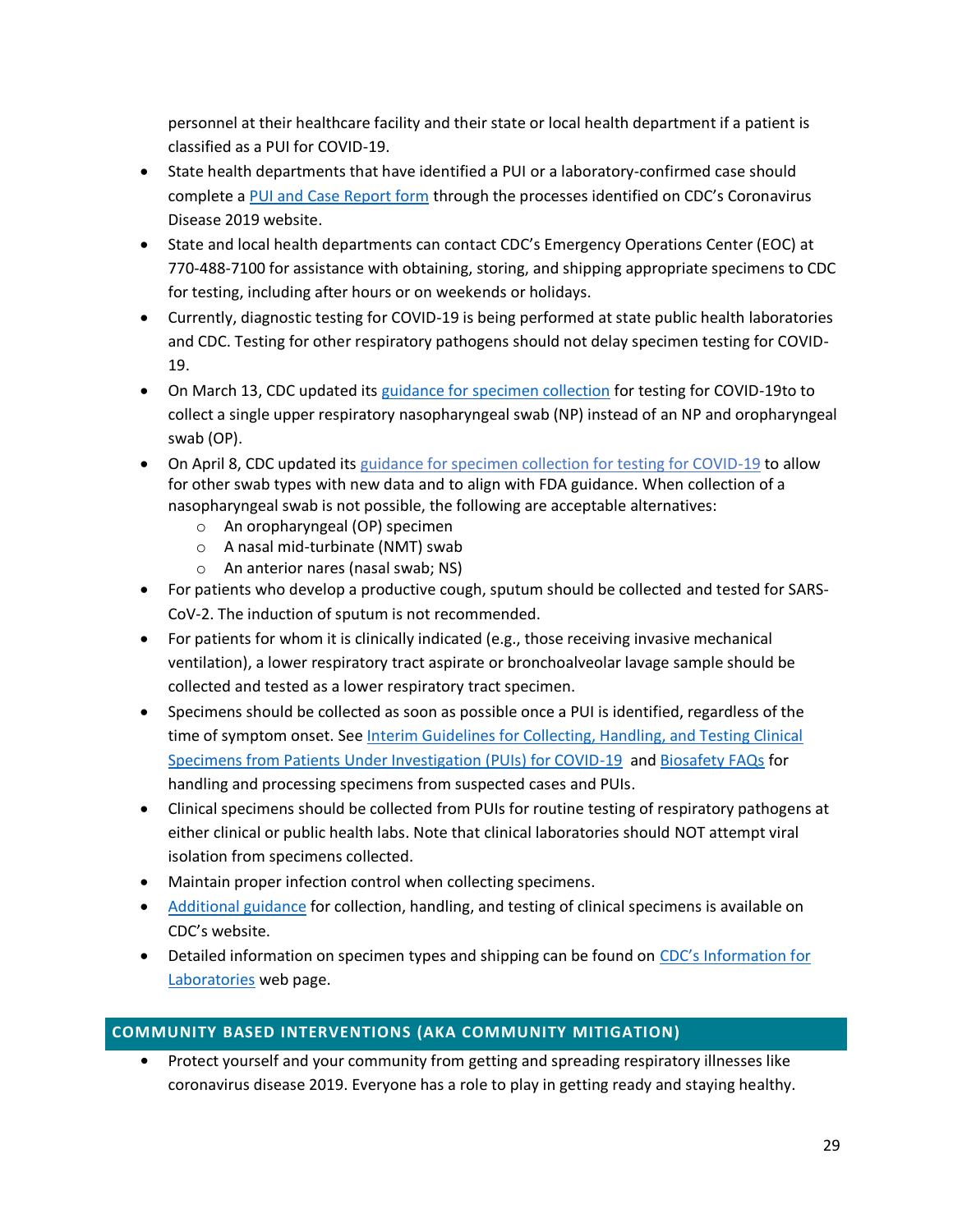- In places where ongoing community spread of the virus that causes COVID-19 has been reported, people are at elevated risk of exposure.
- **•** Currently a vaccine is not available for COVID-19. Until a vaccine is developed, community-based interventions, such as temporary school dismissals, postponing or cancelling large events, social distancing (i.e., limiting face-to-face contact) can help slow the spread of coronavirus.
- **•** Your local public health department and community partners have been preparing for disease outbreaks, like COVID-19 and have plans in place. Now is a good time for businesses, community and faith-based organizations, and health-care systems to reexamine their preparedness plans to make sure they are ready.
- **•** Strong community partnerships between local public health departments, the healthcare sector, faith-based organizations, and other community partners are vital for this response, and will be necessary to prepare for and coordinate if an outbreak occurs in their local communities.
- **•** Community-based interventions can be grouped in three categories:
	- Personal protective measures (e.g., voluntary home isolation of ill persons, voluntary home quarantine of exposed household members, respiratory and cough etiquette, using cloth face coverings in community settings, practicing hand hygiene)
	- Community measures aimed at increasing social distancing (e.g., temporary school dismissals, social distancing in workplaces (like working remotely), postponing or cancelling mass gatherings)
	- Environmental measures (e.g., routine cleaning of frequently touched objects or surfaces)

# **Household/Personal Protective Measures**

- Everyone can do their part to help prepare for, prevent, and respond to this emerging public health threat.
- CDC recommends that individuals/households create an emergency plan of action, practice good personal health habits and plan for home-based care (if needed).
- During an outbreak in your community, limit face-to-face contact with others.

# **Community Measures**

- **Mass gatherings:**
	- Mass gatherings and events, such as concerts, festivals, conferences, worship services, and sporting events, increase the chance of a virus, like COVID-19, to spread and infect people crowded together within a close proximity.
	- On March 16, the White House [recommended](https://www.whitehouse.gov/wp-content/uploads/2020/03/03.16.20_coronavirus-guidance_8.5x11_315PM.pdfhttps:/www.whitehouse.gov/wp-content/uploads/2020/03/03.16.20_coronavirus-guidance_8.5x11_315PM.pdf) avoiding social gatherings in groups of more than 10 people.
- **Community and faith-based organizations:**
	- Local leaders and community organizers play a vital role to bring the community together to help plan for and reduce the impact of a potential COVID-19 outbreak. Since you know your community members the best, you can ensure groups most vulnerable to COVID-19 are considered and included in the planning process.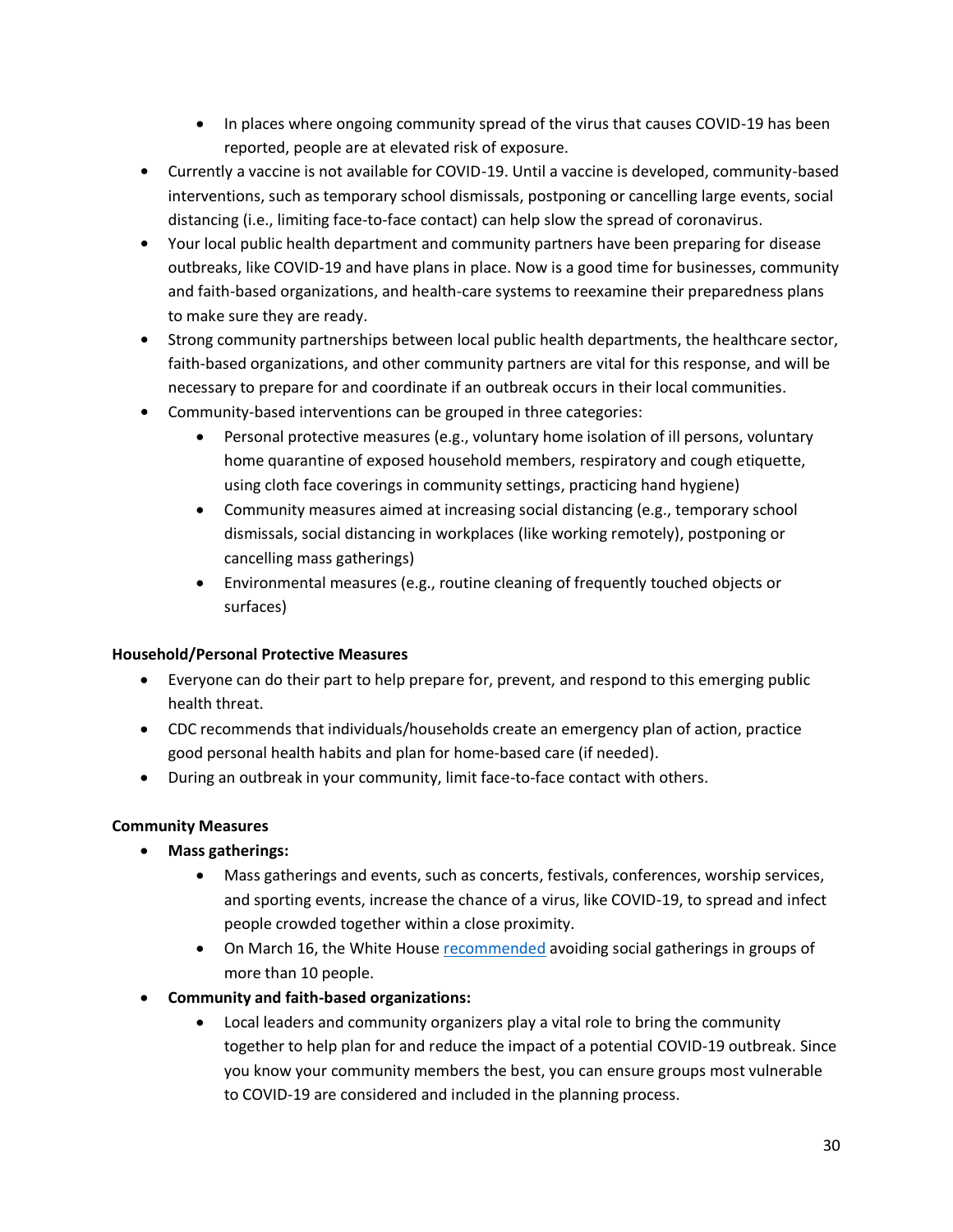- CDC recommends finding out if your local government has a private-public emergency planning group that meets regularly that you can join. If not, suggest one that should be set up. Building strong alliances before an outbreak can help provide your organization with the support and resources needed.
- CDC has created [interim guidance](https://www.cdc.gov/coronavirus/2019-ncov/community/organizations/index.html) to help you create an emergency plan for your community and faith-based organization.

# • **Administrators of U.S. childcare programs, K-12 schools, and institutions of higher education:**

- Schools should plan for and prepare for a potential community-level outbreak of COVID-19. Fortunately, many of the steps to plan and prepare for COVID-19 are the same steps schools take to keep students healthy and safe from the flu.
- CDC recommends working with local and state health officials to determine if, when, and for how long schools may need to be dismissed in the event of an outbreak.
- School administrators should plan to provide critical support services, such as continuity of education and continuity of school meal programs, while schools are dismissed.
- CDC has posted guidance for [childcare and K-12](https://www.cdc.gov/coronavirus/2019-ncov/community/schools-childcare/index.html) school settings on its website.
- CDC has posted [supplemental guidance for childcare programs](https://www.cdc.gov/coronavirus/2019-ncov/community/schools-childcare/guidance-for-childcare.html) on its website.
- CDC has posted recommendations of [considerations for school dismissals.](https://www.cdc.gov/coronavirus/2019-ncov/downloads/considerations-for-school-closure.pdf)
- CDC has posted [guidance for institutions of higher education](https://www.cdc.gov/coronavirus/2019-ncov/community/guidance-ihe-response.html) (IHE) on its website.
	- This guidance includes considerations about addressing campus housing. [Guidance for IHE with students participating in international travel or study](https://www.cdc.gov/coronavirus/2019-ncov/community/student-foreign-travel.html)  [abroad programs](https://www.cdc.gov/coronavirus/2019-ncov/community/student-foreign-travel.html) is also available.

# • **Homeless shelters:**

- People experiencing homelessness may be at risk for infection during an outbreak of COVID-19.
	- Some people who are experiencing unsheltered homelessness may be at higher risk of moderate to severe disease because of age or serious underlying health conditions.
	- CDC has created [interim guidance for homeless shelters](https://www.cdc.gov/coronavirus/2019-ncov/community/homeless-shelters/plan-prepare-respond.html) that address planning for and responding to COVID-19 in these settings.
	- CDC has also posted [Interim Guidance for Responding to COVID-19 among](https://www.cdc.gov/coronavirus/2019-ncov/community/homeless-shelters/unsheltered-homelessness.html)  [People Experiencing Unsheltered Homelessness.](https://www.cdc.gov/coronavirus/2019-ncov/community/homeless-shelters/unsheltered-homelessness.html)

# **Information for Law Enforcement**

- CDC has developed [recommendations for law enforcement](https://www.cdc.gov/coronavirus/2019-ncov/community/guidance-law-enforcement.html) to protect themselves from exposure.
	- Law enforcement who must make contact with individuals confirmed or suspected to have COVID-19 should follow [CDC's Interim Guidance for EMS](https://www.cdc.gov/coronavirus/2019-ncov/hcp/guidance-for-ems.html).
	- Have a trained Emergency Medical Service/ Emergency Medical Technician (EMS/EMT) assess and transport anyone you think might have COVID-19 to a healthcare facility.
	- Ensure only trained personnel wearing appropriate personal protective equipment (PPE) have contact with individuals who have or may have COVID-19.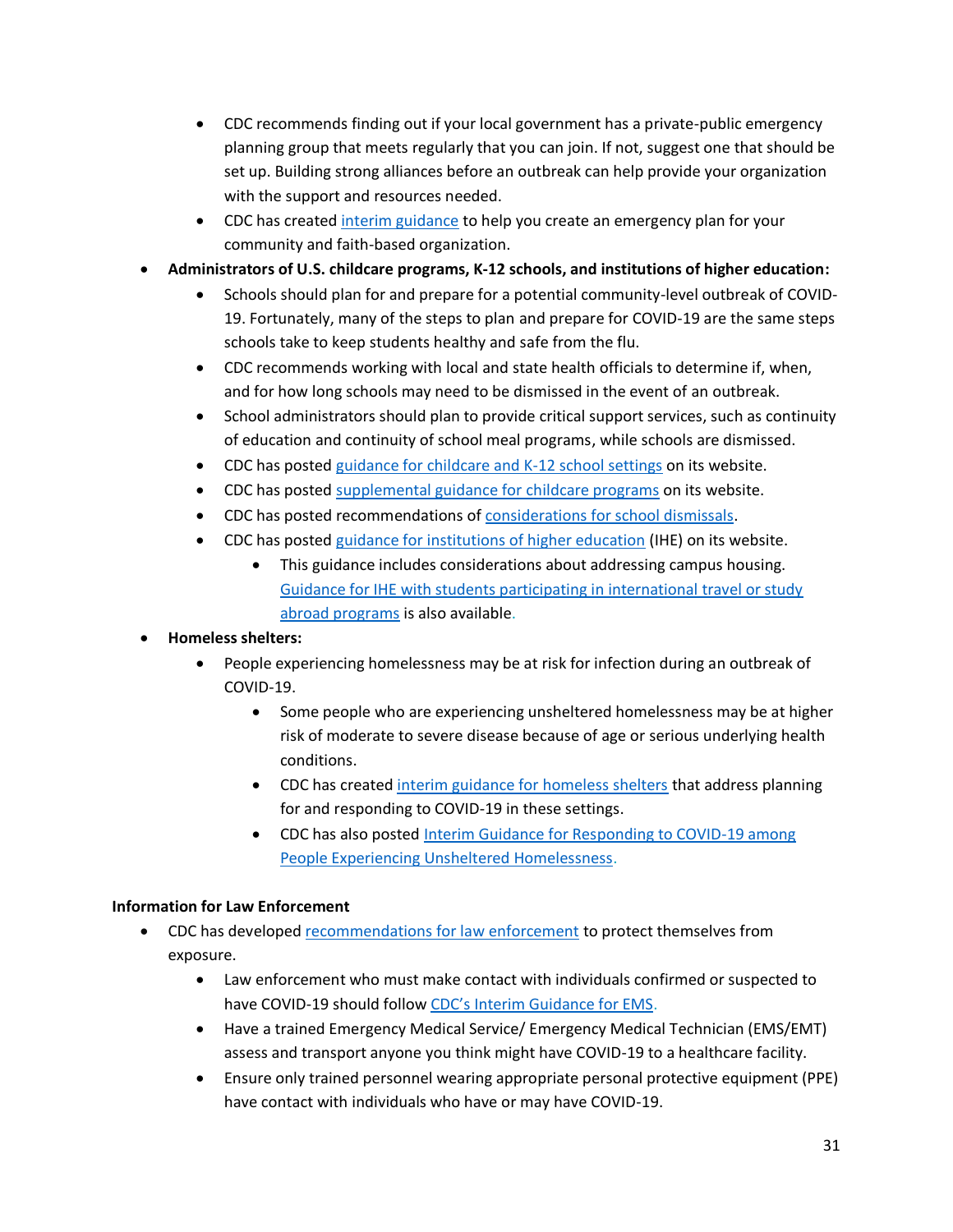- Different styles of PPE may be necessary to perform operational duties.
	- These alternative styles (i.e. coveralls) must provide protection that is at least as great as that provided by the minimum amount of PPE recommended.
- Learn your employer's plan for exposure control and participate in all-hands training on the use of PPE for respiratory protection, if available.
- If close contact occurs during apprehension:
	- Clean and disinfect duty belt and gear prior to reuse. Use a household cleaning spray or wipe, according to the product label.
	- Follow standard operating procedures for the containment and disposal of used PPE.
	- Follow standard operating procedures for containing and laundering clothes. Avoid shaking the clothes.

# <span id="page-31-0"></span>**HAND HYGIENE IN COMMUNITY SETTINGS (ENVIRONMENTAL MEASURES)**

- Handwashing is one of the best ways to protect yourself and your family from getting sick.
- Clean hands can stop germs from spreading from one person to another and throughout an entire community—from your home and workplace to childcare facilities.
- Wash your hands often with soap and water for at least 20 seconds, especially after blowing your nose, coughing, or sneezing; going to the bathroom; and before eating or preparing food.
- If soap and water are not readily available, use an alcohol-based hand sanitizer with at least 60% alcohol.
- Always wash hands with soap and water if hands are visibly dirty.
- Follow these steps to make sure you wash your hands properly:
	- 1. Wet your hands with clean, running water (warm or cold), turn off the tap, and apply soap.
	- 2. Lather your hands by rubbing them together with the soap. Lather the backs of your hands, between your fingers, and under your nails.
	- 3. Scrub your hands for at least 20 seconds. Need a timer? Hum the "Happy Birthday" song from beginning to end twice.
	- 4. Rinse your hands well under clean, running water.
	- 5. Dry your hands using a clean towel or air dry them.

# <span id="page-31-1"></span>**INFECTION PREVENTION AND CONTROL FOR HEALTHCARE SETTINGS**

- Protecting the nation's healthcare workforce continues to be an urgent priority for CDC's response to COVID-19. One important measure to protect healthcare personnel is to reduce their risk for exposure in the workplace.
- Recognizing that COVID-19 can be spread by people who do not have symptoms (asymptomatic) or who eventually develop symptoms (pre-symptomatic) to other people, CDC is recommending **all U.S. healthcare facilities** put policies into place **requiring everyone entering the facility to practice source control**, regardless of symptoms. This includes **all healthcare personnel, patients, and visitors**.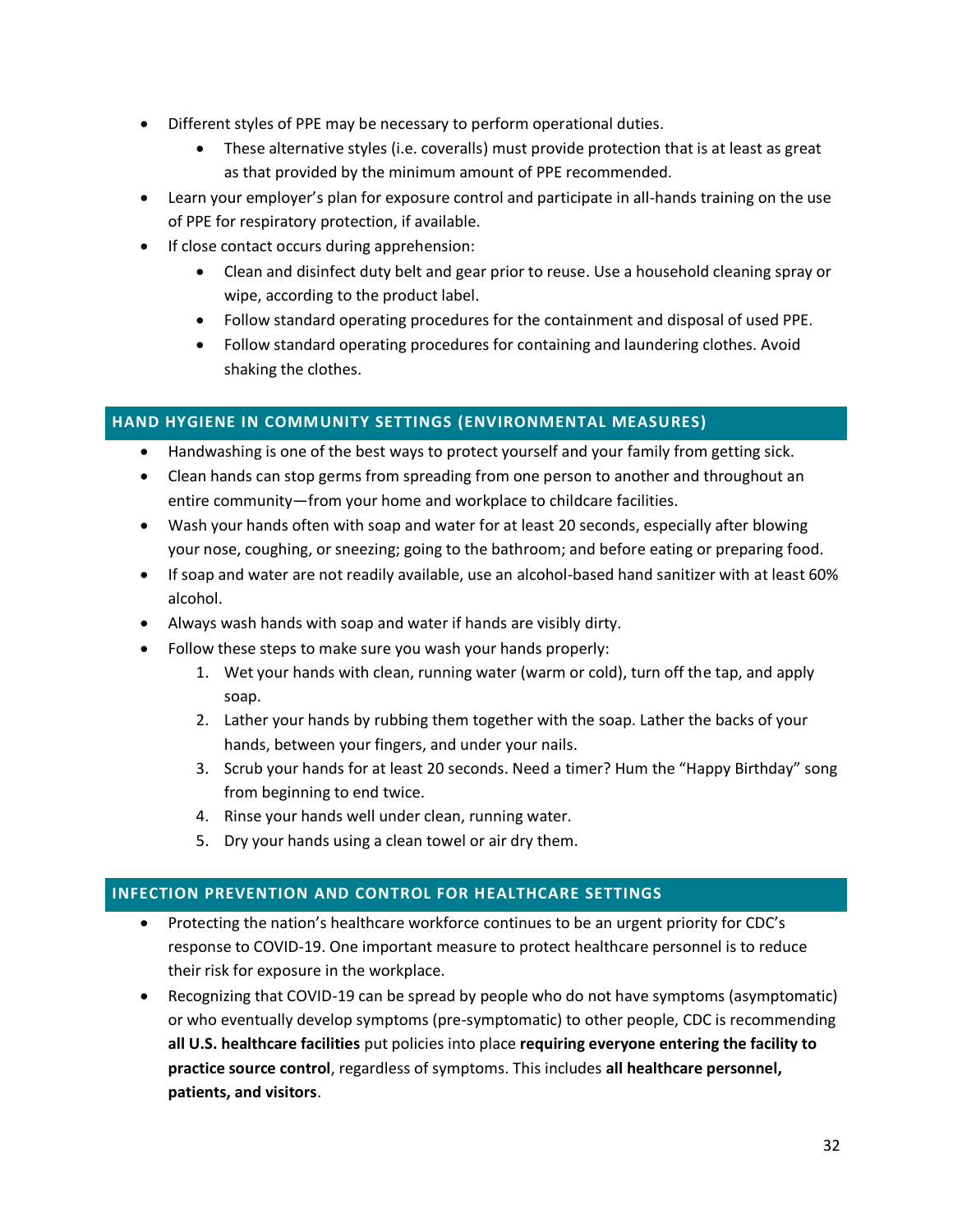- Cloth face coverings are **not PPE** and it is not known whether or to what extent cloth face coverings protect the wearer.
- **Healthcare personnel (HCP)** should wear a facemask at all times while they are in a healthcare facility.
	- When available, facemasks are generally preferred over cloth face coverings for HCP as facemasks offer both source control and protection for the wearer against exposure to splashes and sprays of infectious material from others.
	- If there are anticipated shortages of facemasks, facemasks should be prioritized for HCP and then for patients with symptoms of COVID-19, as supply allows.
	- Cloth face coverings **should NOT be worn instead of a respirator or facemask** if more than source control is required.
	- Some HCP whose job duties do not require PPE (e.g., clerical personnel) can wear their cloth face coverings for source control throughout the time they are in the healthcare facility.
	- HCP providing direct patient care, such as doctors or nurses, can wear their cloth face coverings for part of the day when not engaged in direct patient care activities, but **switch to respirators or facemasks when PPE is required for patient care.**
	- HCP should consider continuing to wear their respirators or facemasks [\(extended use\)](https://www.cdc.gov/coronavirus/2019-ncov/hcp/ppe-strategy/index.html) instead of intermittently switching back to their cloth face coverings, which could cause self-contamination.
	- HCP should remove their respirators or facemasks and put on their cloth face coverings when leaving the facility at the end of their shift.
- **Visitors and patients** should, ideally, be wearing their own cloth face coverings upon arrival to the facility per [CDC recommendations to the general public.](https://www.cdc.gov/coronavirus/2019-ncov/prevent-getting-sick/cloth-face-cover.html) If they are not, they should be offered a facemask or cloth face covering as supplies allow, and instructed to wear it while they are in the facility.
	- Facemasks should be reserved for HCP, unless supplies allow wider distribution.
- **Healthcare facilities** are responsible for protecting their HCP from exposure to pathogens, including by providing appropriate PPE and training for HCP. Healthcare facilities should:
	- Implement sick leave policies that are non-punitive, flexible, and consistent with public health guidance.
	- Actively screen everyone for fever and symptoms of COVID-19 before they enter the facility.
	- Provide job-specific training for HCP on PPE, including demonstrated competency with selection and proper use (e.g., putting on and removing without self-contamination).
	- Provide training about when, how, and where cloth face coverings can be used (e.g., frequency of laundering, guidance on when to replace, circumstances when they can be worn in the facility, importance of hand hygiene to prevent contamination).
- Healthcare facilities are increasingly unable to procure reliable and sufficient supplies for infection control, including N95 respirators.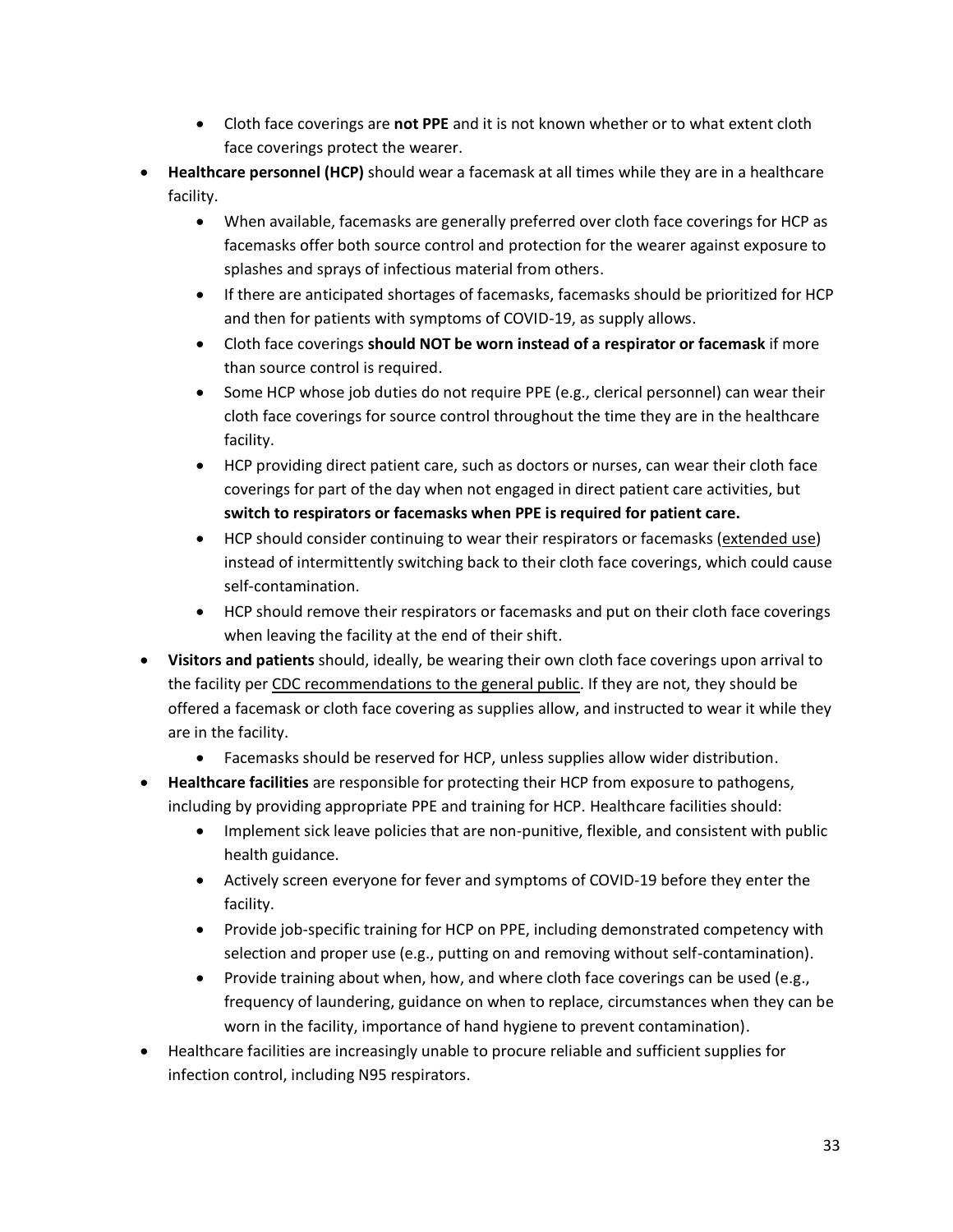- Protection of healthcare personnel is a priority. CDC's updated guidance on infection control aims to prioritize the use of N95 respirators and other respiratory protection devices for use during high-risk procedures while still protecting health care personnel with facemasks and eye protection during other routine patient care activities, in the setting of respirator shortages.
- The guidance also outlines multiple interventions that can be implemented to enhance protection of health care personnel
- CDC guidance updates the PPE healthcare personnel should use when caring for patients with known or suspected COVID-19:
	- Eye protection, gown, and gloves continue to be recommended.
	- While respirators remain preferred, facemasks are an acceptable alternative until the supply chain is restored.
		- Facemasks protect the wearer from splashes and sprays.
		- Respirators, which filter inspired air, offer respiratory protection.
	- Respirators should be prioritized for procedures that are likely to generate respiratory aerosols, which would pose the highest exposure risk to healthcare professionals.
- The risk of transmission can be reduced by several types of actions, like prompt screening and triage, limiting personnel in the room, hand hygiene, source control, and effective environmental cleaning.
- CDC reminds all employers and healthcare personnel about the hierarchy of controls.
	- PPE is only one aspect of patient and worker safety and involves a high level of worker involvement and is highly dependent on proper fit and correct use.
- All healthcare facilities should continuously review their infection control supply inventories and taking steps to optimize supplies.
	- This is particularly true for areas in facilities where aerosol-generating procedures are performed, so that appropriate PPE will be available for high-risk procedures now and as potential COVID-19 cases increase.
- Healthcare administrators should continue to do everything possible to acquire the needed supplies to protect their staff and patients.
- When the supply chain is restored, facilities with a respiratory protection program should return to use of respirators for patients with known or suspected COVID-19.
- The anticipated timeline for return to routine levels of PPE is not known.
	- CDC has posted information about [strategies to optimize the current supply of N95](https://www.cdc.gov/coronavirus/2019-ncov/hcp/respirators-strategy/index.html)  [respirators,](https://www.cdc.gov/coronavirus/2019-ncov/hcp/respirators-strategy/index.html) including the use of devices that provide higher levels of respiratory protection (e.g., powered air purifying respirators [PAPRs]) when N95s are not available.
	- CDC has also posted a [companion checklist](https://www.cdc.gov/coronavirus/2019-ncov/hcp/checklist-n95-strategy.html) to help healthcare facilities prioritize the implementation of the strategies is available.
- The majority of nursing homes and outpatient clinics, including hemodialysis facilities, do not typically procure N-95 respirators, currently have respiratory protection programs, nor fit-tested HCP. Therefore, they would not be able to implement all the recommended infection control interventions for care of COVID-19 patients.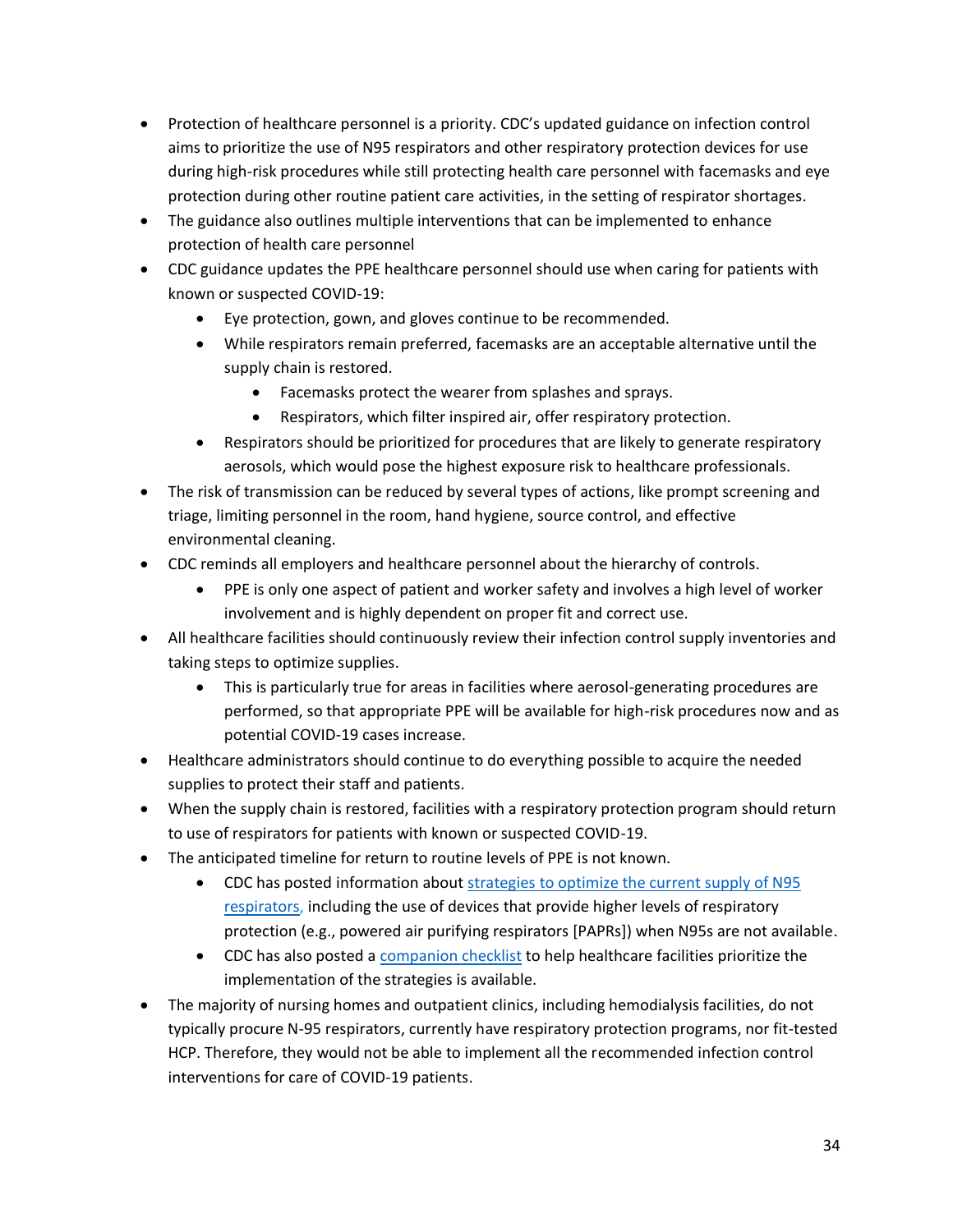- Without respiratory protection programs and fit testing, unnecessary transfer of stable patients with known or suspected COVID-19 to another facility (e.g., acute care hospital) for evaluation and care may occur.
- In areas with community transmission, acute-care facilities will be quickly overwhelmed by transfers of patients who have only mild illness and do not require hospitalization.
- Infection control procedures and appropriate use of PPE are necessary to prevent infections from spreading while caring for patients. CDC reminds all employers and HCP that PPE is only one aspect of safe care of patients with COVID-19.
	- Focusing only on PPE gives a false sense of security of safe care and worker safety.
	- It is critical to focus on other strategies to prevent spread of COVID-19 in healthcare settings. Examples include prompt screening and triage of patients and limiting the numbers of healthcare personnel entering the patient room.
- Healthcare personnel caring for patients with confirmed or suspected COVID-19 should adhere to CDC recommendations for [infection prevention and control](https://www.cdc.gov/coronavirus/2019-nCoV/hcp/infection-control.html) (IPC):
	- Assess and triage patients with acute respiratory symptoms and risk factors for COVID-19 to minimize chances of exposure. Care for patients with known or suspected COVID-19 in a single-person room with the door closed. Reserve Airborne Infection Isolation Rooms (AIIRs) for patients undergoing aerosol-generating procedures.
	- Use [Standard,](https://www.cdc.gov/infectioncontrol/basics/standard-precautions.html) [Contact, and Airborne](https://www.cdc.gov/infectioncontrol/guidelines/isolation/index.html) Precautions, including eye protection, when caring for patients with confirmed or possible COVID-19.
	- Perform hand hygiene with alcohol-based hand sanitizer before and after all patient contact, before and after contact with potentially infectious materials, and before putting on and upon removal of PPE, including gloves. Use soap and water if hands are visibly soiled.
	- Practice how to properly [don, use, and doff PPE](https://www.cdc.gov/hai/pdfs/ppe/PPE-Sequence.pdf) in a manner to prevent selfcontamination.
	- Perform aerosol-generating procedures (e.g., sputum induction, open suctioning of airways) in an AIIR, while following appropriate IPC practices, including use of appropriate PPE.
	- The collection of respiratory specimens (e.g., nasopharyngeal swabs) are not considered aerosol generating procedures. These procedures should take place in an examination room with the door closed.
	- Healthcare facilities can minimize the chance for exposures by ensuring facility policies and practices are in place and implemented before patient arrival, upon patient arrival, and throughout the duration of the affected patient's time in the healthcare setting.
- All healthcare facilities should ensure that their healthcare personnel are correctly trained and capable of implementing infection control procedures. Individual healthcare personnel should ensure they understand and can adhere to infection control requirements.
- Routine cleaning and disinfection procedures are appropriate for SARS-CoV-2 in healthcare settings, including those patient-care areas in which aerosol-generating procedures are performed.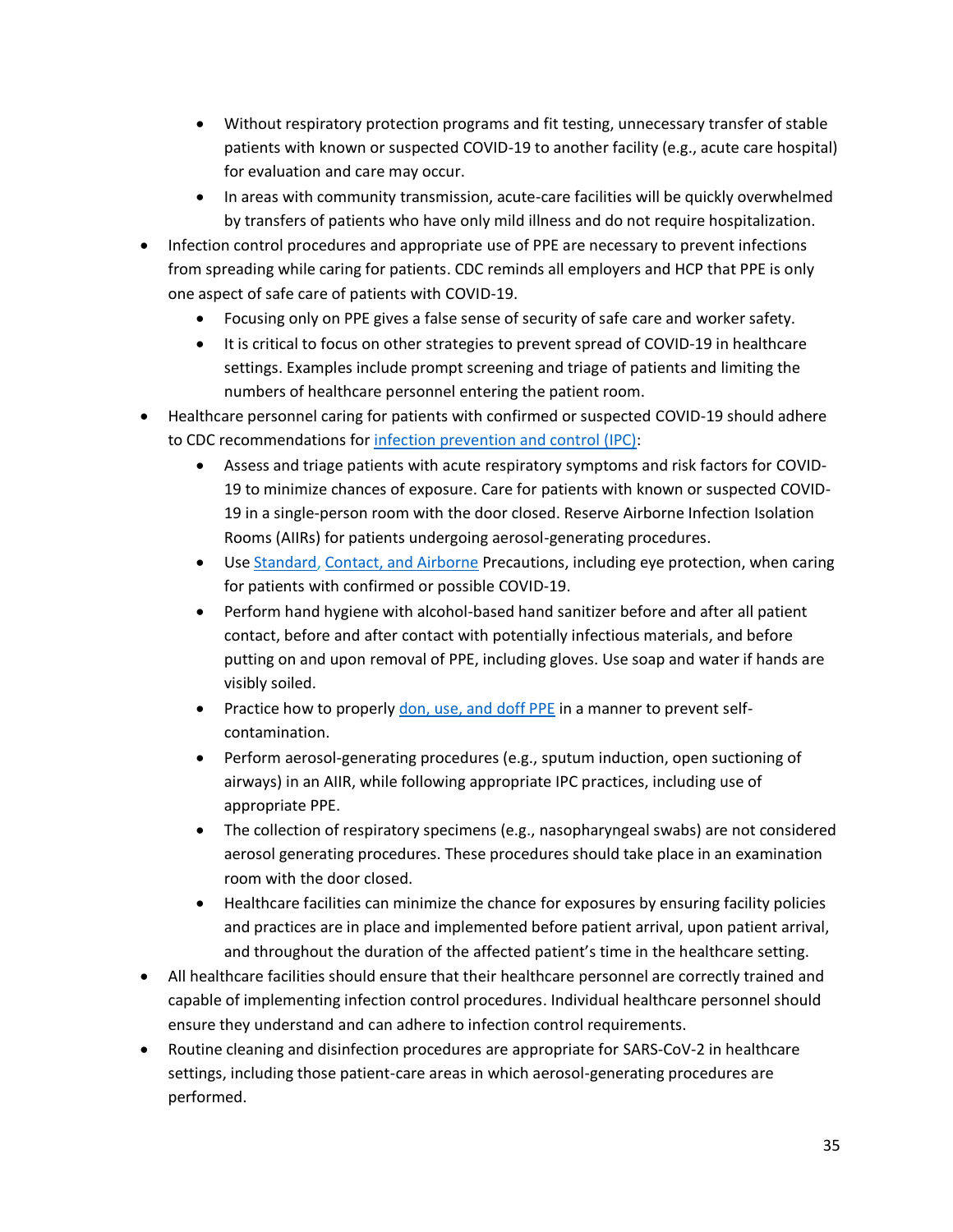- Products with [EPA-approved emerging viral pathogens claims](https://www.epa.gov/pesticide-registration/guidance-registrants-process-making-claims-against-emerging-viral-pathogens) are recommended for use against SARS-CoV-2, the virus that causes COVID-19.
- Management of laundry, food service utensils, and medical waste should also be performed in accordance with routine procedures. Federal, state, and local guidelines and regulations specify the categories of medical waste that are subject to regulation and outline the requirements associated with treatment and disposal.

# **Long-term care facilities**

- The general strategies CDC recommends to prevent the spread of COVID-19 in long-term care facilities (LTCF) are the same strategies these facilities use every day to detect and prevent the spread of other respiratory viruses like influenza. View Strategies to Prevent the Spread of [COVID-19 in LTCF for](https://www.cdc.gov/coronavirus/2019-ncov/healthcare-facilities/prevent-spread-in-long-term-care-facilities.html) more information.
- All [healthcare facilities can take steps](https://www.cdc.gov/coronavirus/2019-ncov/healthcare-facilities/steps-to-prepare.html) now to prepare for COVID-19 and protect both their patients and staff.
- COVID-19 is being increasingly reported in communities across the United States. LTCFs should assume it is already in their community and take action to protect vulnerable residents and staff.
- CDC has issued recommendations every LTCF in the U.S. can follow to:
	- Keep COVID-19 from entering their facility
	- Identify infections in residents and staff early
	- Prevent the spread of COVID-19 in their facility
	- Assess and optimize supply of personal protective equipment (PPE)
	- Identify and manage severe illness
- Ill visitors, healthcare personnel, and other facility staff are the most likely source of introduction of COVID-19 into nursing homes.
- **It is essential for these facilities to restrict all visitors, including residents' family and friends, except in end of life situations.**
	- We know that this restriction may be difficult for residents and their families, but want to emphasize that this is an important temporary measure to protect residents.
	- Facilities should work to implement alternative solutions, including the use of webbased services like video chat. Regular communication with residents and their families is an important factor in the well-being of the residents.
- **LTCFs should also immediately begin active and regular screening of residents and healthcare personnel for fever and respiratory symptoms.** This will help facilities react quickly to contain spread of COVID-19 and ensure residents receive appropriate care when sick.
- As part of source control efforts, HCP should wear a facemask or cloth face covering at all times while they are in the healthcare facility.

# <span id="page-35-0"></span>**WHAT CDC IS DOING TO PROTECT HEALTHCARE PERSONNEL**

• Protecting healthcare personnel is a CDC priority and continues to be an urgent focus of the nation's public health response to COVID-19. Additionally, employers have a responsibility to protect HCP to the greatest extent possible.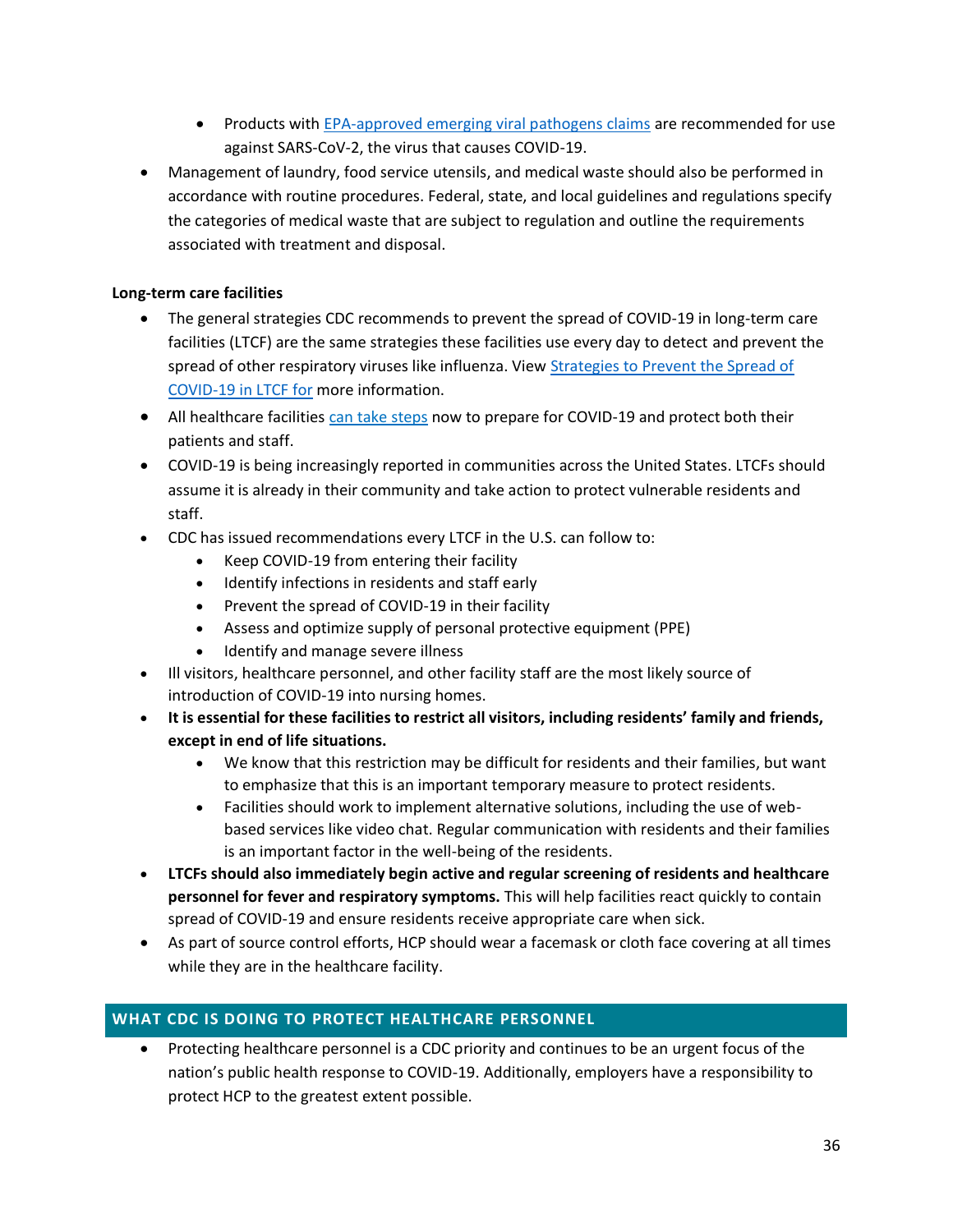- CDC is preparing first responders, healthcare providers, and health systems, by:
	- Establishing visibility across healthcare systems to understand healthcare use, particularly surges in demand for medical care and associated resources.
	- Conducting extensive outreach to clinical and hospital professional organizations to ensure health system preparedness.
	- Producing guidance documents on infection control, hospital clinical evaluation and patient management.
	- Working closely with healthcare facilities and providers to reinforce infection control principles that recognize PPE is one component of a larger set of practices that help to limit the spread of disease.
	- Developing a range of respirator conservation strategies, including strategies to make supplies last longer (such as using alternative products like reusable respirators) and extending the use of disposable respirators.
	- Leveraging existing telehealth tools to direct people to the right level of care.
	- Working with supply chain partners to understand supply usage, what products are available, and when more aggressive measures may need to be taken to ensure that HCPs at highest risk have access to PPE.
	- Sharing information with stakeholders to help them recognize when to shift the strategies they are using.
- Healthcare personnel (HCP) often have prolonged close contact with patients in healthcare settings and may come in contact with a person infected with COVID-19. HCPs can protect themselves by properly following recommended infection control practices, including the appropriate use of PPE when caring for patients with COVID-19.
- CDC recommends evaluating asymptomatic HCPs with close contact or a potential exposure to COVID-19 by assessing risk, monitoring symptoms, and determining the need for appropriate work restrictions.
- CDC has been responding aggressively to advise healthcare personnel and keep them safe as this crisis continuously evolves.
	- $\circ$  CDC is regularly developing and updating guidance, resources, and practical tools to prevent COVID-19 cases among healthcare personnel across various settings as we learn more about the virus and how it spreads.
	- $\circ$  CDC has released strategies to help healthcare facilities and personnel make the best use of available personal protective equipment (PPE) as we learn about lack of supplies and strain on the U.S. healthcare system due to COVID-19.
	- $\circ$  CDC is recommending strategies to reduce risk for healthcare personnel and everyone by promoting universal use of facemasks in healthcare settings for source control and identifying ways to safely reuse limited supplies of PPE.
- Many CDC staff are also practicing doctors, nurses, and healthcare personnel, and we stand with our colleagues on the front lines of this pandemic.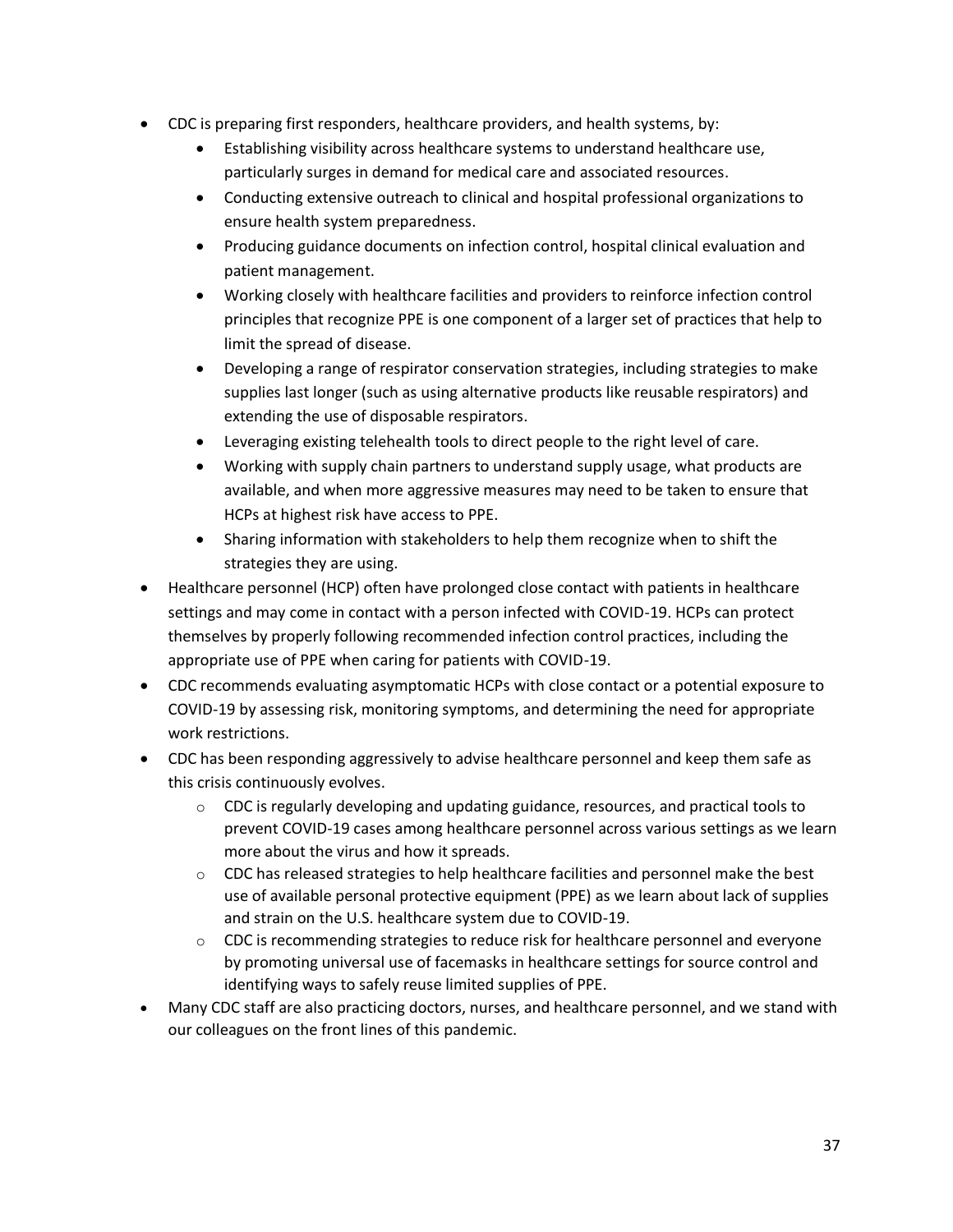# <span id="page-37-0"></span>**OPTIMIZING THE SUPPLY OF PERSONAL PROTECTIVE EQUIPMENT (PPE)**

- The outbreak of COVID-19 has led to a disruption in the global supply chain of PPE, particularly of N95 respirators.
- CDC recognizes that healthcare facilities may experience temporary shortages even if they do not care for patients with COVID-19.
- The COVID-19 pandemic is unprecedented and has directly impacted supply chains for tools needed by healthcare systems.
	- In response, CDC release[d PPE optimization strategies](https://www.cdc.gov/coronavirus/2019-ncov/hcp/ppe-strategy/index.html) for eye protection, isolation gowns, facemasks, and N95 respirators.
	- PPE is needed not only to protect healthcare personnel against COVID-19, but also for personnel caring for patients with other serious infections like active TB and measles.
- Employers have a responsibility to protect patients and healthcare personnel to the greatest extent possible.
	- When PPE is available, it needs to be made available to healthcare personnel under the facility's optimization plan.
- CDC released strategies to help healthcare facilities and providers conserve PPE as we start to see strain on the U.S. healthcare system due to COVID-19. These strategies include considerations like what PPE to use, when to use it, and for how long.
	- CDC uses three categories (conventional, continency, and crisis capacities) to describe the levels of PPE a facility has available.
	- Healthcare providers and facilities should use the contingency and crisis strategies according to whether they have expected or current PPE shortages.
	- These strategies provide options for how to provide care and protect healthcare personnel when best practices for infection control cannot be met due to national supply disruptions.
	- The crisis strategies include homemade facemasks as a last-resort strategy.
		- These should *only* be an option when there are absolutely no respirators or facemasks left and should be used with other protective equipment (i.e., face shields).
		- If there are no respirators or facemasks left, and as a last resort, using a homemade facemask may be preferable to not covering one's nose and mouth when providing COVID-19 patient care.
- These strategies also emphasize the need to postpone non-urgent medical visits and procedures in order to reduce the overall burden on the healthcare system. This will reduce PPE use (also called "burn") and help prevent spread of COVID-19.
- *It is essential that all healthcare systems act now* to stretch their PPE supply so that critical procedures can still be performed.
	- Even facilities that do not yet have supply shortages should be practicing optimization strategies that will help prepare them for anticipated supply limitations.
- These strategies do not adhere to the typical standards of care that we are accustomed to in the United States.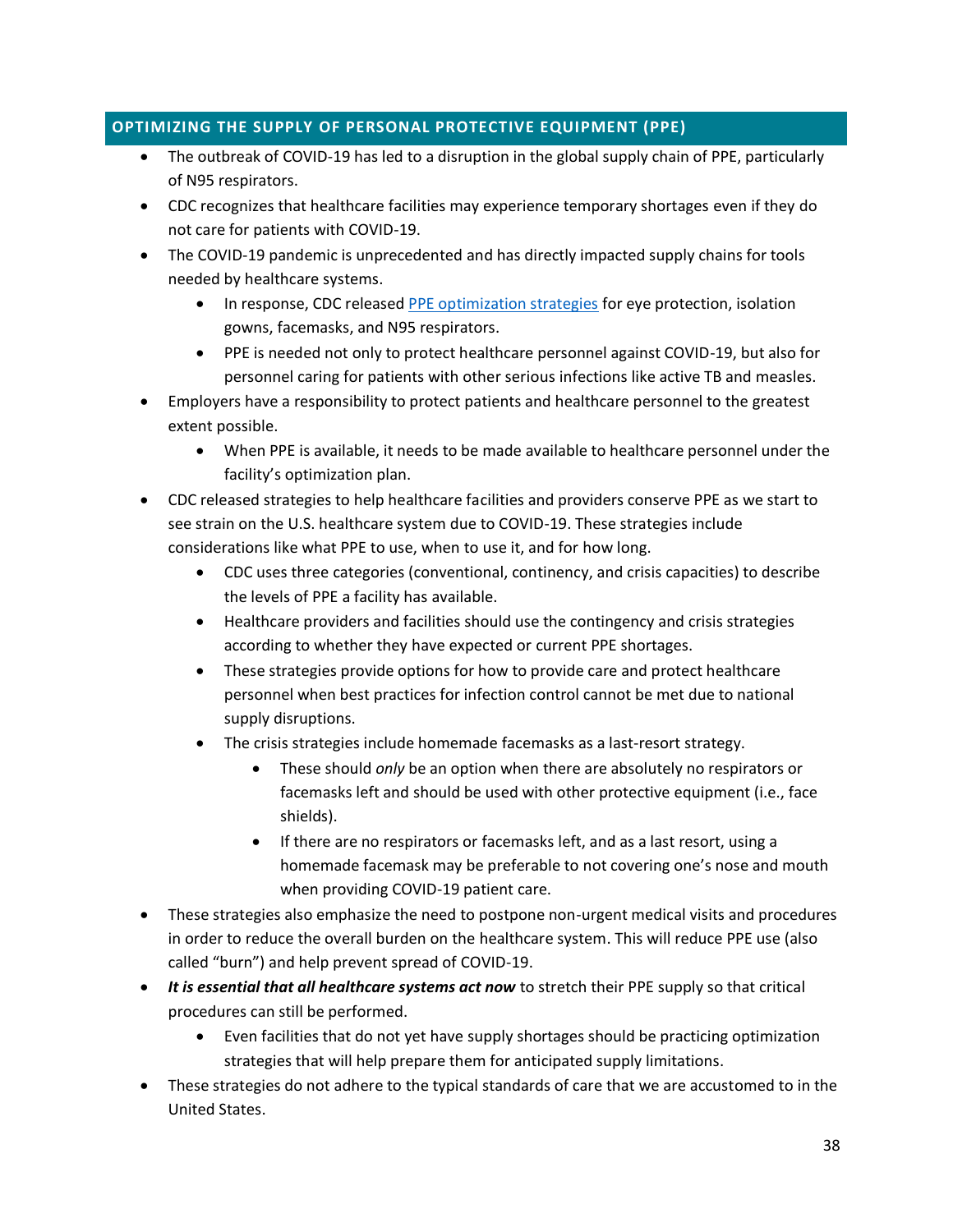- These strategies reflect the hard realities on the ground and the best possible approaches for many healthcare providers right now.
- These strategies also mean healthcare professionals may have to make hard decisions about how to allocate the resources they have.
- CDC will continue to revise these strategies as the situation changes.
- PPE is not the only way to keep healthcare providers safe. As PPE supplies diminish, leaning on other strategies becomes increasingly important.
	- Implement practical [engineering and administrative control measures](https://www.cdc.gov/coronavirus/2019-ncov/hcp/respirators-strategy/conventional-capacity-strategies.html) in the continuum of care (e.g., restricting personnel not involved in direct patient care from entry into the patient's room).
	- Optimize the use of telemedicine.
	- Emphasize hygiene—keeping hands clean can stop the spread of germs between people.
- CDC has provided additional resources related to these strategies:
	- [Checklist for Healthcare Facilities: Strategies for Optimizing the Supply of N95](https://www.cdc.gov/coronavirus/2019-ncov/hcp/checklist-n95-strategy.html)  [Respirators during the COVID-19 Response](https://www.cdc.gov/coronavirus/2019-ncov/hcp/checklist-n95-strategy.html) is intended to help healthcare facilities prioritize the implementation of the strategies presented in the [Strategies for](https://www.cdc.gov/coronavirus/2019-ncov/hcp/respirators-strategy/index.html)  [Optimizing the Supply for N95 Respirators](https://www.cdc.gov/coronavirus/2019-ncov/hcp/respirators-strategy/index.html) guidance.
	- [Release of Stockpiled N95 Filtering Facepiece Respirators Beyond the Manufacturer-](https://www.cdc.gov/coronavirus/2019-ncov/release-stockpiled-N95.html)[Designated Shelf Life: Considerations for the COVID-19 Response](https://www.cdc.gov/coronavirus/2019-ncov/release-stockpiled-N95.html)
		- In times of increased demand and decreased supply, consideration can be made to use the N95s listed in the guidance past their manufacturer-designated shelf life when responding to COVID-19.
		- This preliminary information from the NIOSH study suggests certain N95 models beyond their manufacturer-designated shelf life will be protective. CDC recommends that N95s that have exceeded their manufacturer-designated shelf life should be used only as outlined in the [Strategies for Optimizing](https://www.cdc.gov/coronavirus/2019-ncov/hcp/respirators-strategy/index.html) the Supply [of N95 Respirators.](https://www.cdc.gov/coronavirus/2019-ncov/hcp/respirators-strategy/index.html)
	- [Personal Protective Equipment \(PPE\) Burn Rate Calculator](https://www.cdc.gov/coronavirus/2019-ncov/hcp/ppe-strategy/burn-calculator.html)
		- CDC designed the tool to help healthcare and non-healthcare systems, such as correctional facilities, track how quickly PPE will be used at those facilities.
		- The tool is based on data provided by healthcare systems on use of PPE during responses to infectious disease outbreaks.
		- Healthcare and non-healthcare systems can use the tool to enter the type of PPE they are using, such as gowns, gloves, surgical masks, respirators, and face shields.
			- The spreadsheet is open-ended and can also be used to calculate the use of other types of PPE as well.
		- This tool calculates the average consumption rate, also referred to as a "burn rate."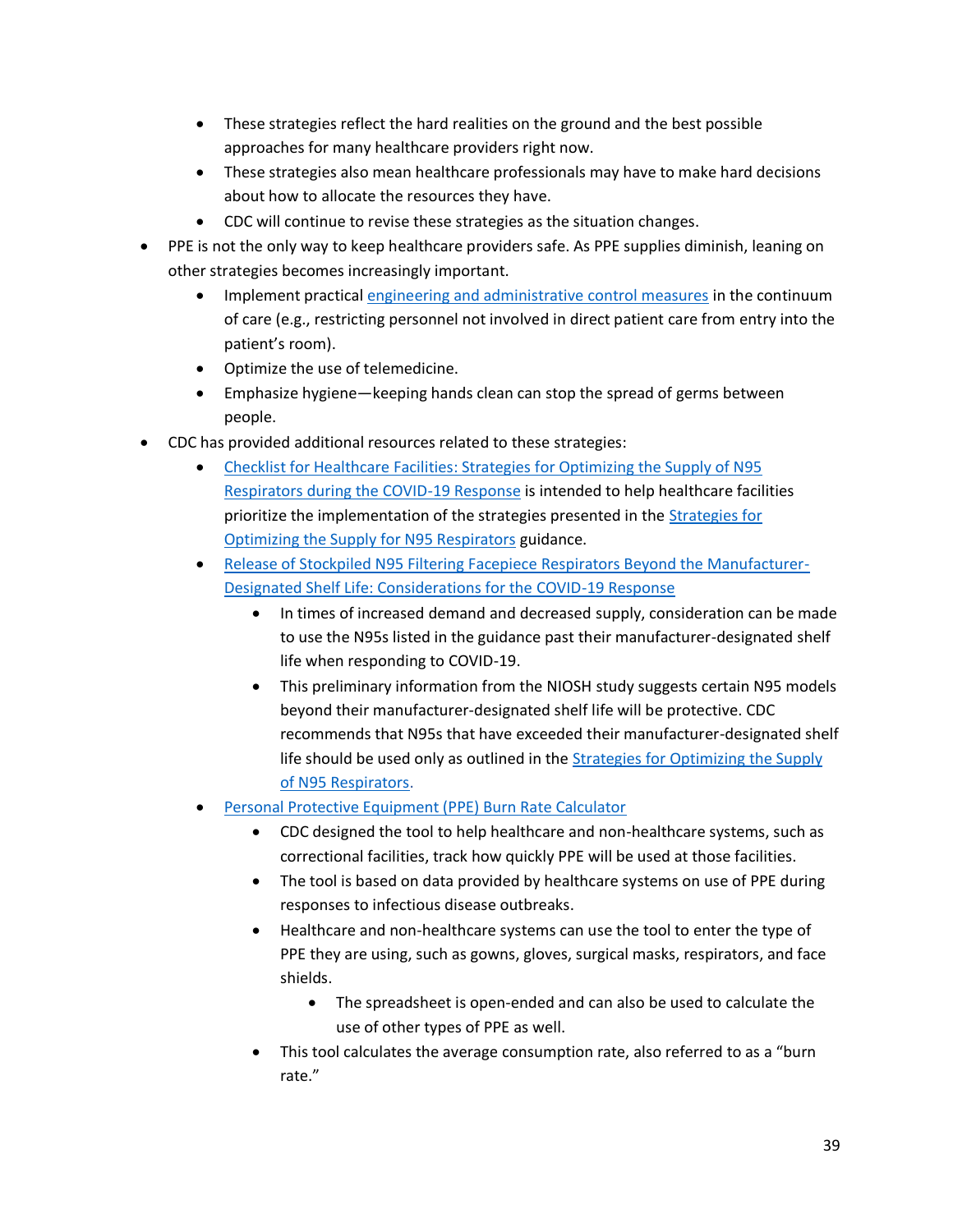- Healthcare personnel or facilities can use this tool to track the number of full boxes of each component of PPE that they have in stock, such as gowns or respirators.
	- They can enter these numbers to estimate the remaining supply of PPE based on the average consumption rate.
- CDC released updated guidance o[n Strategies to Optimize the Supply of PPE](https://www.cdc.gov/coronavirus/2019-ncov/hcp/ppe-strategy/index.html) that highlights some strategies—including extended use and reuse without decontamination—that facilities can use in the event of an acute shortage of supply.
	- Many hospitals across the country already have begun using these methods without fully considering the risk-benefit of the methods. This guidance helps provide increased clarity about the benefits and risks of each method.
	- CDC's new guidance provides information on promising methods for decontamination and methods that are not recommended. The methods the show the most promise are vaporous hydrogen peroxide, ultraviolet germicidal irradiation, and moist heat.
		- Research shows some methods are **not** promising because they may change the filtering facepiece respirator's (FFR) performance or function or because of the uncertainties around the carcinogenic properties of the respirator after decontamination. The methods that are **not**  promising include:
			- Ethylene oxide
			- Autoclave
			- Dry heat
			- Isopropyl alcohol
			- Soap
			- Dry microwave irradiation
			- Bleach
			- Disinfectant wipes
		- At this time, CDC and NIOSH do not recommend that FFRs be decontaminated and then reused. This practice would be inconsistent with their approved use, but in times of crisis, this option may need to be considered.

# **Mitigating Healthcare Personnel Staffing Shortages**

- As the COVID-19 pandemic progresses, healthcare facilities must plan for [potential staffing](https://www.cdc.gov/coronavirus/2019-ncov/hcp/mitigating-staff-shortages.html)  [shortages.](https://www.cdc.gov/coronavirus/2019-ncov/hcp/mitigating-staff-shortages.html)
- Healthcare facilities and employers should use contingency capacity strategies now to prepare for mitigating this problem.
- Contingency capacity strategies include:
	- $\circ$  Cancel all non-essential procedures and visits, and shift healthcare personnel who work in these areas to support other patient care activities in the facility.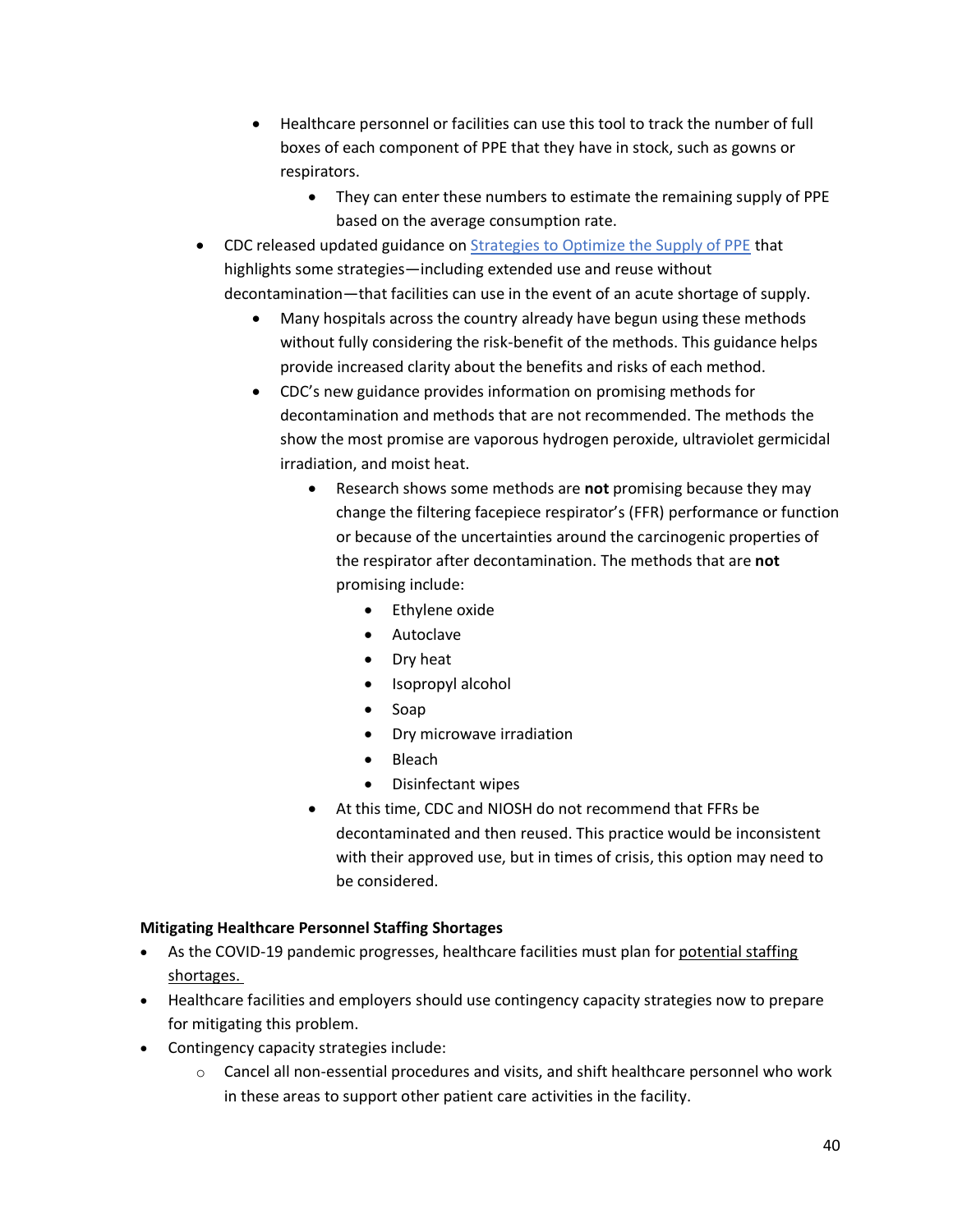- $\circ$  Adjust staff schedules, hire additional HCP, and rotate HCP to positions that support patient care activities.
- $\circ$  Develop regional plans to identify designated healthcare facilities or alternate care sites with adequate staff to care for patients with COVID-19.
- $\circ$  Healthcare personnel with suspected COVID-19 should be prioritized for testing, as testing results will impact when they may return to work and which patients they might be permitted to care for.
- o Develop plans and criteria for asymptomatic HCP who have had an unprotected exposure to COVID-19 to continue to work.
	- $\circ$  These HCP should still report temperature and absence of symptoms each day before starting work. These HCP should wear facemasks (for source control) while at work for 14 days after the exposure event.
- $\circ$  If shortages persist despite implementing the strategies above, facilities should develop plans and criteria for allowing HCP with suspected or confirmed COVID-19 who are well enough to return to work, while taking precautions to reduce spread of virus.
- CDC has also provided crisis capacity strategies for healthcare facilities and employers to consider when staffing shortages do occur.

# <span id="page-40-0"></span>**MANAGEMENT OF PATIENTS GUIDANCE FOR HEALTHCARE PROVIDERS**

#### **Clinical Presentation**

- Most frequently reported symptoms of COVID-19 include fever, cough, sore throat, myalgia, or fatigue. Less commonly reported symptoms include sputum production, headache, hemoptysis, and diarrhea. Older patients and people with chronic medical conditions may be at higher risk of severe illness.
	- Possible risk factors for progressing to severe illness may include, but are not limited to, older age and people of any age with underlying chronic medical conditions such as heart disease, lung disease and diabetes.

# **Clinical Course**

- Symptoms among reported cases of COVID-19 vary in severity from mild illness to severe or fatal illness.
- Some reports suggest the potential for clinical deterioration during the second week of illness.
- Among hospitalized patients with confirmed COVID-19, some will develop complications:
	- Acute respiratory distress syndrome (ARDS)
	- Intensive care for respiratory support
	- Pneumonia resulting in death
	- Secondary infection

#### **Signs, Symptoms, and Severity of Illness**

• Loss of taste or smell have been occasionally reported, but more information is needed.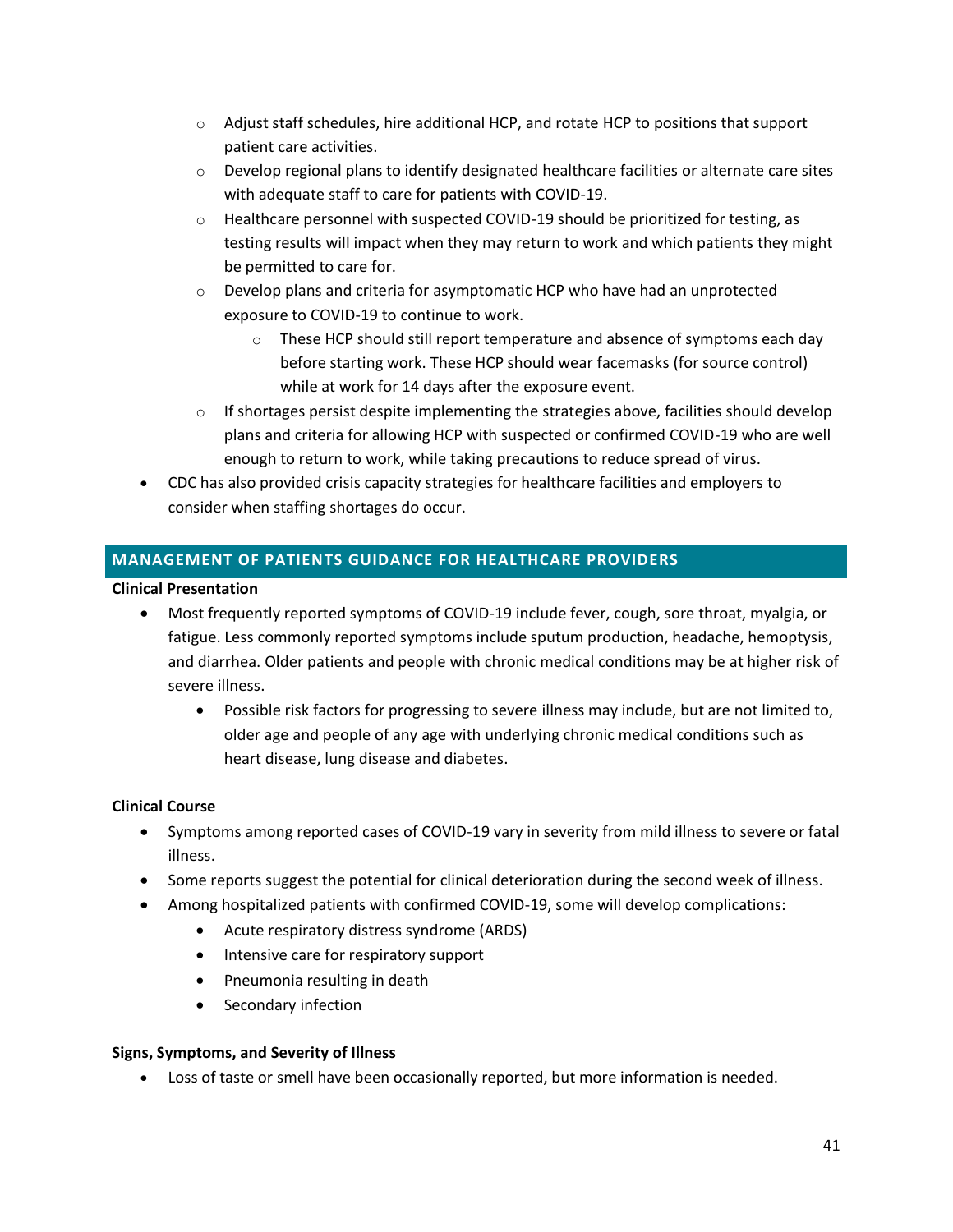• Some have hypothesized that certain medications may increase the risk of infection or worsen the severity of COVID-19, but there is currently no data to confirm this link. Experts have speculated that angiotensin-converting enzyme (ACE) inhibitors, angiotensin receptor blockers (ARBs), or non-steroidal anti-inflammatory drugs (NSAIDs, such as ibuprofen) may influence the infection.

# **Diagnosis**

- Reinfection is still unclear. More data about the possibility of reinfection with SARS-CoV-2 after recovery from COVID-19 is needed. Antibodies, associated with recovery, have been detected in most recovered patients.
- Co-infections have been reported. Detection of another respiratory pathogen does not (and should not) rule out COVID-19.
- The American College of Radiology also does not recommend CT for screening or as a first-line test for diagnosis of COVID-19.

# **Laboratory and Radiographic Findings**

- SARS-CoV-2 RNA has been detected from upper and lower respiratory tract specimens, and the virus has been isolated from bronchoalveolar lavage fluid.
- The duration of shedding of SARS-CoV-2 RNA in the upper and lower respiratory tracts is not yet known but may be several weeks or longer.

#### **Clinical Management and Treatment**

- There are no U.S. Food and Drug Administration (FDA)-approved drugs specifically for the treatment of patients with COVID-19.
- At present, clinical management includes infection prevention and control measures and supportive care, including supplementary oxygen and mechanical ventilatory support when indicated.
- Patients with mild clinical presentation may not initially require hospitalization.
- The decision to monitor a patient in the inpatient or outpatient setting should be made on a case-by-case basis.
- The [World Health Organization](https://www.who.int/emergencies/diseases/novel-coronavirus-2019/technical-guidance/patient-management) and the [Surviving Sepsis Campaign](https://www.sccm.org/SurvivingSepsisCampaign/Guidelines/COVID-19) have both released comprehensive guidelines for the inpatient and ICU management of patients with COVID-19, including those who are critically ill.

#### **Therapeutic Options for COVID-19 Patients**

- Use of investigational therapies for treatment of COVID-19 should ideally be done through randomized controlled trials.
- There are two approved drugs (chloroquine and hydroxychloroquine) and one investigational agent (remdesivir) currently in use in the United States.
	- The two approved drugs have not been approved specifically for the treatment of patients with COVID-19.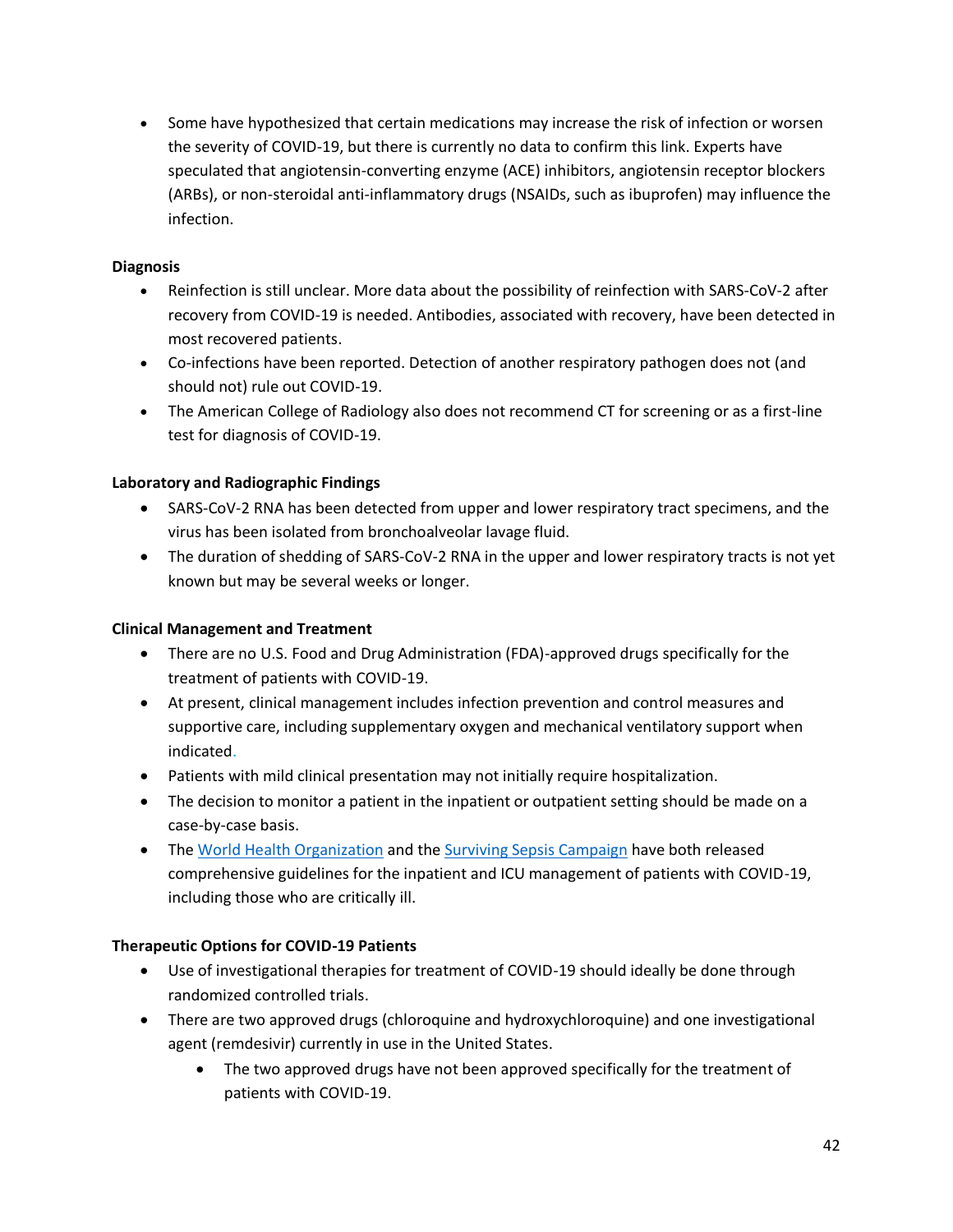- For full information on therapeutic options and obtaining these drugs, visit Information [for Clinicians on Therapeutic Options for COVID-19 Patients.](https://www.cdc.gov/coronavirus/2019-ncov/hcp/therapeutic-options.html/)
- Remdesivir is an investigational intravenous drug with broad antiviral activity that inhibits viral replication through premature termination of RNA transcription. It has in-vitro activity against SARS-CoV-2 and in-vitro and in-vivo activity against related betacoronaviruses.
	- It is available through three clinical trials or on an uncontrolled compassionate use basis.
- Hydroxychloroquine and chloroquine are oral prescription drugs that have been used for treatment of malaria and certain inflammatory conditions.
	- Based upon limited in-vitro and anecdotal data, chloroquine or hydroxychloroquine are currently recommended for treatment of hospitalized COVID-19 patients in several countries.

#### <span id="page-42-0"></span>**INTERIM GUIDANCE FOR BUSINESSES AND EMPLOYERS (NON-HEALTHCARE SETTINGS)**

- [Interim guidance for businesses and employers](https://www.cdc.gov/coronavirus/2019-ncov/guidance-business-response.html) to plan for and respond to COVID-19 is now available on CDC's website. This interim guidance may help prevent workplace exposures to acute respiratory illnesses, including COVID-19, in non-healthcare settings.
- Employers can use strategies now to prevent workplace exposures to acute respiratory illness:
	- Actively encouraging sick employees to stay home
	- Separating sick employees
	- Emphasizing staying home when sick, respiratory etiquette, and hand hygiene by all employees
	- Performing routine environmental cleaning
	- Advising employees before traveling to take certain steps
	- Checking the [CDC's Traveler's Health Notices](https://wwwnc.cdc.gov/travel/notices/) website for the latest guidance and recommendations for each country to which you will travel
- Some people, like healthcare workers caring for COVID-19 patients and other close contacts of COVID-19 patients, will have an increased risk of infection.
	- Employees who are well but who have a sick family member at home with COVID-19 should notify their supervisor and refer to CDC guidance for how to conduct a risk [assessment](https://www.cdc.gov/coronavirus/2019-ncov/php/risk-assessment.html) of their potential exposure. [Recommendations released March 16](https://www.whitehouse.gov/wp-content/uploads/2020/03/03.16.20_coronavirus-guidance_8.5x11_315PM.pdf) state that if someone in a household has tested positive, keep the entire household at home.
	- If an employee is confirmed to have COVID-19, employers should inform fellow employees of their possible exposure to COVID-19 in the workplace but maintain confidentiality as required by the Americans with Disabilities Act. Employees exposed to a co-worker with confirmed COVID-19 should refer to CDC guidance for how to conduct a risk [assessment](https://www.cdc.gov/coronavirus/2019-ncov/php/risk-assessment.html) of their potential exposure.
- Employers should be ready to implement strategies to protect the workforce from COVID-19 while ensuring the continuity of operations.
	- An infectious disease outbreak response plan should include possible work-related exposures and health risks to employees. The plan should also explore flexible worksites (e.g., telecommuting) and work hours in accordance with human resource policies.